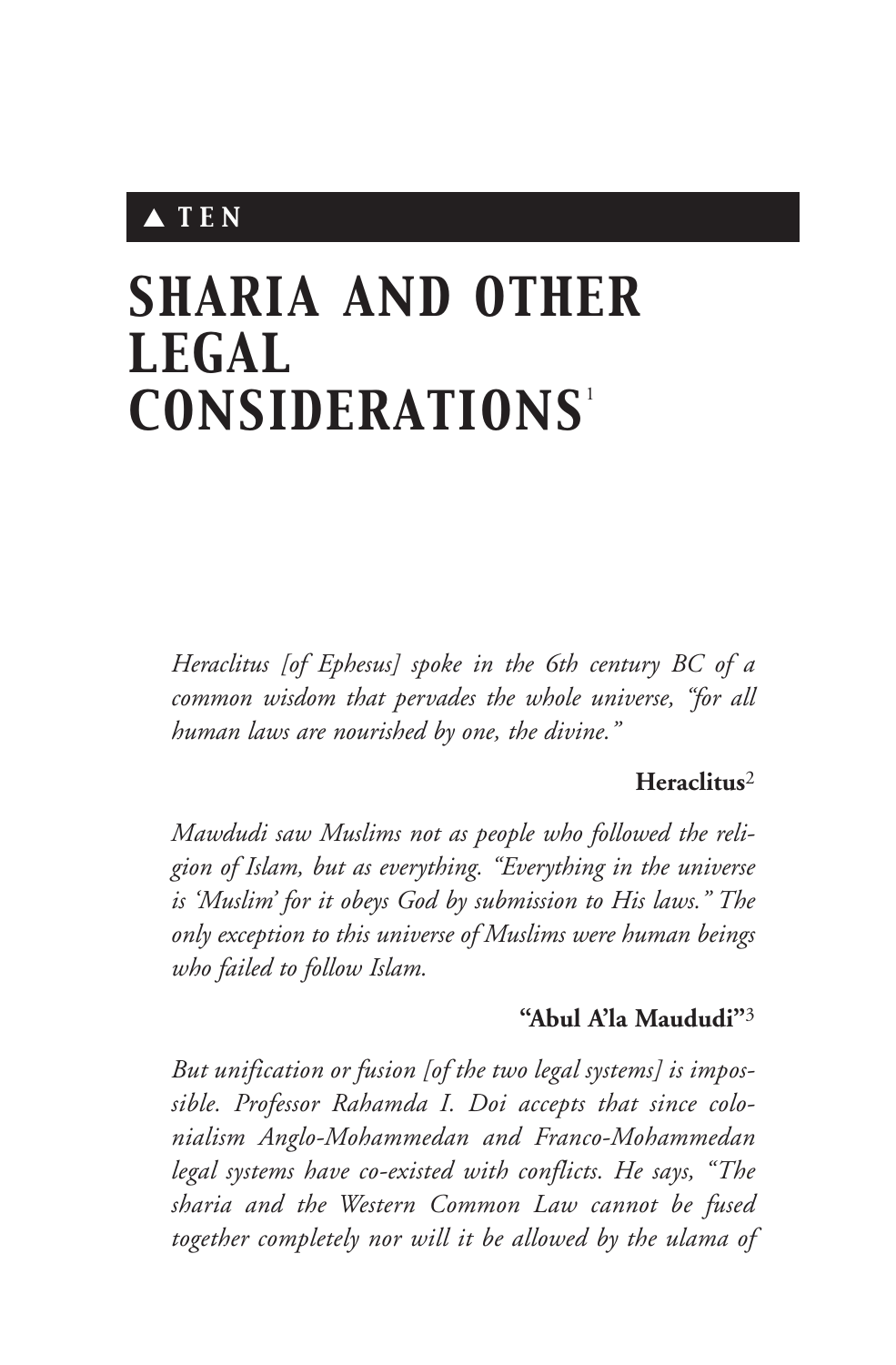*Islam and well-meaning Muslims."*

## **Olu Awogbemila**<sup>4</sup>

*The central problem in the relations between the West and the rest is…the discordance between the West's…efforts to promote a universal Western culture and its declining ability to do so. The West, and especially the US, which has always been a missionary nation, believe that the non-Western peoples should commit themselves to theWestern values of democracy, free markets, limited government, human rights, individualism, the rule of law and should embody these values in their institutions. What is universalism to the West is imperialism to the rest.*

#### **Samuel P. Huntington**5

Before even getting into the sharia discussion, I need to emphasize two items. The first is a repetition of an important issue, namely, that all opponents to sharia have to give due recognition to the central role sharia plays in the life of Muslims. Sanusi reminds us that the demand for it comes naturally to Muslims, while the Dutch scholar Peters affirms that it is based on a deep religious consciousness that cannot easily be erased. For this reason, though Haruna Dandaura opposed sharia, considered it political and thought to detect early on that it was already fizzling out, he warned that it is dangerous to deny it to Muslims.<sup>6</sup> So, though it may be abused, badly applied, politicised and all that, Christians must realize that when they oppose it, they attack something near to the heart of pious Muslims and at the centre of the faith. That may never be done lightly without very good reason. And it certainly should not be done on basis of faulty perspectives or wrong understanding or information about historical developments. Unfortunately, much of the Christian theoretical and/or principial opposition to it *is* based on exactly a weak foundation.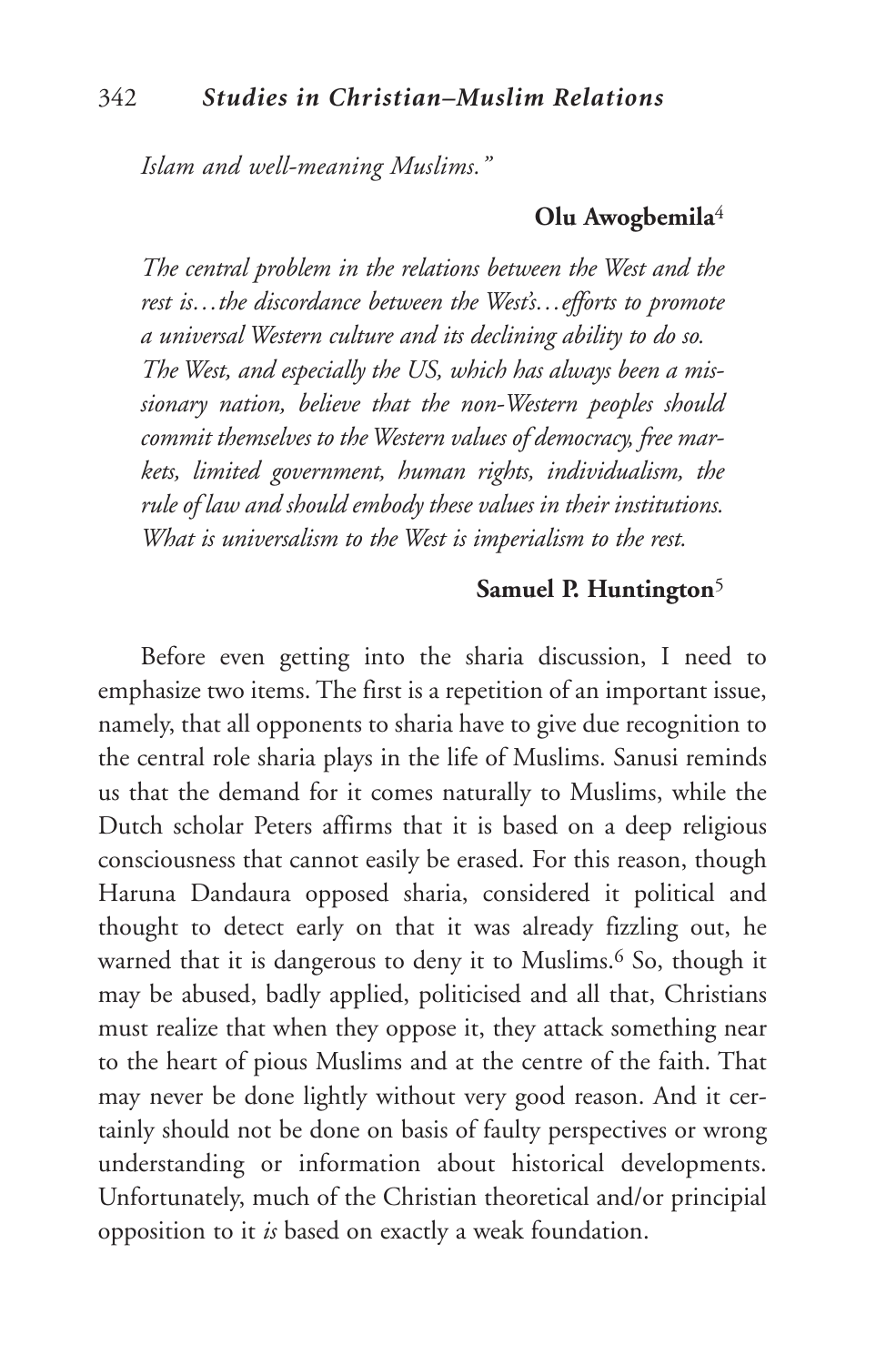The second item is a denial. Patrick Sookhdeo of Barnabas Fund, writes of some British convert to Islam who blogs under the name of "Indigo Jo," that he is "pro-sharia, i.e., a radical Muslim."7 I reject this equation. In the Nigerian situation, as this chapter will show, not every proponent of sharia is "radical," at least not in the popular sense in which Sookhdeo employs the term, namely militant or fundamentalist. It is unfortunate that, scholarly as he is, Sookhdeo sometimes employs "folk English" that ignores or bypasses necessary distinctions. Indigo Jo may be both pro-sharia and a "radical," but the one does not necessarily follow from the other. You can be pro-sharia without being radical [militant fundamentalist]. We have them in Nigeria. Two prominent examples are Sanusi L. Sanusi and Lateef Adegbite. At the same time and after this disclaimer, it *can* be said that Sanusi and Adegbite are both! This affirmation is based on the more basic meaning of "radical," which is derived from the Latin "*radix*," or "root." Both of these Muslims are deep thinkers and tend to go to the root or *radix* of an issue. By my definition, it is a compliment to be called "radical," for it means you think things through to their roots and do not engage in popular superficialities. Usually, people described as "radical" in popular language are not radical at all. Moderate Muslim scholars and other leaders<sup>8</sup> reject these so-called "radicals" or fundamentalists precisely because they do *not* consult the root sources of Islam.

#### ▲ *The Constitution Factor* \_\_\_\_\_\_\_\_\_\_\_\_\_\_\_\_\_\_\_\_\_

You may remember from Volumes 6 and 7 that the constitutional angle attracted a lot of heated debate.9 Most Christians consider the Zamfara sharia flagrantly unconstitutional. Most Muslims insist that it was/is in tune with the Constitution. Some Muslims have so much contempt for the secular Constitution that they did not care and merely shrugged their shoulders. If the Constitution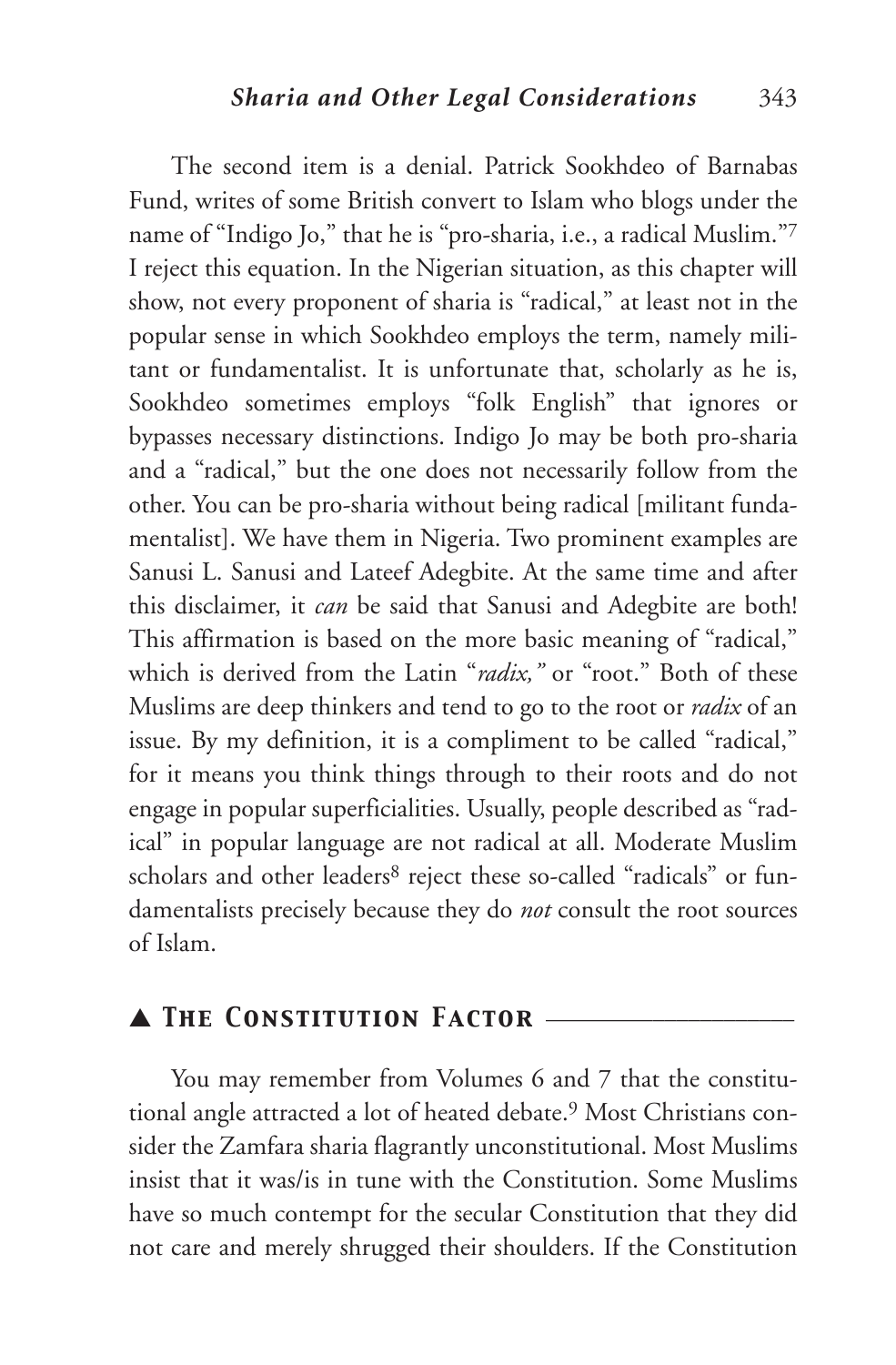does not fit sharia, amend it! For them it was not a matter of the sharia fitting the Constitution but *vice versa*. As the Christian Yusufu Turaki put it, such questions do not arise in Islam. "Sharia cannot be placed side by side with or under any human constitution. Sharia is always above and supreme."10

There were a few other voices and issues. I have suggested earlier that the issue should not be decided on basis of the majority factor. I now suggest, along with the highly placed Southern Muslim leader and lawyer Lateef Adegbite, that it should not be decided on basis of the Constitution either. To him it was a "supra-legal"—my term—issue that goes beyond the legal.11 In addition, we have overheard arguments in Volume 6 that the secular legal system is heavily weighted on the "Christian" side and will give additional weight to that in this chapter. In short, Common Law does not provide a level playing field or neutral starting point. While we need to continue our adherence to the Constitution as is for the meantime, we should realize that confining the discussion to the current Constitution would unnecessarily confine the issues. We need to be free from such restrictions for these discussions.

*I would like to see the constitutional factor discussed afresh by a new and smaller representative group of wise people, perhaps called the "Committee of the Wise." These would not be run-of-the-mill politicians but women and men known for their wisdom, integrity, broad vision, extensive experience and wide sympathy. During the course of their assignment, they would be completely shielded from all vested interests, including religious, tribal, political and governmental influences. Totally independent and totally free to consider all the options, including the parameters offered in this book, but excluding everything to do with fundamentalists and extremists.*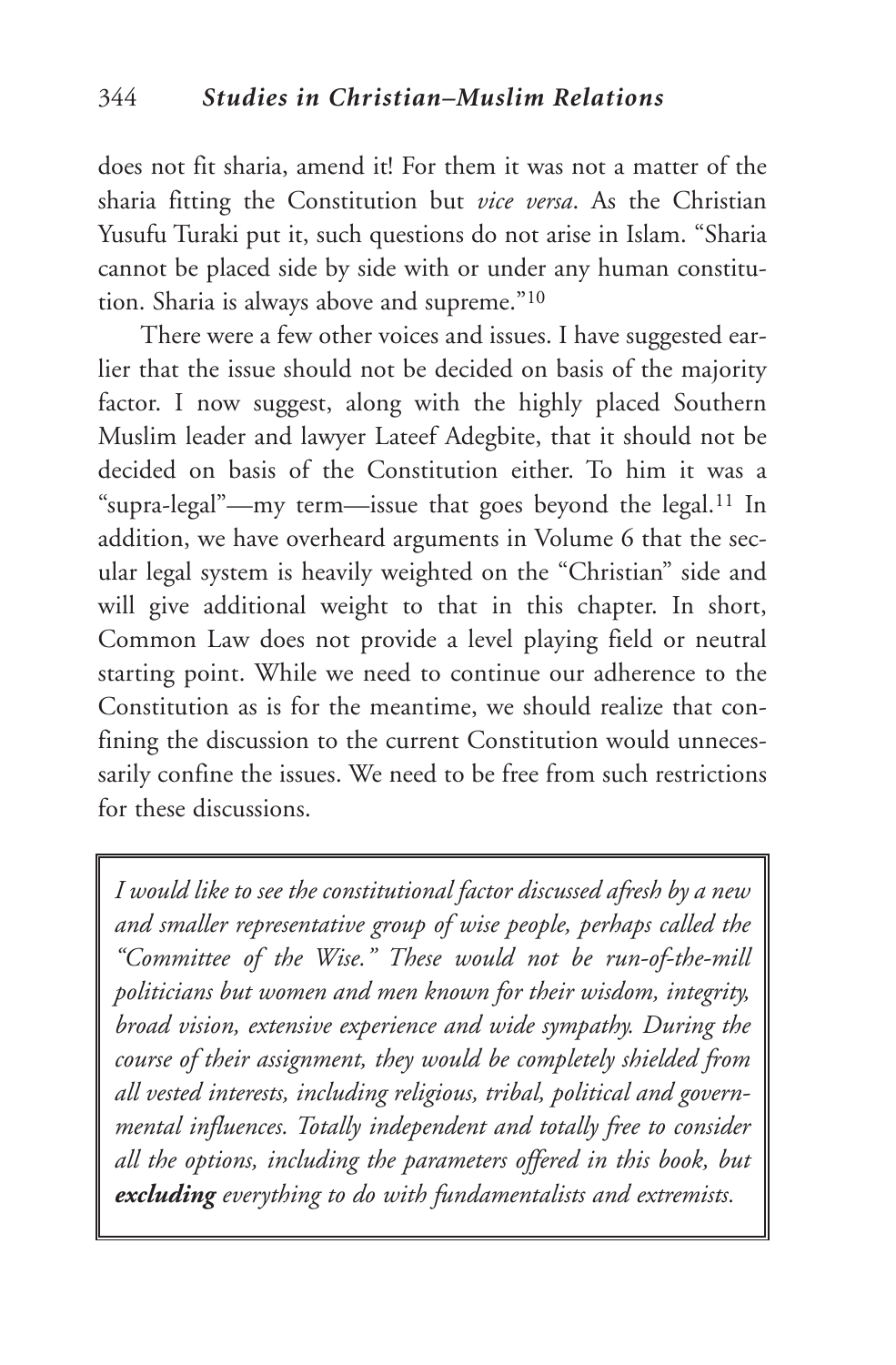Once the time has come to begin designing a new, more pluralistic constitution based on the findings and decisions of the Committee of the Wise, a group of highly respectable legal personalities could be assigned to design it under the supervision of the former. A small international group of legal specialists in religious constitutional issues could be invited to serve as consultants.12 This is a project designed for and by people who have only the common good in mind, who enjoy the confidence of the people and respect for each other.

I realize of course that an entire series of CA's has been held over the last three decades to deal with the Constitution. Even right now there are on-going efforts along this line carried out by our federal politicians, but these were and are largely politicians with political and religious vested interests. This Committee would be a much different and smaller body that would review the Constitution and make recommendations for improvements, this time based on an accurate knowledge of the development of law, both Common and sharia, as well as on *wholistic* religion, genuine democracy and pluralism. From a wholistic perspective, religious issues in the Constitution go far beyond the few articles dealing explicitly with religion and secularism. They are embedded throughout as unexpressed assumptions. Along the way the committee would also consider the suitability of the wholistic worldview I have offered throughout this series and the political formula based on that worldview and developed in these chapters. Negatively, they would eliminate and replace the secular myths of objectivity and neutrality with a more wholistic perspective than is currently embedded in the Constitution. Their work would be done *out* of the public limelight in a relaxed atmosphere without pressure from any quarter.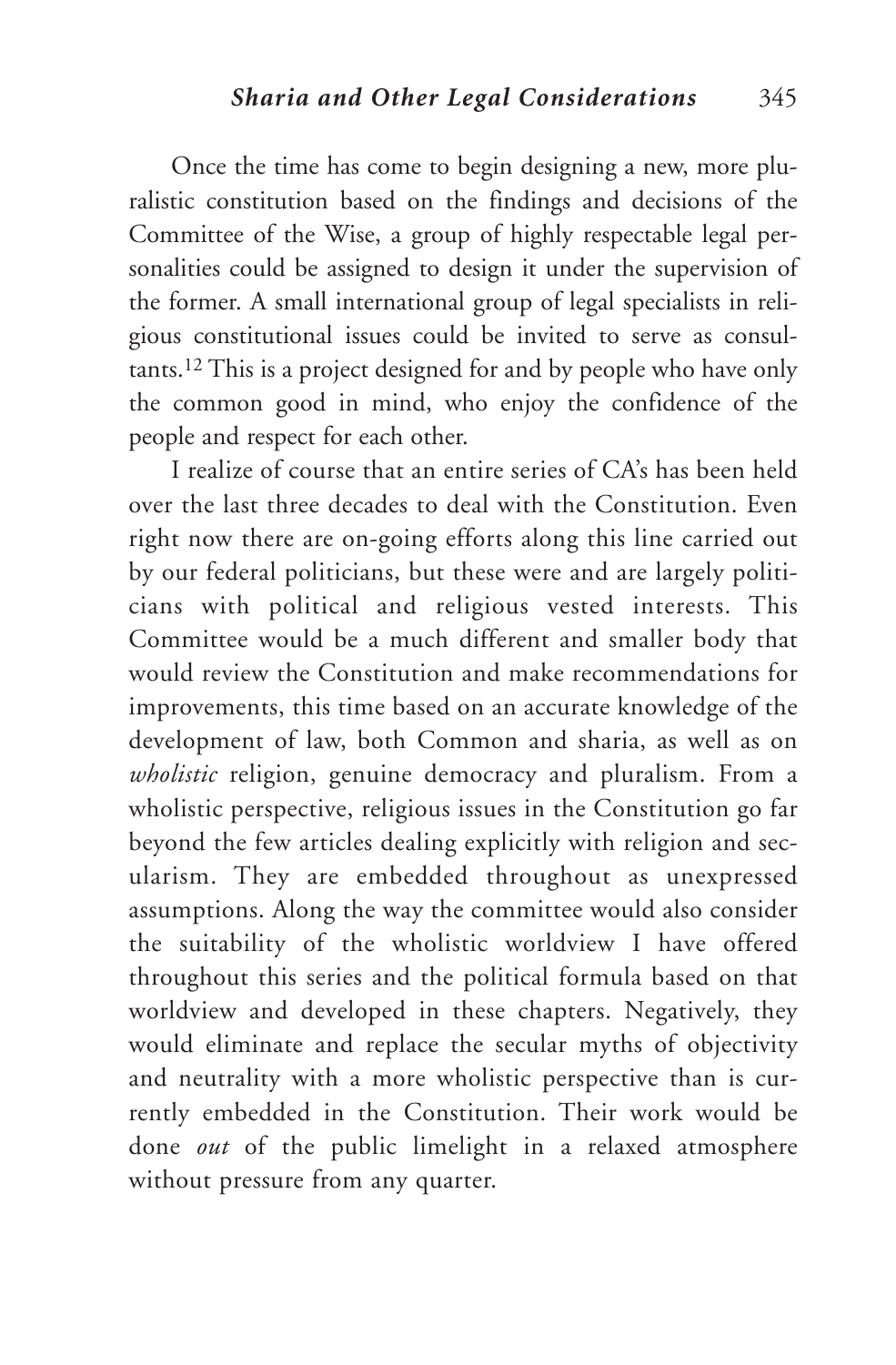## ▲ *Religious Background to Nigeria's Laws* \_\_\_\_\_\_\_\_\_\_\_\_\_\_\_\_\_\_\_\_\_\_\_\_\_\_\_\_\_\_\_\_\_\_\_\_\_\_\_\_\_\_\_\_\_\_\_\_\_

Both Christians and Muslims have always openly affirmed the religious background of sharia. That's one fact about which there has been no disagreement! But that is also a major reason—not the only one—Christians have consistently rejected it ever since the first CA of 1978. Already then they wanted a secular constitution and legal system that eliminates all traces of religion. This was true not only of secularized university graduates but even of the church. All the ecclesiastical organizations clamoured for a purely secular legal system free from religion in the vain hope of neutrality. An early statement from NKST in Benue State said that it was the *religious* nature of sharia that made it objectionable. "We are aware of the highly codified nature of the sharia law, but we still contend that this…does not make it non-religious, because the laws are still injunctions from the Qur'an and Islamic theology." I point out immediately that such objections are based on the narrow view of religion associated with dualism.13 It is a reduced, distorted and unacceptable dualistic version of Christianity. I have gone through great pains to explain this dualism, especially in Part 2 of Volume 5 and Chapter 3 of this volume. I trust you have read those materials and seriously considered the issues by now. It is this distorted version of Christianity and how it is leading Christians astray in the legal area that is at the centre of this chapter.

*The fact is that Common Law also has a strongly religious background* –Christian religion, of course—as Muslims have repeatedly insisted on for solid historical reasons.14 Christians have vehemently *denied* that connection and have even asserted that the claim is based on ignorance. Byang wrote that this claim "is either an exhibition of stark ignorance or a mischievous utterance aimed at provoking Christians."15 *I assert that it is not the claim but the rejection of the claim that is based on ignorance and that it is*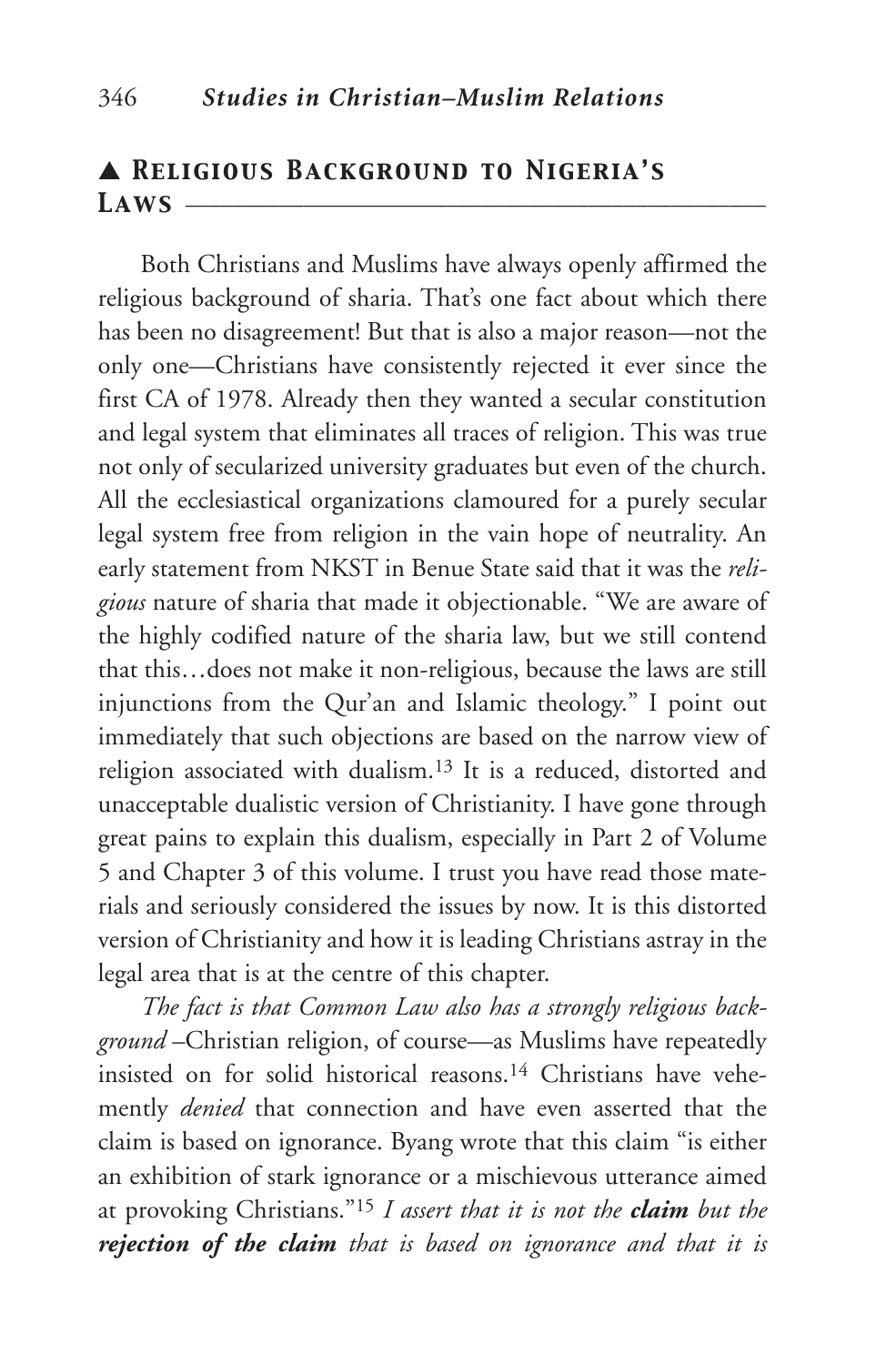*encouraged by the secular dualistic worldview Christians have inherited.* Secularism blinds people to the influence of religion on culture; it goes out of its way to deny and belittle it. In addition, the anger in the air prevents everyone, Christian and Muslim, from objectively weighing each other's claims.

The Muslim assertion about Christian background does not rest on a few obscure authorities in one country. Experts from various times and places affirm it. Back in 1910, a time when there really was no Christian Church in Northern Nigeria to speak of, a Kuyperian Dutch legal expert, H. Verkouteren, published a 55 page booklet in which he clearly delineated the influence Christianity has exerted on Western law by adducing examples from many social sectors. In his day it was a popular subject of discussion.16 Even famous figures like Voltaire admitted to such influence—yes, Voltaire, no friend of Christianity. At the end, Verkouteren cautioned his readers never to break the bonds between Christianity and the legal system or justice, for it is only *that* relationship that makes proper justice possible.17

In the 1960s, the American Kuyperian Rousas J. Rushdoony wrote,

*Law cannot be explained, it cannot be defined, without reference to religion. Law is concerned with matters of justice, authority, duty and obligation, all matters of religious concern and inescapably involved with matters of "ultimate concern." Ostensibly, in our secular culture, religion has been separated from law, and law is now purely a matter of sociological concerns, oriented to social needs and progressively scientific criteria rather than to religious dogma. Actually… our law is thoroughly religious and is directly a product of religion.*

The separation of religion from law that people are talking about today is rather the separation of *Christianity* from law. The Christian religion has been replaced by the faith or worldview of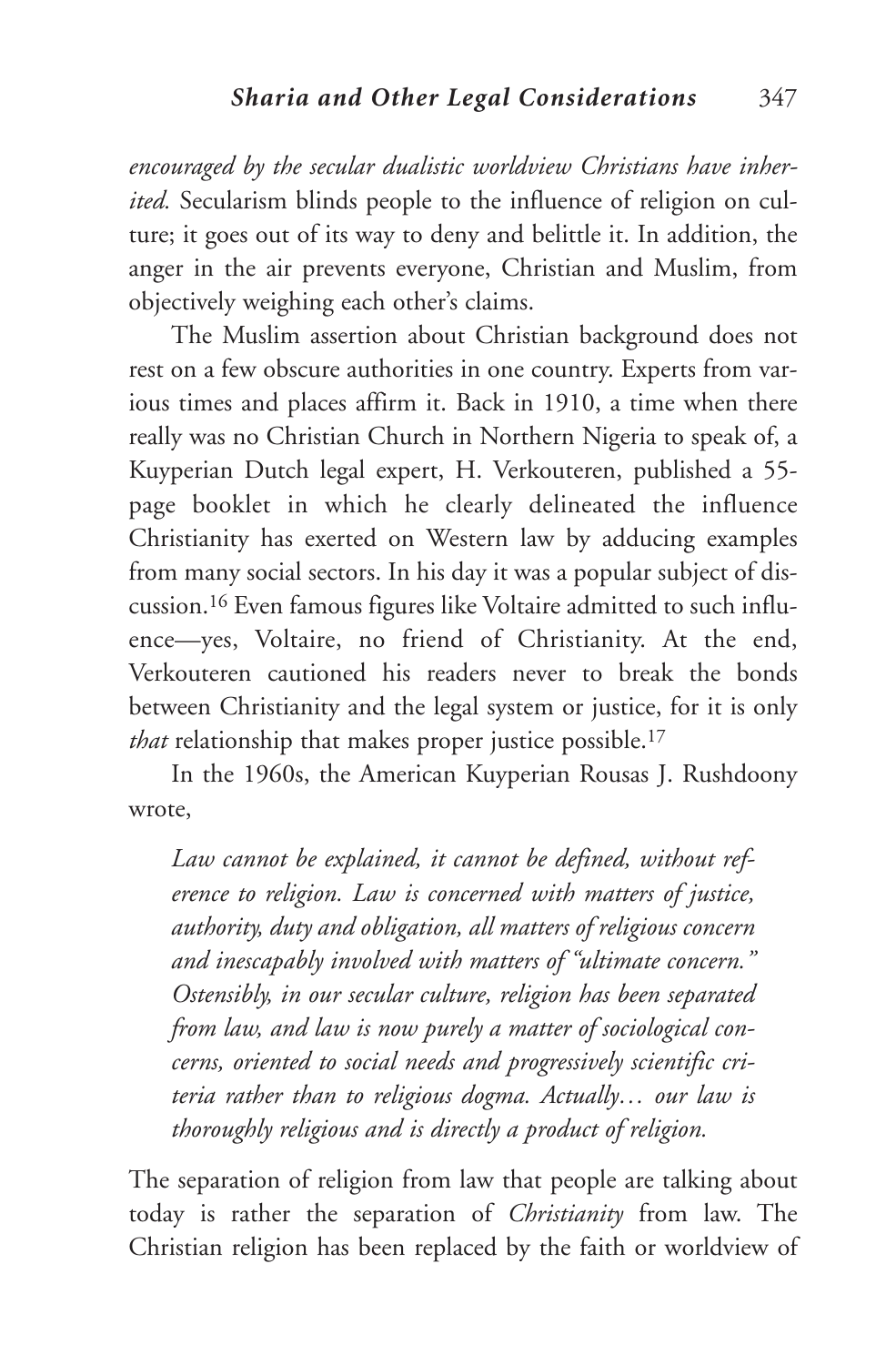secularism, no less a religion or belief system, since it, too, deals with "ultimate concerns."<sup>18</sup>

We have already met Hebden Taylor, a British Anglican Kuyperian.19 A prolific writer, his *summa* is a 600-page tome entitled *The Christian Philosophy of Law, Politics, and the State*. Here he wrote that though dictionary definitions of law seldom include reference to religion, law cannot be explained or defined without reference to religion. In fact, "Christianity has for centuries been the major impetus to legal codes, and Western law has been a manifestation of changing and developing currents of Christian philosophy and theology." Following Dooyeweerd, Taylor affirmed that the Christian faith has especially influenced Western law by changing Western perceptions of mankind's nature and destiny. It consequently "played a tremendous if unacknowledged part in changing Western man's idea of law and justice. The same factor "revolutionized the conceptions of law and justice inherited from Graeco-Roman civilization."20 A large part of this book is devoted to describing that relationship between Christianity and Western law.

We have here two affirmations that play a large part in the development of Taylor's argument. First, by definition law and religion *always* go together; they cannot be separated. Secondly, in the West the development of law has traditionally been deeply influenced by the *Christian* religion. Humanism, secularism and their forebears in the West have led to attempts to separate law and religion.

Harold Berman, who died at 89 in 2007, was an icon in American legal academics. According to Douglas Martin, "his most influential work was *Law and Revolution* (1983)…. He argued that the 11th-century rise of papal authority with its own canon law jump-started modern law. The journal *Constitutional Commentary* said in 2005 that the book had become 'the standard point of departure for work in the field.' The *American Political Science*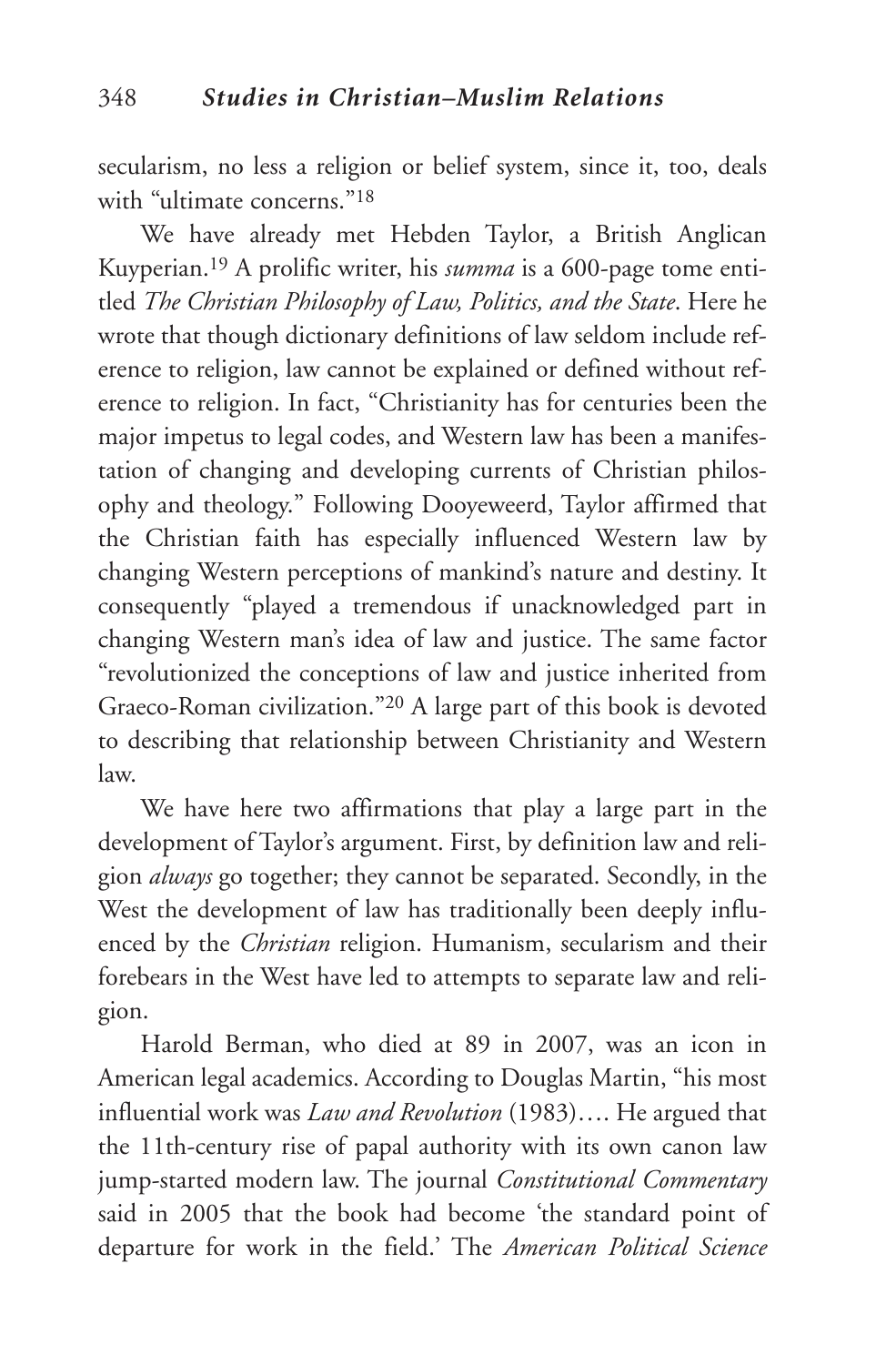*Review* said, 'This may be the most important book on law in our generation.'"21

So, again this emphasis on the religious origin of modern law, this time from an international legal icon whose judgement has become the standard. American law, Berman wrote, has English law as its parent. "Its institutional and doctrinal foundations were laid in the late eleventh and twelfth centuries in the monasteries and universities and in the ecclesiastical and royal households of Western Christendom."22 Berman began his Lowell Lectures on Theology delivered at Boston University with the affirmation "that law and religion are two different but interrelated aspects, two dimensions of social experience—in all societies, but especially in Western society." "We have heard too much about the separation of law and religion and not enough about their fundamental unity." Then he explained his wholistic perspective on both law and religion that coincides with the basic perspective of this series: "I am speaking on law and religion in the broadest sense—of law… and religion as society's intuitions of and commitments to the ultimate meaning and purpose of life." He even wrote an article under the title "The Religious Sources of General Contract Law: An Historical Perspective."23 When law and religion are conceived *narrowly*, *"the links between the two dimensions are broken [and] society becomes demoralized"—*and is that not exactly what has happened in Nigeria? *"Eventually such demoralization may yield to widespread demands for radical change"—and does the call for sharia renewal not reflect that?* Again*, "unless people believe in the law, unless they attach a universal and ultimate meaning to it, unless they see it and judge it in terms of a transcendent truth, nothing will happen.The law will not work—it will be dead."* <sup>24</sup> Berman was a specialist in Russian law. His knowledge about Nigeria was probably zilch, but his study of law in general led him to what became prophecy for Nigeria!

Berman went on to observe what was already common knowledge, namely that legal and religious systems in the West had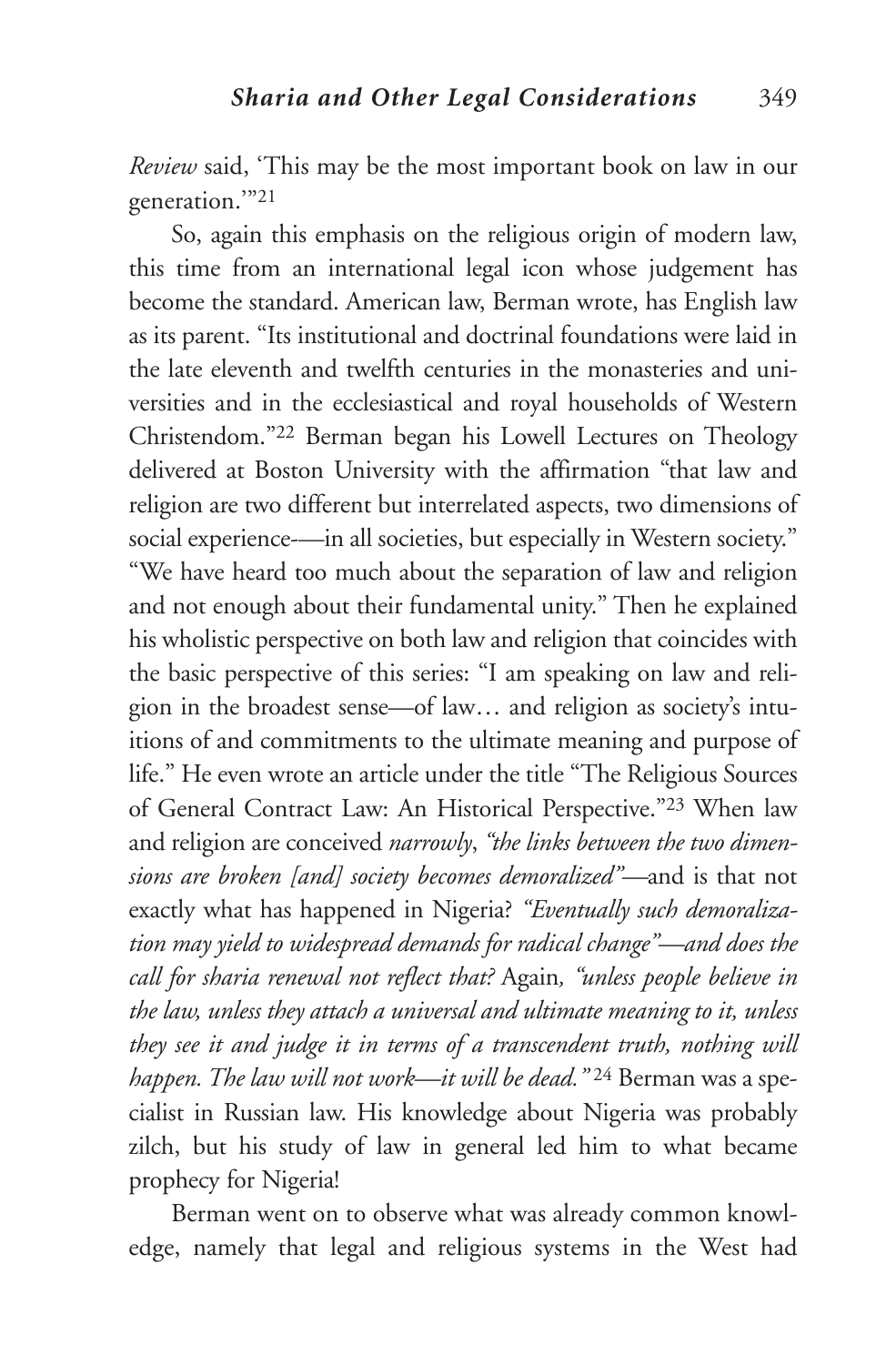broken down due to the replacement of their old foundations with new ones. An important feature of the new "is the presupposition that law and religion are wholly separate aspects of life—that the way we run our society need have nothing to do with our deepest intuitions and our deepest commitments…. Behind this radical separation of law and religion is a dualistic mode of thought that has recurrently threatened the integrity of Western man during the past nine centuries"—and is that not what Western colonialists and missionaries brought to Nigeria? *"The overcoming of these dualisms is the key to the future," he declared—which is exactly what this series is all about.*25

In fact, Berman argued against those who think law can exist merely "on the basis of the proper political and economic controls and a philosophy of humanism. History…, including current history, testifies otherwise: People will not give their allegiance to a political and economic system, and even less to a philosophy, unless it represents for them a higher, sacred truth. People will desert institutions that do not seem to them to correspond to some transcendent reality in which they believe." Intellectuals, he continued, "feel betrayed by this; they continually anticipate that people will develop a new style of consciousness, secular and rational like their own, but they do not realize that their own belief in political and economic systems and in a humanist philosophy is equally transrational and equally self-interested—it is the religion of the intellectual."26 No doubt, since Berman wrote these lines, postmodernism and contemporary world events will have brought about a change of mind in this respect on the part of many of these blind-folded "intellectuals," depending on how stuck they were/are on their secular perch.

So, here we have an international, inter-cultural and inter-religious convergence of scholars from different nations, all insisting on the close mutual dependence of law and religion on each other and all rejecting the dualism that supports their separation.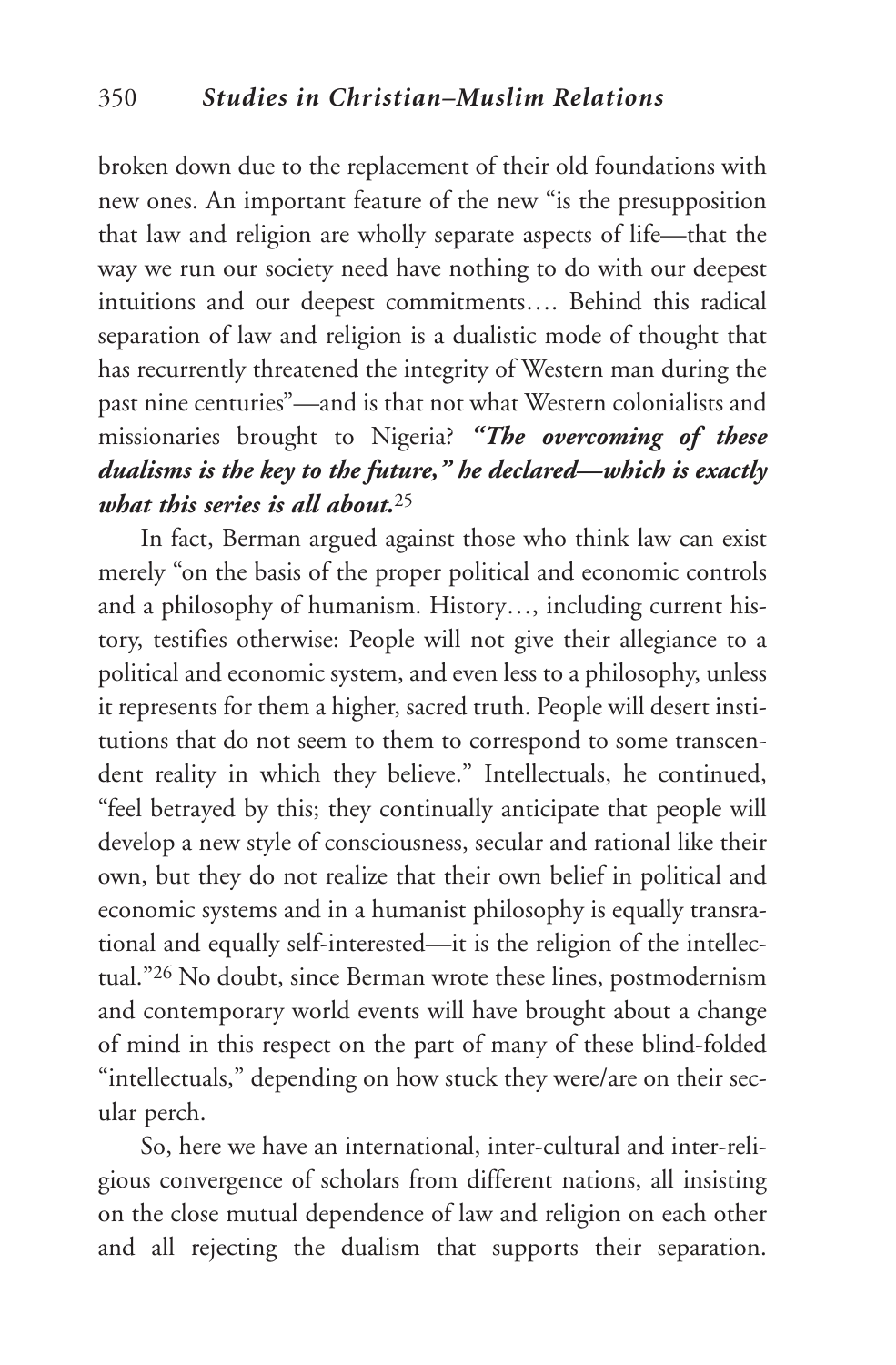Nigerian Christians who continue to insist on this separation need to do a re-think and accept the facts, even if these facts undermine some of their strongest reasons for opposing sharia. Insistence on the convergence of law and religion is not a trap hostile Muslims use to trick Christians; it is affirmed by fellow Christian experts from widely different backgrounds. At the same time, given the secular type of education offered in Nigeria, one can forgive Christians for not being aware of these connections or even for denying them. Even Berman already 25 years ago wrote of the disconnect between Western law and its religious foundations that had occurred "during the past two generations."27

Nevertheless, that historical foundation is there and cannot be denied. Muslims have a strong case when they insist that Common Law is not religiously neutral but has a strong Christian background. Even beyond the pale of personal and family law, they have long been governed by what is largely a Christian legal system.

Actually, the relation between Common Law and religion may go even deeper in a surprising direction. Viewing it globally and historically, Syed Rashid revealed that Joseph Schacht, a German Orientalist whom Muslims do not consider their friend, asserted the far-reaching influence of sharia even in medieval Europe where strands of it were incorporated into the culture and legal systems. Various branches of the ancient church "did not hesitate to draw freely on the rules of Islamic law."28 Ibrahim Ado-Kurawa, the Kano Muslim scholar so prominent in some of the earlier volumes of this series, came away from a seminar in the UK with a similar startling claim. It is possible, he wrote, that "*the history of Islam in Britain pre-dates the British Empire with the earliest Islamic influences dating back to King Henry who imported Islamic Law from Muslim Spain and modified it into English Common Law*."29 This was, he wrote, "quite interesting to me and I had to ask the contributor for the source of this information, which he readily gave. He also added that most of the English barristers are aware of this fact but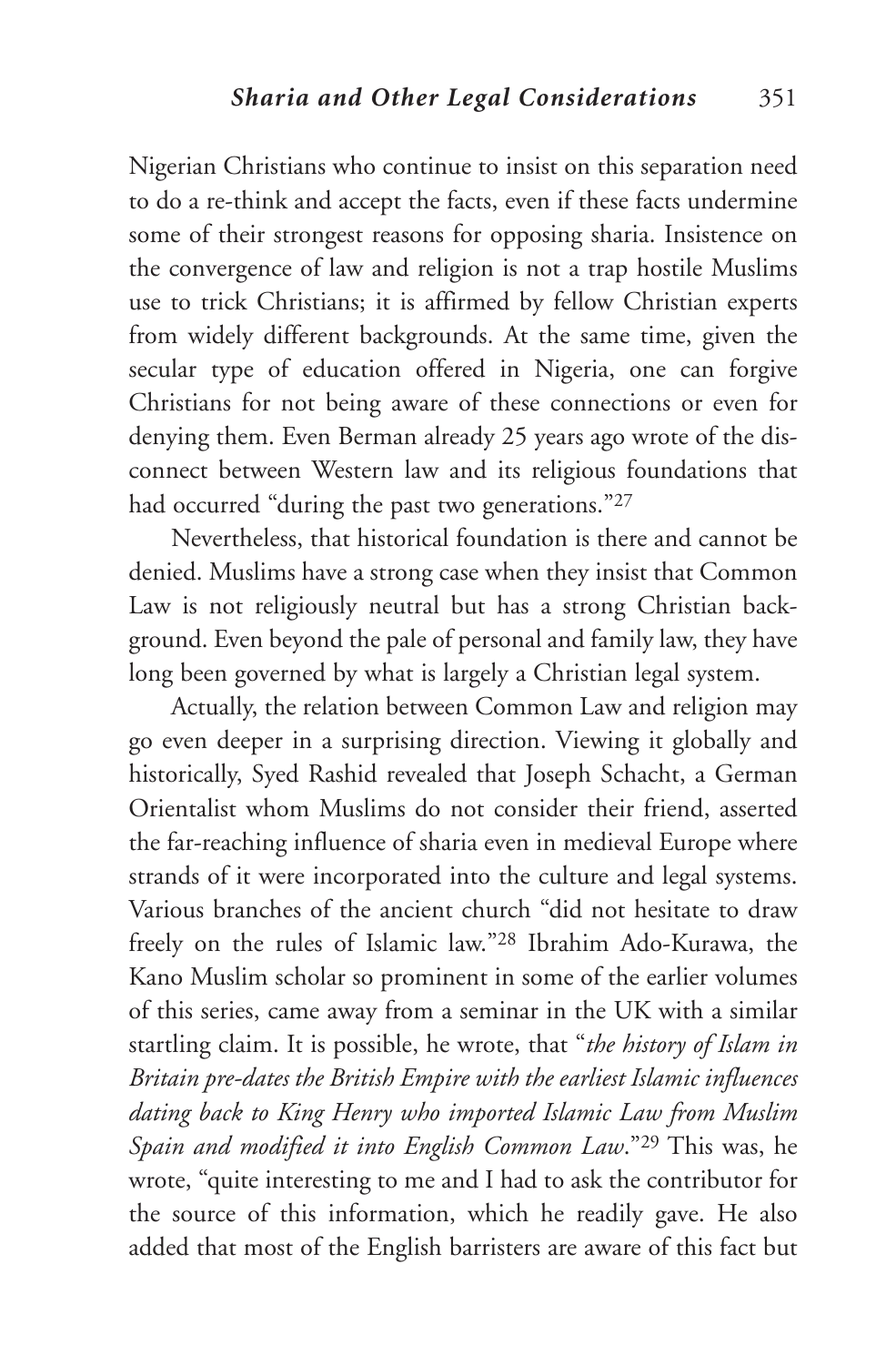they never make it public."30 This is too tentative a thesis to pursue in the present context, but it has some interesting implications about the Muslim claim with respect to the religious background of Common Law. The deepest part of that background could be their own!

*Study Guide 14 – Law, Religion, Culture*<sup>31</sup> **(Appendix 105)**

## ▲ *Implications of the Christian Background of Common Law* \_\_\_\_\_\_\_\_\_\_\_\_\_\_\_\_\_\_

Having established the Christian background to Common Law, we run into serious problems with respect to the mainstream Christian attitude towards sharia. Until now, Christians have felt free to impose an alleged neutral, religion-free Common Law on Muslims and simultaneously to reject the religion-based sharia. But now that Common Law turns out to be as religious as the sharia, the Muslim complaint about having a Christian-based law imposed on them can no longer be ignored as an ignorant or evil scheme. Muhammad Bashir Sambo's question is right on. He asked Christians who called for "the expunging of sharia from the Nigerian Constitution to show cause why they do not call for the expunging of the High Courts, which apply Christian-inspired English Common Law, which…is a religious law."32

Why, indeed! It will no longer do for Christians to object to sharia on the grounds of its religious nature and then seek to impose their own religious system on Muslims! It is not a case of religion versus secular neutrality; it is a case of two religions that share many social ideals but that also have their real antithetical moments.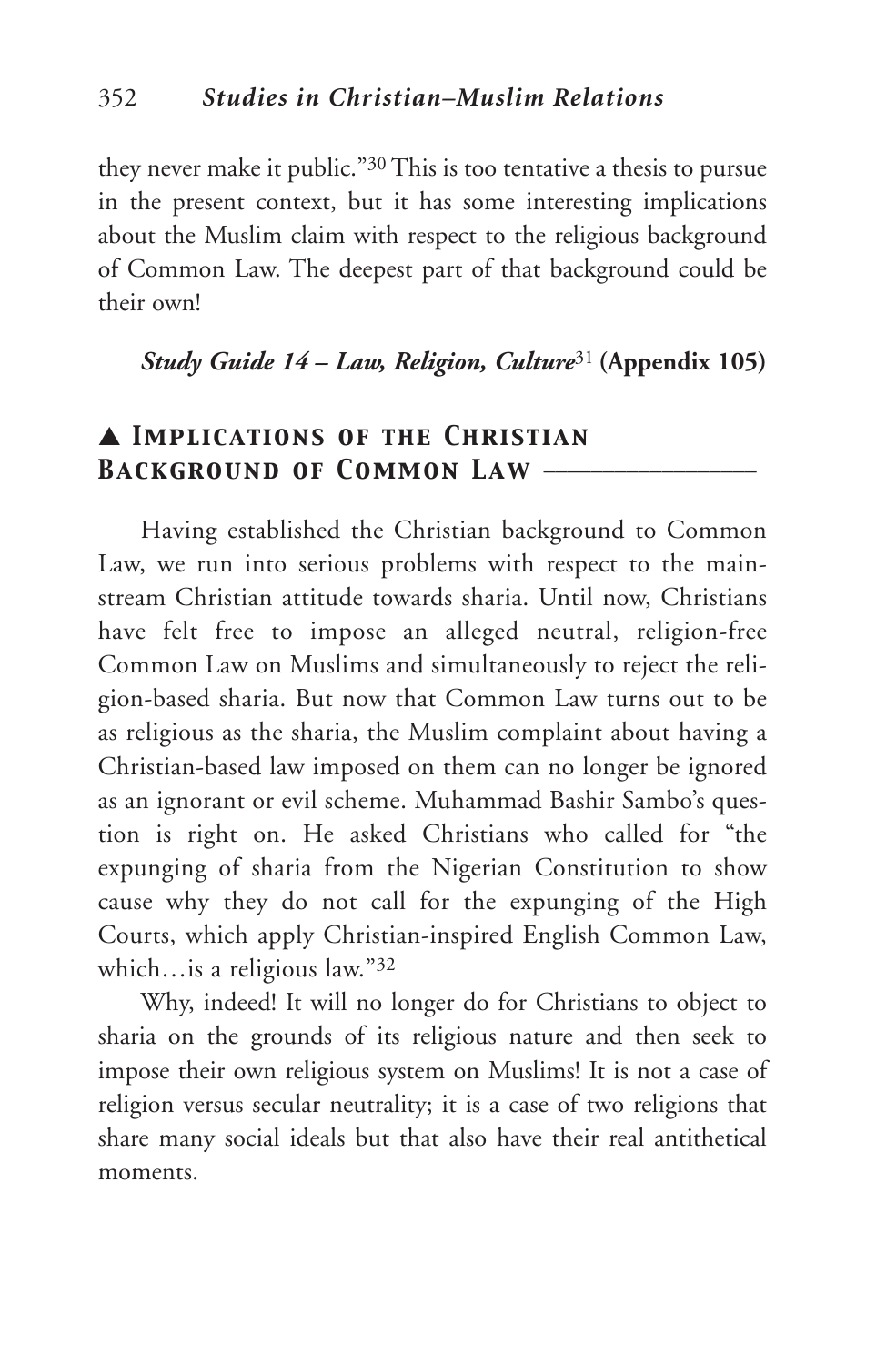*Both of these must now be taken into consideration when the serious dialogue of the future begins. This amounts to a shift in parameters. The Christian denial of the Christian background to Common Law, understandable as it may be, threatens to make nonsense of their case. Christians must acknowledge the Christian input into Common Law and come to terms with the parameter shift this demands from them.*

Humanism and secularism are not allies of Christianity, but that is precisely where the Nigerian Christians get their inspiration for this alleged separation of law and religion. It is not that they have consciously embraced Humanism and its secular spirit. Nigerian Christians have unknowingly bought into that Humanistic-secular spirit, because they have inherited a reduced version of Christianity that prevented awareness of Christian philosophy and its relationship to Western cultural developments. Christian graduates have been taught little about Christian scholarship and have imbibed a very secular spirit during their university days. Awareness of the profound body of Christian scholarship, especially as embodied in the Catholic and Kuyperian traditions, could have led them in their spiritual and academic developments. Hence they had no defence against Humanistic cum secular arguments.33 *The purpose of this book is not to attack my Nigerian brothers and sisters; it is to help free them from their secular bondage by exposing both its roots and its effect on them.*<sup>34</sup> I also want *Muslims* to be aware of deeper dimensions of the Christian faith than they may have observed so far.

It should be clearly understood that when Humanism and secularism replaced Christianity in Western thinking, this switch did not constitute a move away from religion, but a move from one belief system to another or from one faith perspective to another. Humanism cum secularism are not non-religion, but *another* reli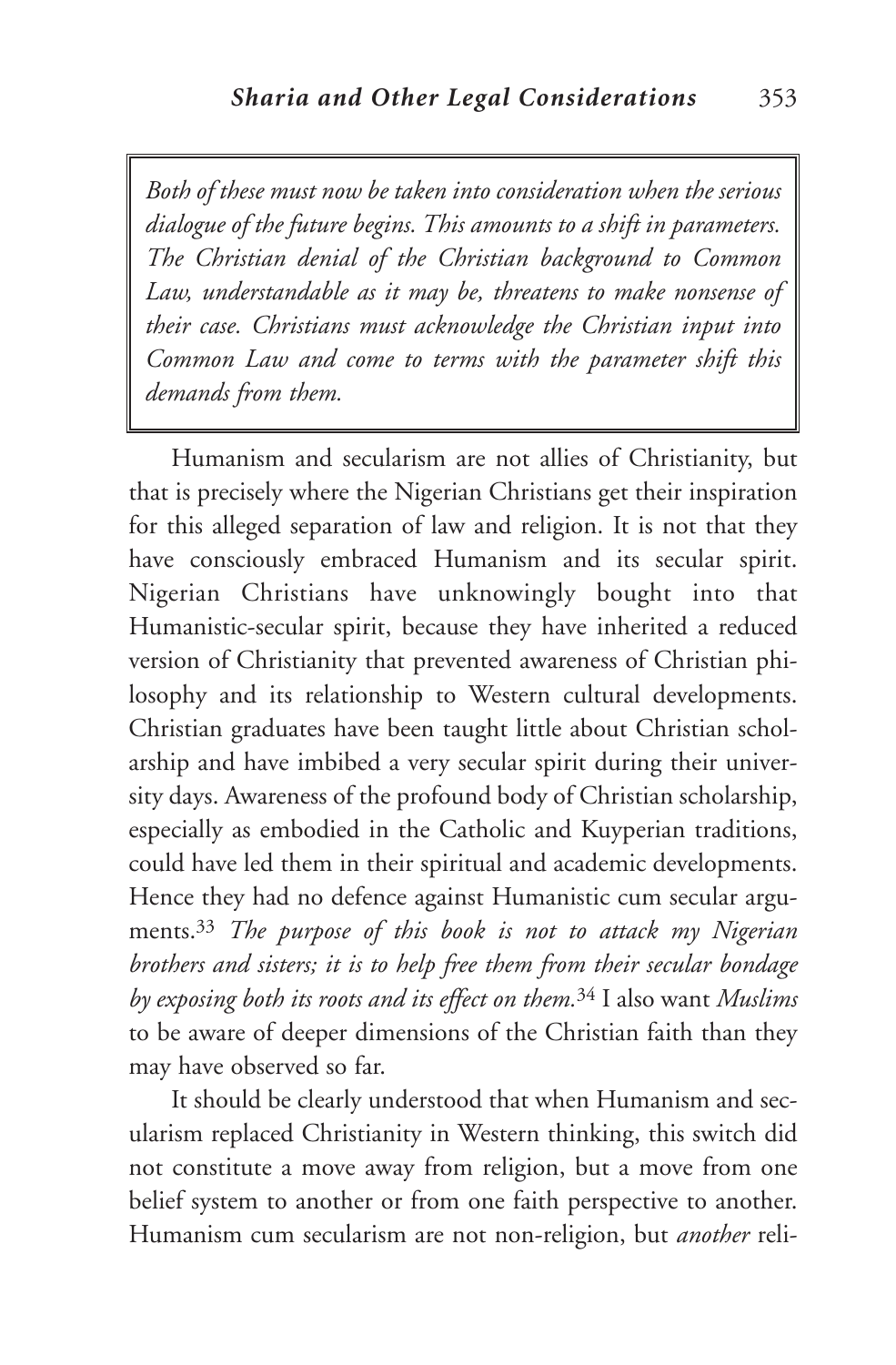gion. It is, moreover, an intolerant and exclusive religion, a notion that we have already explored earlier.35 *So, Nigerians now find themselves with a choice between three religious legal approaches— Christian, Muslim and secular.*

For now, let us simply remember the affirmations of the above Christian legal writers. Christianity has deeply affected Western law. Humanistic secularism has led to the separation of Christianity and Western law, but Christians should not buy into that perspective. It is a separation of *Christianity* and law, but not separation of *religion* and law, for even secularism is a religion or belief system, though it does not have church buildings. It allows only a reduced version of other religions, privatized and personalized. Most of the Nigerian Christian *principial* –in distinction from *principal*—arguments against the shari'a are based on this reduced secular version of Christianity. As I have argued before, *the underlying issue in all of this is the nature of religion*. We are faced here with an impoverished version of the Christian religion that deprives them of a more mature response to the Muslim challenge.

With religion always undergirding legal systems, I agree with Murray Last, an emeritus professor at University College, London, that the reinstatement of sharia "is not only good religion; it is supremely sound politics."36 It is wrong and unrealistic to separate them, while their healthy interplay is good and necessary. It is only when rogues enter the arena with illegitimate agendas or secularism with its distorted view of religion that the relationship also becomes illegitimate and distorted. Unfortunately, human nature being what it is, that is the case all too often. And that is why there is the need for the democratic device of checks and balances.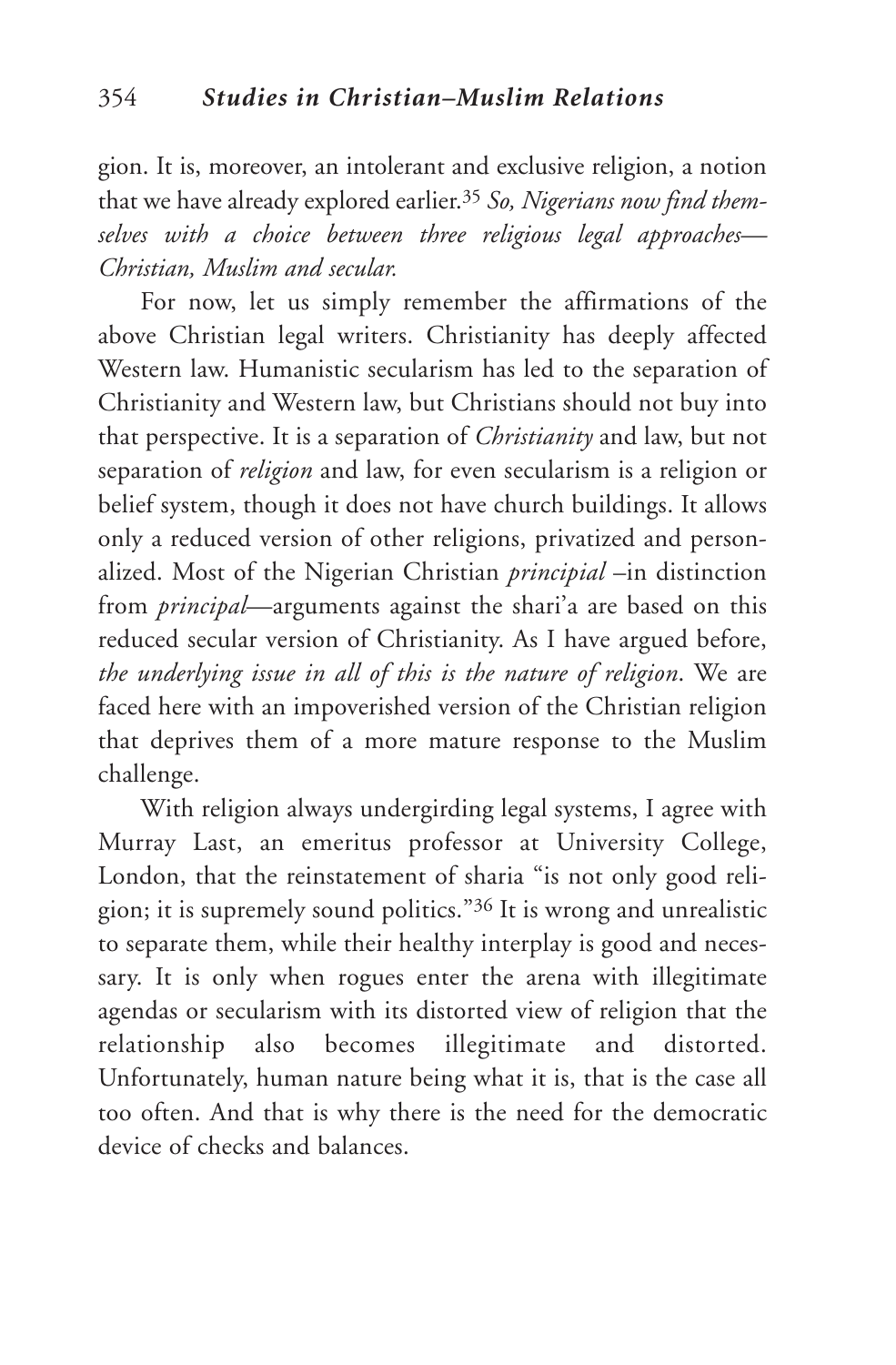# *Study Guide 15 — Law, Secularism, Impositions* **(Appendix 105)**

## ▲ *Law and Culture* \_\_\_\_\_\_\_\_\_\_\_\_\_\_\_\_\_\_\_\_\_\_\_\_\_\_\_\_\_\_

Not only do I argue, on basis of solid authority, that law and religion are and should always be closely related, but the same holds true for law and culture.<sup>37</sup> Lamin Sanneh appeals to the 14th-century classical Muslim scholar Ibn Khaldun, who asserted that "no laws, religions or institutions can be effective unless a cohesive group enforces and imposes them and without solidarity they cannot be established." Again, "unless religious laws derive their sanctions from social solidarity, they will remain totally ineffective." Sanneh also appeals to more recent Western leaders of thought to insist that the law "depends on a broad consensus concerning the fundamental constitutional axioms upon which laws and rules are based *without a controversy about 'beliefs' in each round of rule making."* There should be no disagreements "about the fundamental axioms and their source in religion and tradition."38

During the Nigerian sharia ruckus, it was argued that Western secular law does not work among Muslims; it is not understood and confuses people. It is not relevant. Ibrahim Sulaiman was especially scornful of its workings among his people. He expressed the greatest contempt for the legal profession in which Muslims were trained to operate secular law. An anonymous writer asked the rhetorical question, "Has there been any nation in history which flourished under thoughts, ideas, institutions and political culture which are not only alien but hold in contempt the history, culture and convictions of a great majority of its people?" Governor Sani of Zamfara State was acutely aware of this prerequisite. He insisted on the cultural appropriateness of his move. The re-introduction of sharia in a Muslim society "is a clear reflection of our people's culture." Any objective,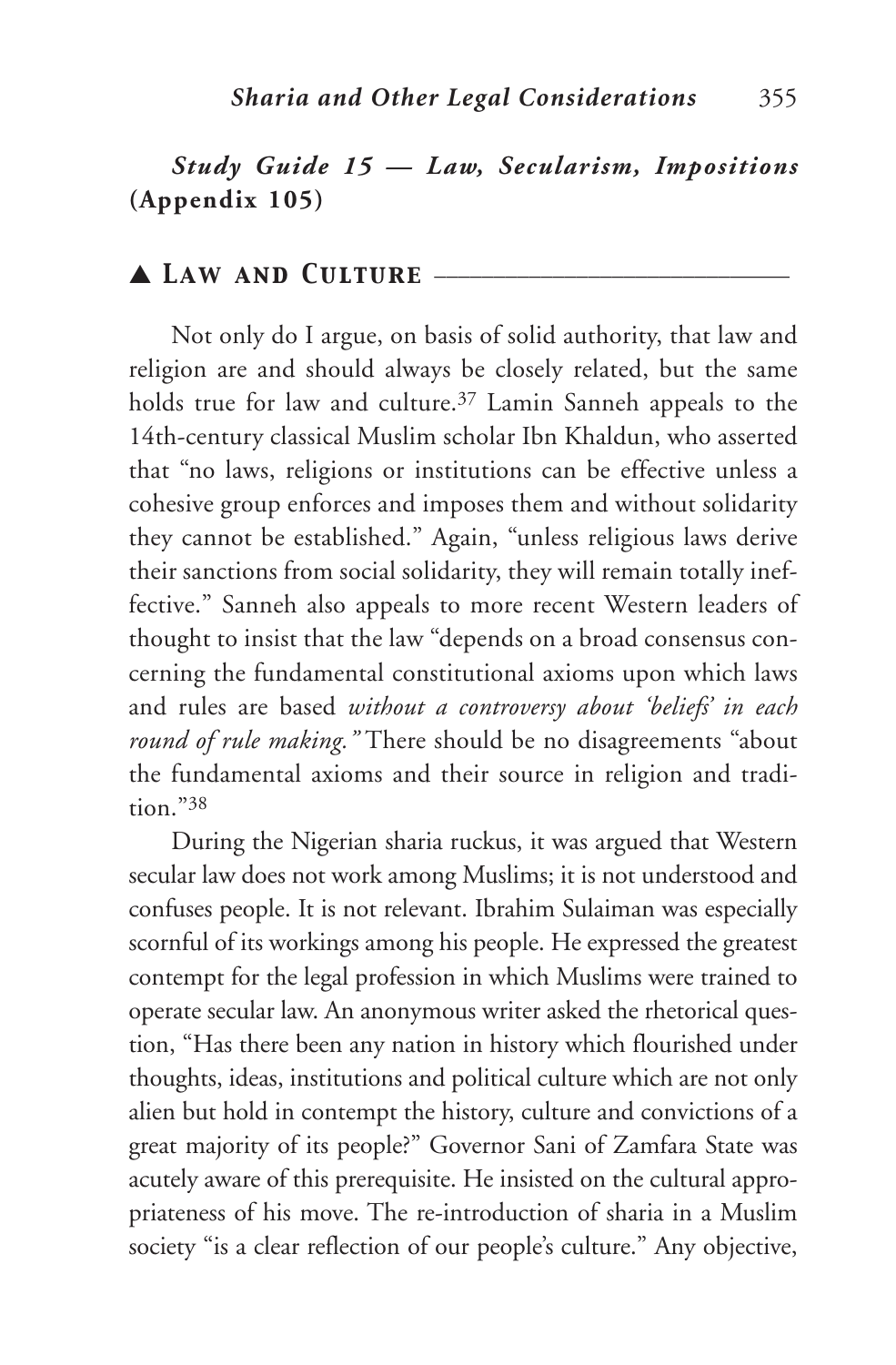critical or honest person "knows that sharia is an integral part of Muslim life," no matter what country he lives in.39

Christians similarly affirm the need for close affinity between law and culture. They agree with Muslims that the imposition of a legal system alien to the spirit of a people is counterproductive and ineffective. Support for the need for such solidarity on the part of Lamin Sanneh has already been indicated above as has the strong insistence on the same by Danjuma Byang. For Wilson Sabiya also "law is an expression of the needs and values of a particular society." In the case of sharia, it is the law of "an Arab society which flourished some twelve centuries ago. That society is long dead." How can we in this day duplicate that experience in Nigeria?40

The problem is that Christians and Muslims *both* regard each other's legal system as alien and, therefore, not culturally acceptable. Yes, Byang agrees with Muslims that "we all hate foreign domination." All Nigerians want "to eliminate every form of Western imperialism and neo-colonialism." But then he becomes erratic and once again falls into the contradictions so common to the victims of Christo-secular dualism. He wants to retain Common Law, an alien product of the colonialism he wants eliminated, and charges that Muslims unilaterally want to "substitute the foreign form of imperialism with an indigenous one, which is not really indigenous after all." I am sorry, but I am lost! Even apart from the question about foreign or indigenous, the effects are the same. "Someone's legitimate rights are being trampled upon. He is being forced to abide by injunctions that are repugnant [and alien] to his value system." A question: Is the secular system not both alien and repugnant to Muslims? *Are we reduced to choosing between two "repugnancies" with the winner taking all? Is that Byang's solution?*

The need for cultural affinity of a legal system is thus affirmed by a wide range of people from both camps, but this awareness brings the advocates of the *literal* interpretation into a tight spot.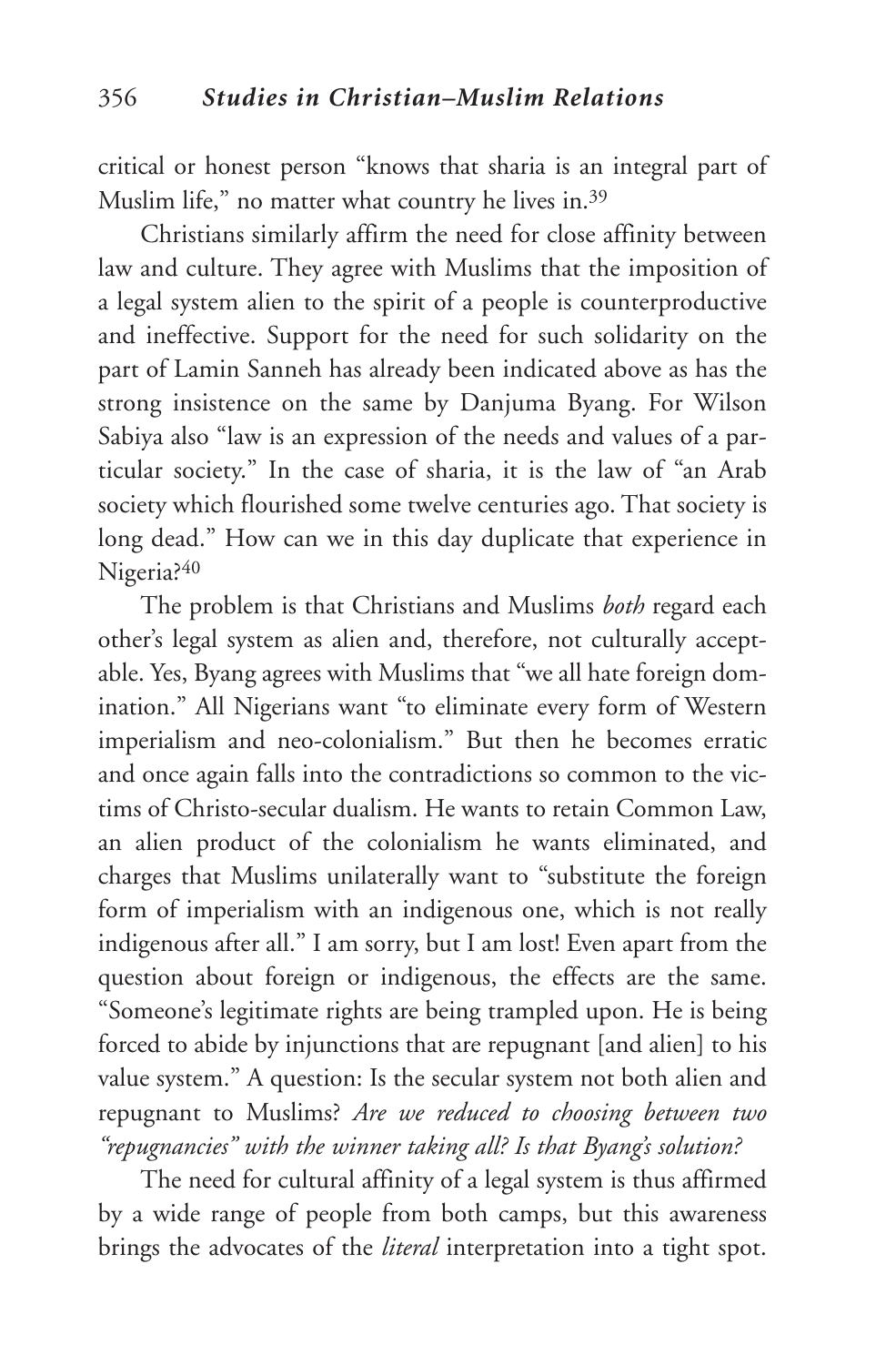Culture is forever changing. Literalists, what do you have to say? Surely the 19th-century culture of Danfodio varies greatly from that of 21st-century Nigeria, let alone the Arab culture of the Prophet! If law has to fit a culture, it has to change along with the culture. How, then, can Danfodio's version of sharia be appropriate for today—let alone that of even earlier centuries?

*Literalists, you need to make this understandable for the rest of us. That may well be a greater challenge than you suspect. What seems to be clear to you, is muddled for the rest of us—and not simply because of some mindless "shariaphobia" on our part! Muslims pride themselves on their rationality. This time you will need it, lots of it!*

The principle of law reflecting culture houses another problem. In the discussion about literal and liberal readings of the sharia in Volume 6, it has been noted that law and cultural traditions often get mixed up with each other, so that purely local traditions become elevated to the status of sharia. Any attack on such a tradition is then easily seen as an attack on sharia itself with the possibility of the charge of apostasy.41 Upon returning from a British seminar, Ado-Kurawa reported there were Muslims in the UK from many different countries and cultures. He saw many instances of national groups elevating their local traditions to the level of sharia. This becomes obvious especially when different nationalities adhere to contradictory customs. It is easier to see this in a foreign context than in your own. Ado-Kurawa had his eyes opened abroad.

So, where does all this leave Muslims in terms of law and culture? *You cannot have it both ways: a stagnant unchangeable sharia that must at all times fit an ever-changing society*. A stagnant codified sharia will evoke resistance even from the faithful, once conditions have changed. Though it will hardly do for me, a Christian, to tell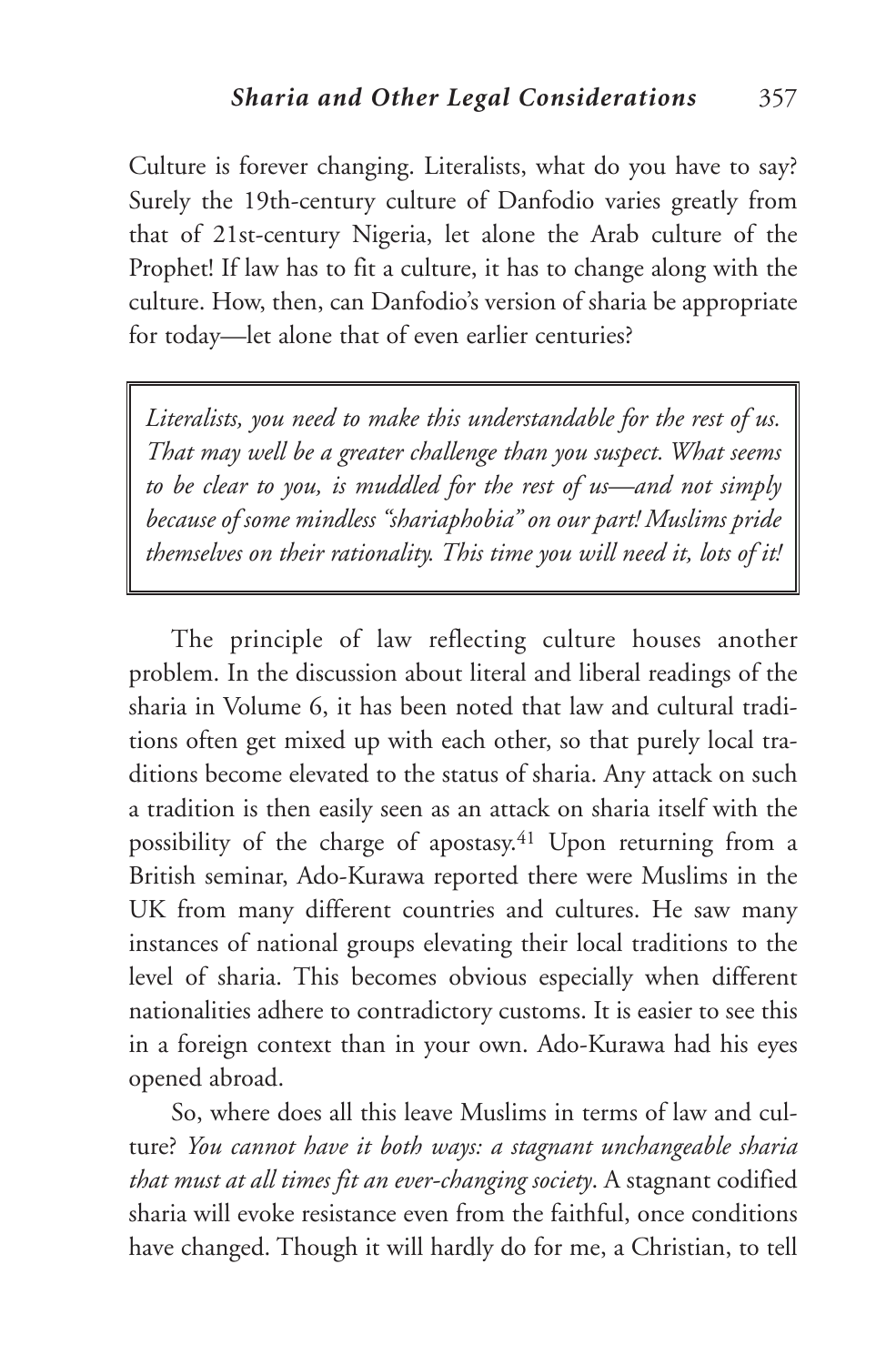Muslims what is true for them, in a situation where your divisions are endangering the nation, others have a right to address the issue, since it affects us all.

*Therefore I declare that in this situation the more liberal historical interpretation might be more appropriate. Muslims, you have the responsibility before the nation to ferret out this confusion before you go any further with sharia. Your internal contradictions at this front could wreak havoc upon all. If you don't put your house in order and set some clear moderate goals that we can live with, do not get upset if we Christians intrude, for your internal affairs have great external ramifications. Your business is becoming our business!*

But allow me a wager: Experience with Christian divisions leads me to the expectation that Muslims cannot overcome these deep divisions and differences of opinion among each other anymore than can Christians. *But if you cannot overcome them, you must learn to live with them in a responsible way as part of the reality of both life and religion.* There was a time Christians could not live with other denominations and fought wars with each other. Eventually, they got tired of it and became tolerant enough to live with each other. Their divisions are still there and greatly weaken them. The situation prevents them from solving certain social problems or even from addressing them as churches. Instead, they work on them at political fronts by joining political parties that support causes closest to their hearts. Sometimes they establish political parties of their own to push their causes. At other times they create various para-political organs to attempt the same. So they try to persuade people through publications and other media and, finally, through the voting system. Sometimes you manage to persuade people; sometimes you don't. Sometimes you win; sometimes you lose.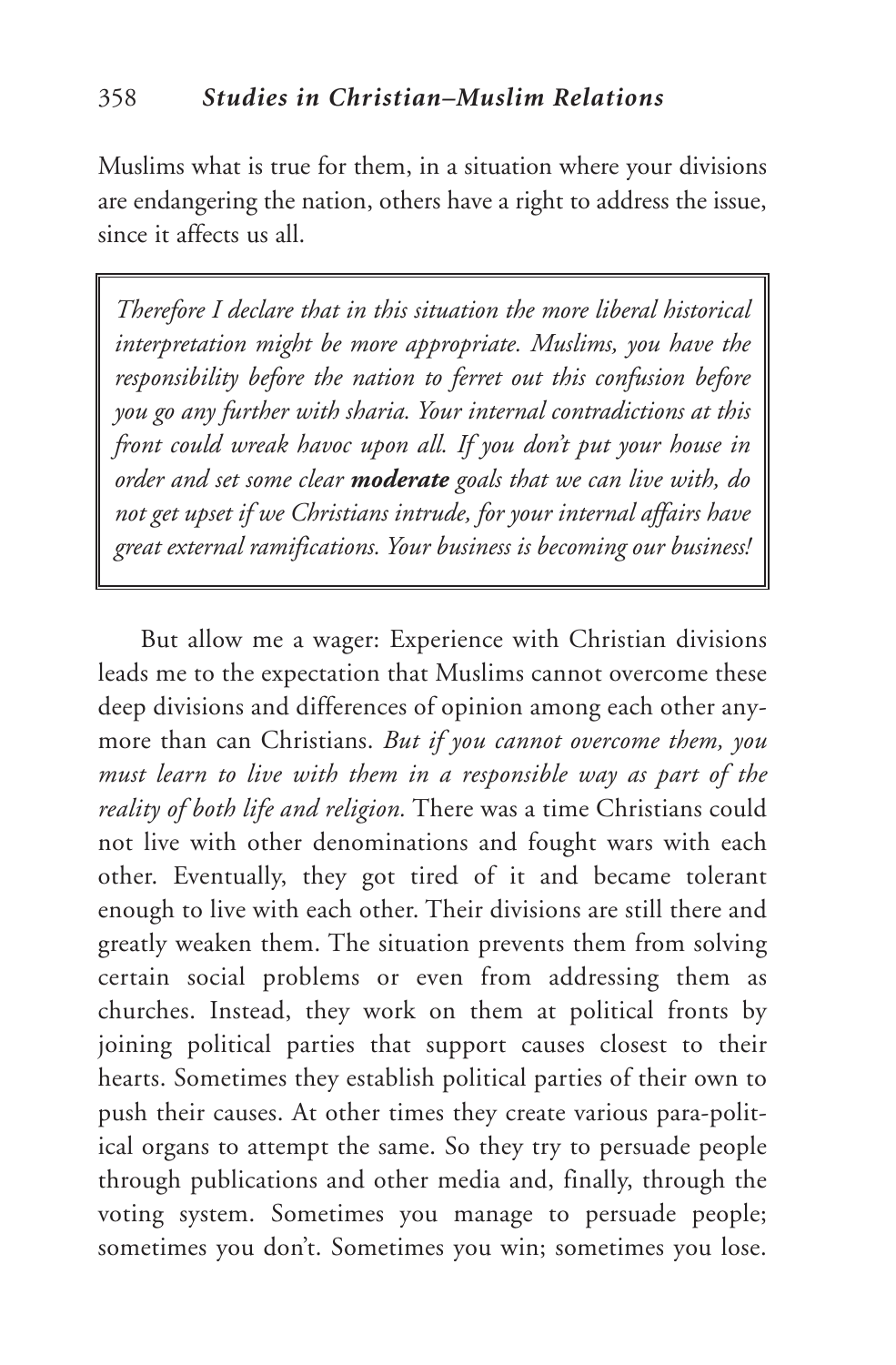But if you don't want to shed blood or create chaos, these are the only avenues open to all of us. *Don't force; persuade!* That's the democratic way and the only way, a way of determined struggle without guarantees.

*The Muslim belief that everyone is Muslim by birth and nature and that it only takes proper reasoning for people to return to their Muslim senses, should convince Muslims that the democratic way of persuasion will lead to inevitable success. Muslims, I challenge you to believe in the alleged rationality of your own religion. Be Muslim. Be reasonable and persuade. Democracy could be on your side!*

## ▲ *Distorted Legal Systems* \_\_\_\_\_\_\_\_\_\_\_\_\_\_\_\_\_\_\_\_

Historians present conflicting pictures of justice and sharia conditions around 1900, the year the British declared the Protectorate of Northern Nigeria. Some idealize that situation, while others paint a dismal picture of grave injustice. However, there is general Muslim agreement that Lord Lugard, the first colonial Lieutenant Governor of Northern Nigeria, set into motion a process that deeply undermined Islam and led to serious deterioration of the Muslim spirit. He reduced the scope of sharia, introduced the repugnancy concept and inserted the virus of secularism. The eventual result was an unhinged and deranged Muslim society that gradually degenerated into historic depths of vice and immorality. Emirs and other Muslim authorities were bought over by the colonialists and betrayed the people. The mind of the elite was distorted away from Muslim values and enslaved to Western concepts.42

By the time the sharia controversy heated up in the 1970s, the administration of sharia had already seriously deteriorated. What is the sharia that Christians opposed so vehemently as described in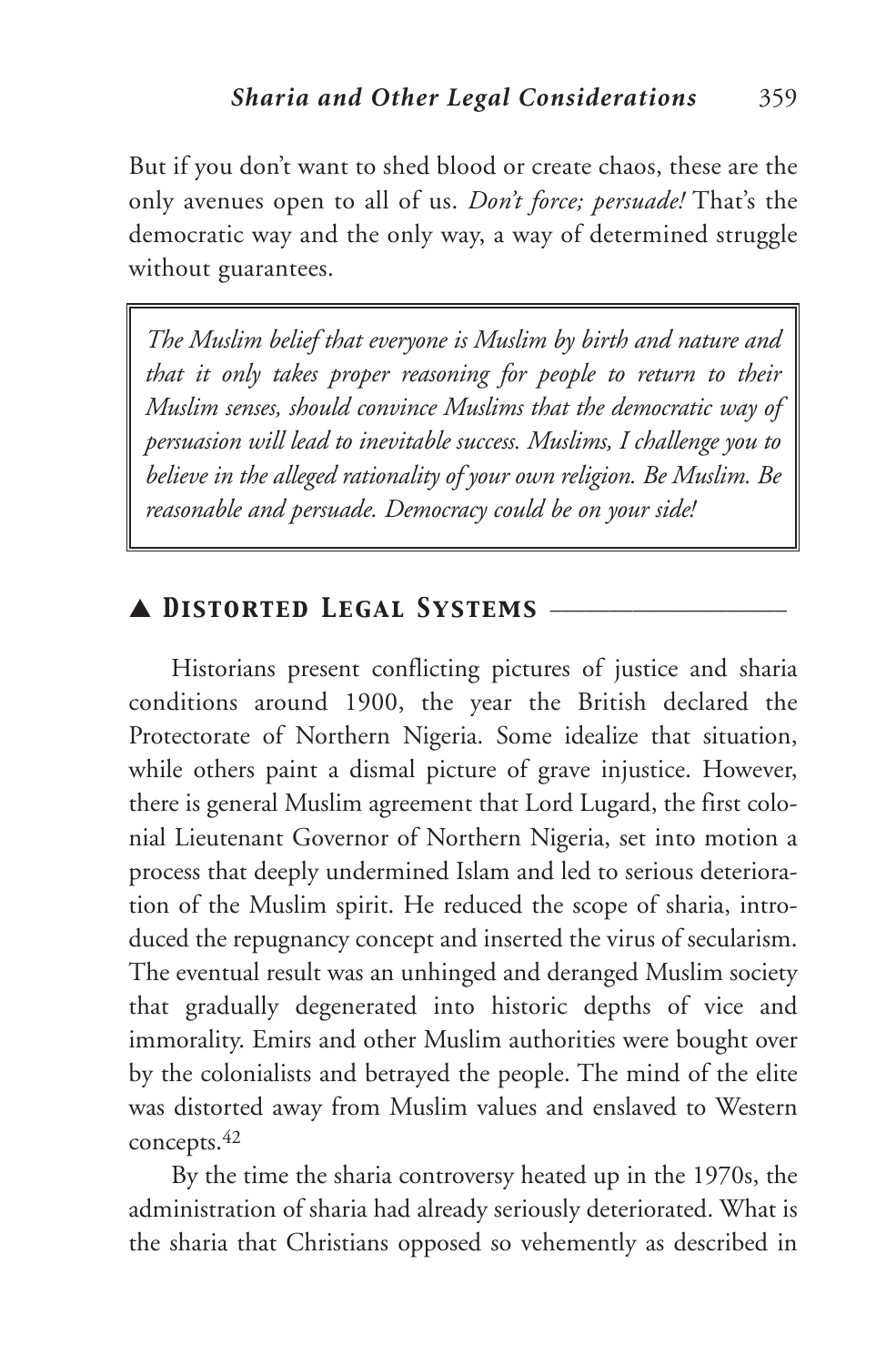Volume 7? Critics from all persuasions, including Muslims, recognized it was a sharia badly distorted by colonial secularism, by unqualified judges and by corruption.<sup>43</sup> Arbitrariness, personal ego, power and anti-Christian sentiment combined with ignorance, especially at the lower level, marked the system. By the time the Zamfara-style sharia made its debut, sharia governments were all faced with a totally inadequate sharia establishment and underqualified judges. The whole system needed revamping.44 These were considered *serious* shortcomings and called for *serious* reactions on the part of Muslim authorities: outright dismissal or upgrading of incompetent judges and delay by governors in carrying out sentences. That was and is the sharia court system that has harassed Christians over the decades. Christians should realize that they were harassed by a system put in disarray, according to Muslim writers, by the imposition of secularism. This was the sharia at its worst, but it is the only one they have experienced. They have never seen a proper sharia system in place. When Christians berate sharia, it is that distorted sharia they berate.

Christians and Muslims look at this negative situation very differently. Muslims insist that the problems arose from ignorance, incompetence and corruption of an impeccable system, while Christians charge that these problems arise from the nature of sharia itself. The sharia Christians complain about, according to Muslims, is not the true sharia; it is the deformed sharia of colonial vintage, made even worse by corruption and incompetence. It is good to remember this situation when we read about Christian complaints over sharia courts. *They don't do themselves a favour by ignoring this important point, but neither have Muslims done much so far to prove their point.*

When the new sharia regime began, various participating states made every effort to reform the system by upgrading the training and by either dismissing or suspending corrupt and unqualified sharia judges.45 But it takes a while to turn a ship around.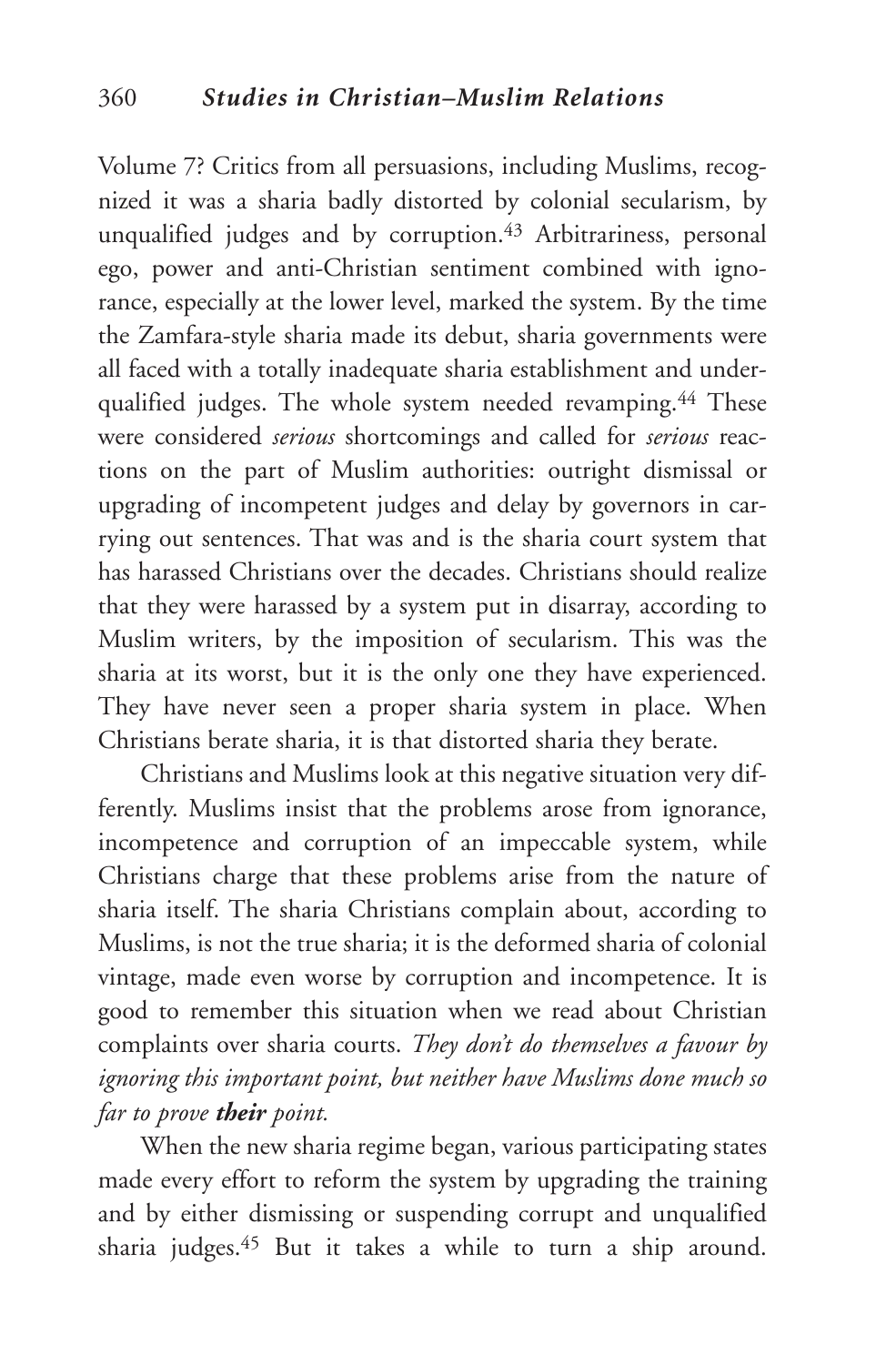Christians report continued harassment and oppression by sharia judges on a wide scale.<sup>46</sup> Muslims can boast all they want about sharia justice, Christians have neither seen nor experienced it, neither BZ nor AZ.

*There must be a clear and widespread demonstration by the Muslim leadership and the general ummah that they will do everything in their power to stop the sharia shenanigans that even Muslims complain about.*<sup>47</sup> *At the moment there is massive doubt among Christians that Muslims even want to achieve that or can. Until they do, you cannot expect Christians to have any sympathy for it or render it any support. Muslims, the ball is once again in your court.*

If Muslims want Christians to have confidence in the sharia and in the Muslim promise that it will not affect Christians, it is up to Muslims to demonstrate that the administration of sharia has been cleaned up and, secondly, that it will indeed not affect Christians. The operative word here is *demonstration, persistent, ongoing demonstration.*

There is even the problem of corruption of the *new* sharia. I am not talking about the continuation of the old style corruption, which is indeed continuing and has hardly been nipped in the bud. Muslims themselves have two complaints about the new. The first is that it is applied only partially. Musa Ibrahim, a law student at BUK, is one of many who lament the emphasis that people place on the *punitive* aspect of sharia. That aspect, he argues, represents only one-seventh of sharia, while the entire sharia has "seven faculties" or aspects. Yet people judge a sharia government only by the number of amputations and lashes as their benchmark. This is "fundamentally wrong."48 The second complaint aired by Muslims themselves is that even this already reduced punitive version of sharia is applied only to the poor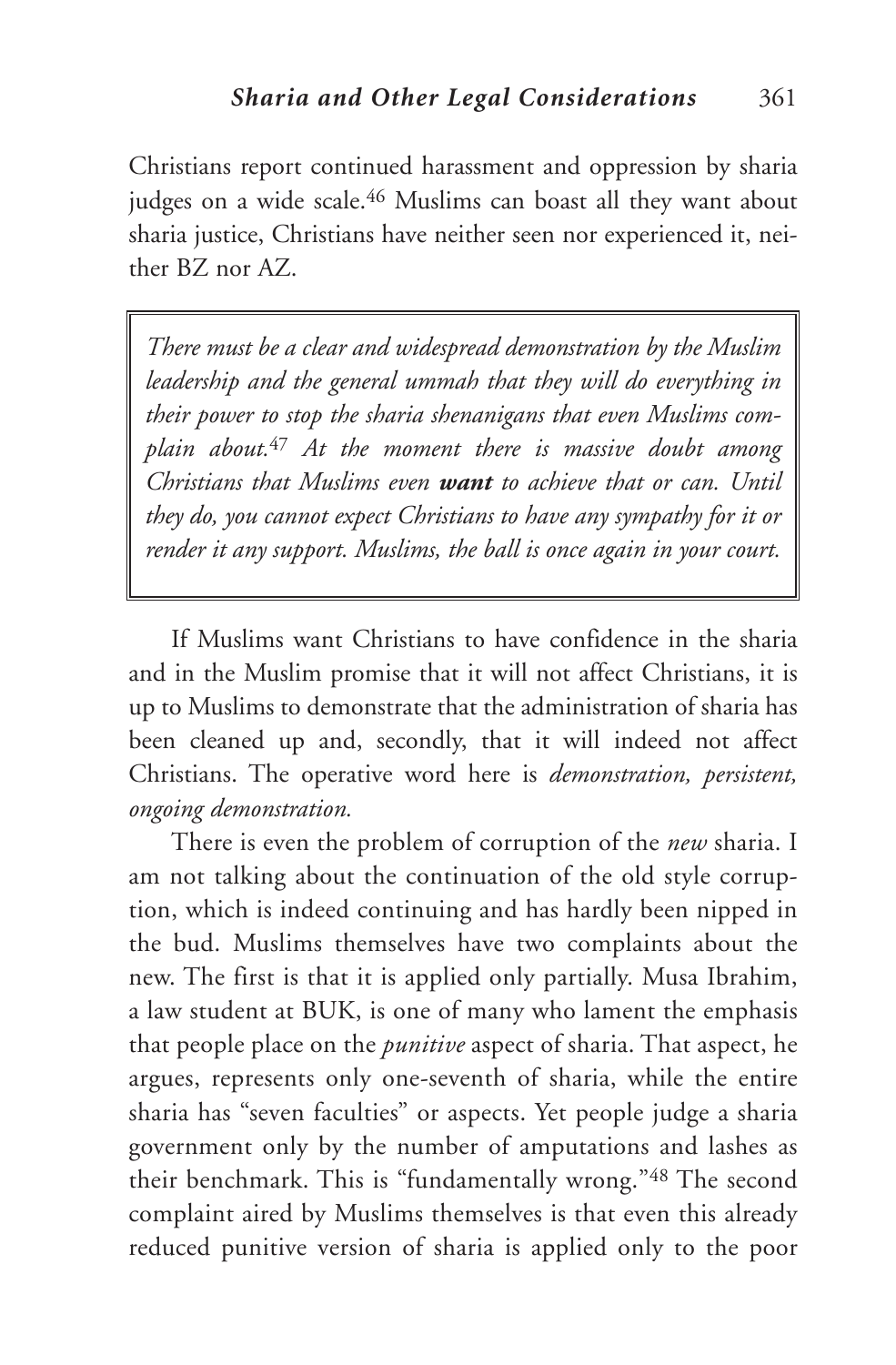called *talakawa*, Kuyper's *kleine luyden,* the low middle class and peasantry. This twofold reduction of the broad sharia has exposed Nigerian sharia to global derision and provides legitimacy to the Nigerian Christian rejection.

*The challenge to Muslims here is to clean up their sharia act and demonstrate its alleged beauty. They must make it so attractive that Christians are drawn to it by jealousy! That Christians begin to call for it, that they recognize its superiority over the lawyer- dominated commercial system of justice with its interminable delays and its unconscionable expense.*<sup>49</sup> *The challenge to Christians is to recognize that they have only experienced a distorted version, not the real thing. How about giving Muslims a chance to operate it on Muslims alone, according to the mainstream promise, for five more years—let's say, till 2015— and see whether the alleged splendour of this sharia flower has come to blossom. Give them a clear deadline. During that time, Muslims concentrate on cleaning and polishing it up to the real standard. Let them create a showcase so that by 2015, Christians and Muslims can discuss where to go with it from there.*

As contemptuous, angry and hateful as Christians may be with respect to sharia, there is also reason to respect it. Viewing it globally and historically, Syed Rashid considered it "arrogance to assume that the fourteen centuries of accumulated Islamic learning have nothing of contemporary relevance." He turned to Joseph Schacht, who stated that sharia is "one of the most important bequests which Islam has transmitted to the civilised world. It is a phenomenon so different from other forms of law that its study is indispensable in order to appreciate adequately the full range of possible legal phenomena."50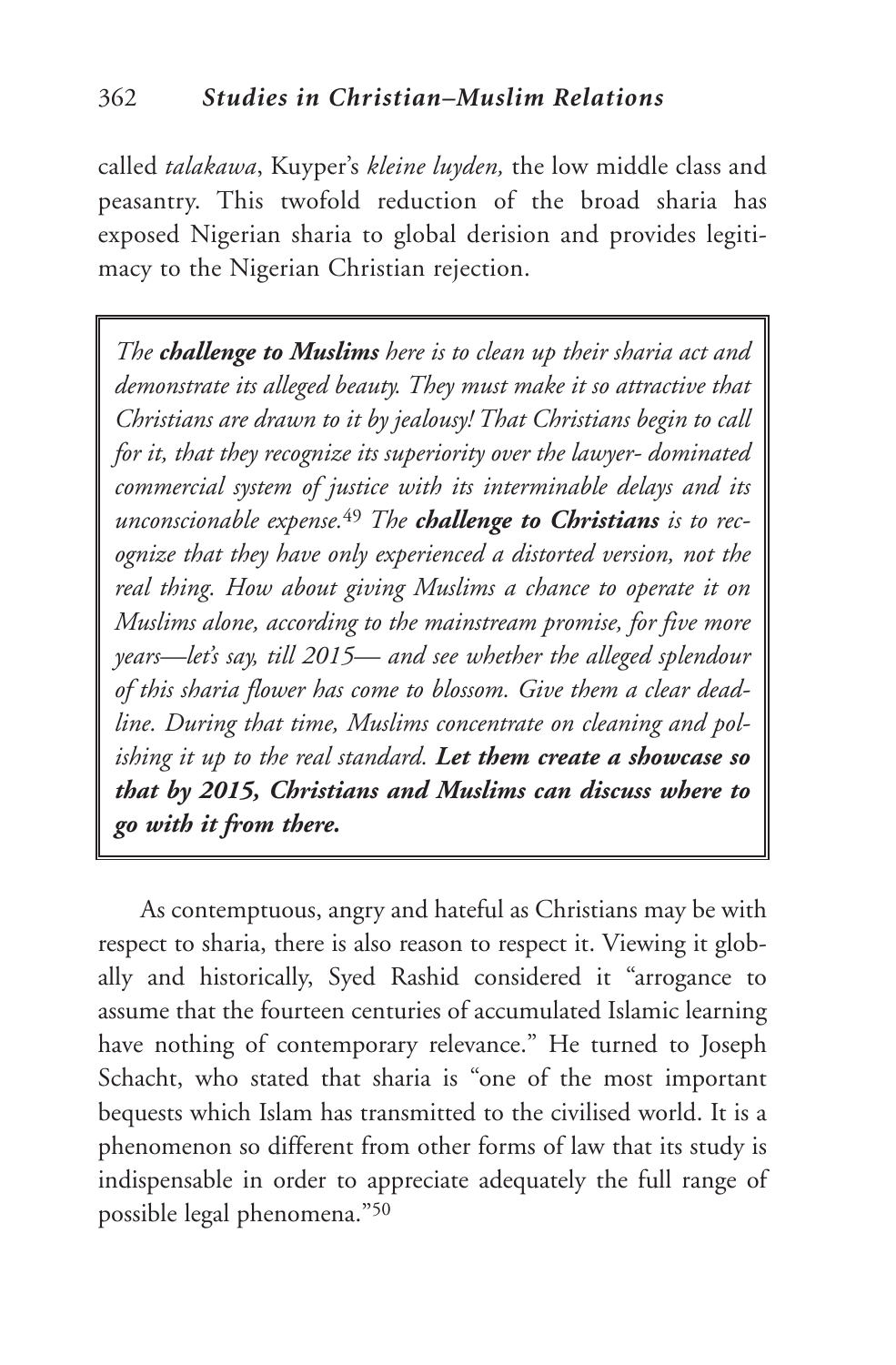*Sharia may not come up a winner when put in the rink with modern democracy, but it deserves more respect than cheap categorization as primitive. Yes, Nigerian Christians have studied it and know much about it, but their historical experience with it has led to so much anger that it has prevented them from studying it with an open mind and respect. A system with such a long history and so much influence even in Common Law deserves at least a calm, collected and respectful scrutiny from them before they decide to chuck it altogether.*

Furthermore, there is also a distortion problem with the *Common* Law system. Mahmud Tukur described for us how it works for the ordinary person. Actually, it does not work *for* them but *against* them in every way, as he spells out for us in great detail till it makes one marvel at the patience and endurance of the people to tolerate it.51 According to Tukur,

*…the majority of the ordinary Nigerians know and understand that they get speedy justice and fairer treatment in these systems [sharia and native] than under the cumbersome and unsuitable "civilised" law. The colonial "injustice" system slowly churns out its measures in dribs and drabs, subject as it is to endless adjournments, sessional ceremonies, appeals, lost documents, lack of equipment, incomprehension, insensitivity, vanished witnesses, arranged judgements, misappropriation, etc.*<sup>52</sup>

Common Law obviously did/does not resist or prevent the growing brutalization of society.53 That being the case, why do Christians so enthusiastically and uncritically endorse the colonial system, when they are fully aware of all of its shortcomings? Every one is painfully conscious of its corruption and inefficiencies. The reason, of course, is that though they have a mild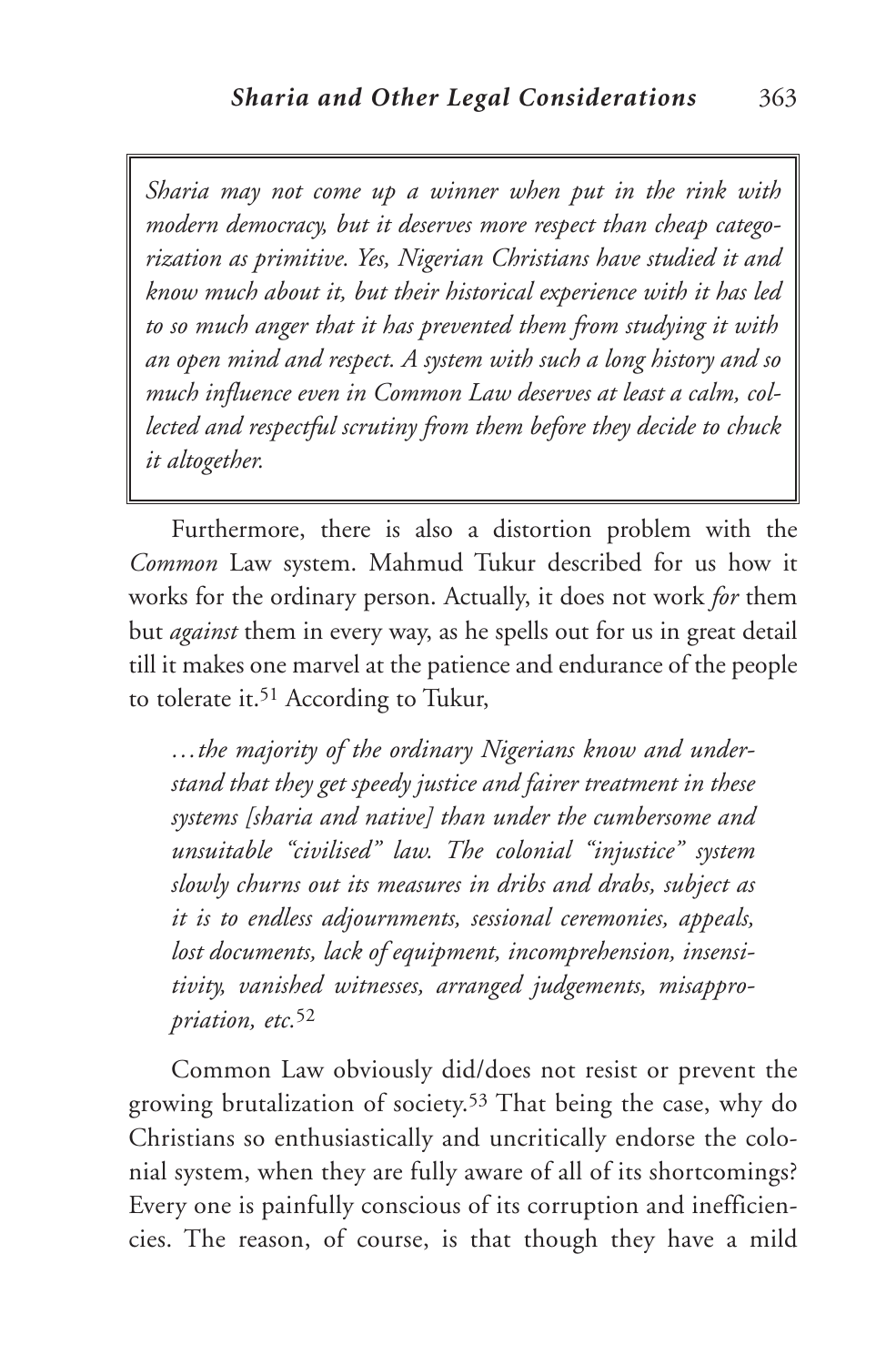resentment for colonialism, their semi-secularization coupled to their hatred, fear and anger with respect to Islam and sharia trumps it all.

## ▲ *Double Imposition; Double Repugnancy* \_\_

Byang derides "some people"—Muslims—who "want the political system to adopt their value systems, to the utter disregard of the value systems of other citizens. They want our [system] to be based on their own religious principles, which often conflict with the principles of other fellow citizens. And of course, they want everybody to suddenly change their religion and embrace theirs." He describes the Muslim judiciary with contempt as an expression of "their whims and caprices."54 *But when he insists on a secular arrangement, is he not doing exactly the same thing: applying secular "whims and caprices?"*

Byang was young and bright when he wrote his book. I have respect for him, his abilities and achievements, and I hope that my critique will not damage our mutual respect. But he serves as an example of two problems that bedevil even the brightest among Nigerian Christians. First, there is their inheritance of semi-secularism that blinds them to the full nature of religion and worldview. I have claimed earlier that Christians who flirt with secularism always end tangled up in contradictions. That is the nature of syncretism. Byang is a very clear example. Secondly, he shares the spirit of anger that hovers over all of Nigeria and keeps people from thinking straight and objectively. Brother Byang, you have to work your way out of these contradictions—and as you do, please bring the rest of the community with you.55

This becomes even more of a problem when there are two legal systems, both of which are berated as foreign imperialist impositions by one party or the other. Wilson Sabiya argued that when Muslims reject Common Law as an imperialist imposition, they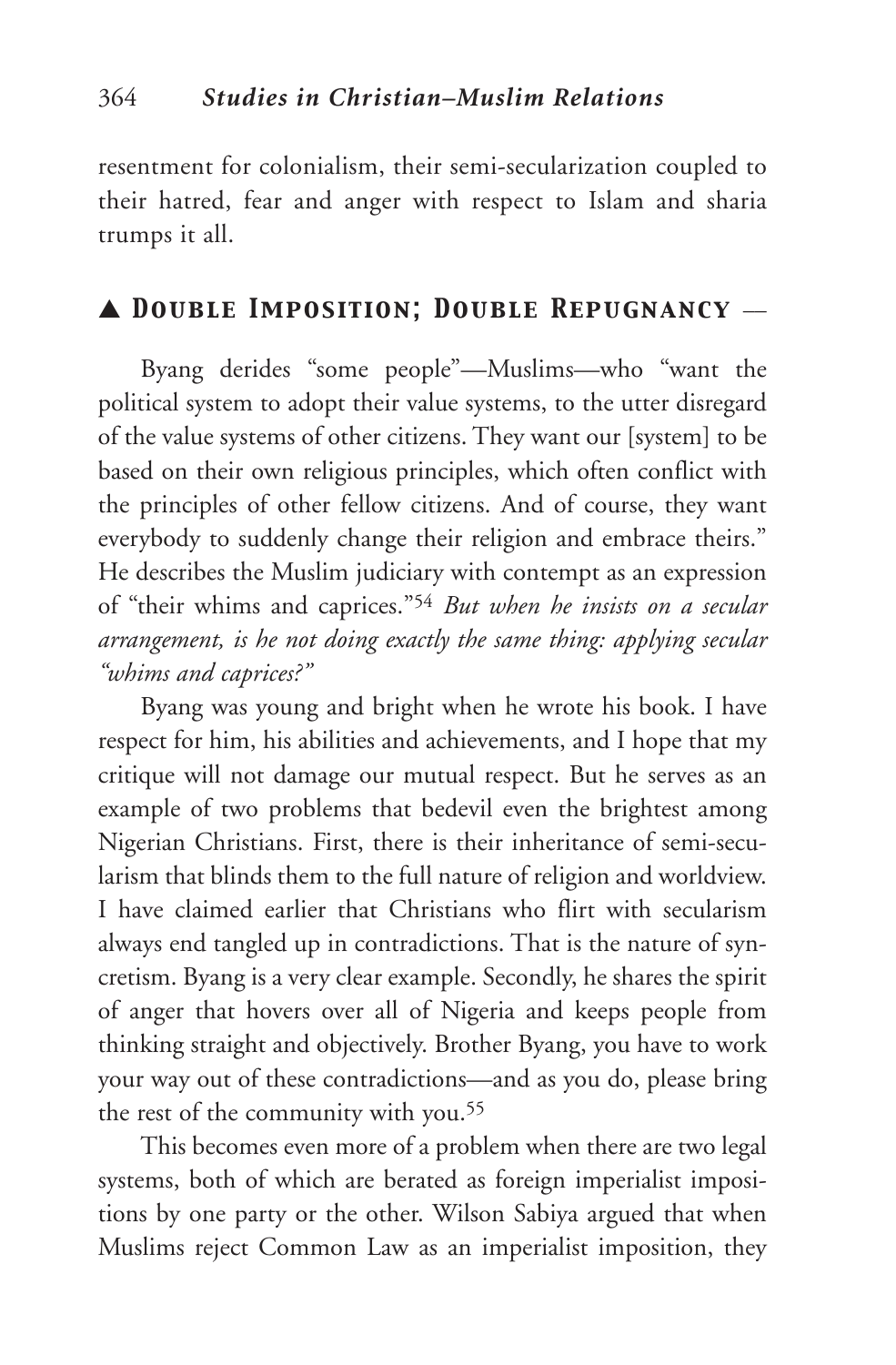forget that their own is also an imperialist imposition. The fact that sharia preceded Common Law in Nigeria does not make it less imperialistic! He concluded, "We cannot…see the rationale of replacing one imperialistic law with another. Nigeria has no privileged group who are free to import foreign laws and force it down our throats as indigenous."56 *But Sabiya does not go so far as to acknowledge that Christians are also imposing an alien system*.

Christians hold that imposing sharia amounts to the imposition of foreign culture and religion. It does not speak to them and only evokes revulsion. To use that old controversial term, it is repugnant to them. But why? Because it is *inherently* repugnant to them or because of its close association with Islam, a religion with which they are currently at odds? Certainly, the current standoff increases its repugnance among them. Muslims need to understand that and cannot ride roughshod over that reaction without expecting strong resistance.

And indeed, even in the core North, sharia was historically a foreign import that some adopted voluntarily and others under force. But over time that has *become* an indigenous law system for the Northern Muslim community. Historically it was foreign, but now it must be considered indigenous. It has laid its stamp indelibly on the people of the core North. *Muslims do well to remember this foreign origin when they argue the foreign nature of Common Law. If their foreign law has become indigenous, why do they deny others the right to appropriate as indigenous another foreign system more to their liking and less repugnant?*

When we weigh the two issues together—the religious nature of both systems and their alien imported status— you cannot but conclude that *both religions are committing the same offence. Both seek to impose their own adopted alien belief system on the other*. Muslims have a strong case when they insist on the Christian nature of Common Law. They have long been governed by what is largely a Christian legal system. *They* have had the Christian tradition imposed on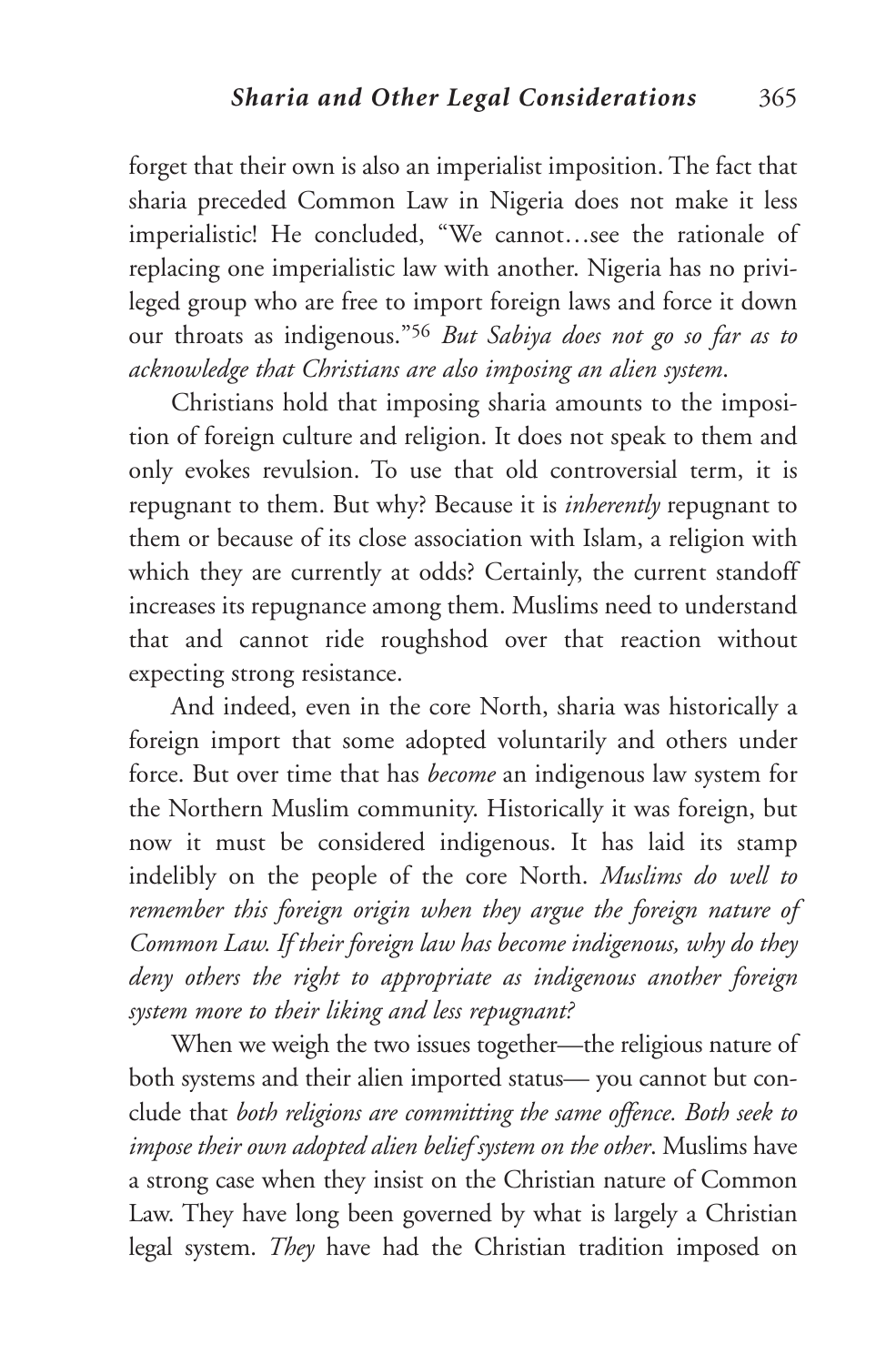them. It will not do for Christians to object to sharia on the grounds of its religious nature and then seek to impose their own religious system on Muslims! Two wrongs do not make a right. If you deny Muslims the right to impose theirs on you, what gives you the right to impose yours on them? It is not a case of religion versus secular neutrality; it is a case of two religions that share many social ideals even though they also have equally real antithetical moments. Both of these must be taken into consideration when the serious dialogue of the future begins. The Christian stance, that is, denial of the religious background of Common Law, imposition of the alien law of their choice on others and rejecting the Muslim imposition, understandable as it may be, severely weakens their case and threatens to make nonsense of it. Christians must come to terms with the entire situation and rethink their case.

But the same holds true for the Muslim insistence on sharia, quite apart from the question whether they intend to impose its application on Christians or not. Theirs, too, constitutes an impo-

*Clearly, the above shows that, unless Christians take a distance from the distortions of their semi-secularism, cleanse themselves from their dualism and practise a more wholistic form of Christianity, they will continue to flounder between bewildering contradictions that render them powerless and that earns them the disrespect from Muslims.*

*Similarly, Muslims must somehow get it through their heads that, as much as they love their religion, when they force it down an unwilling people's throats, they only create repugnance, revulsion, resistance, anger and a whole lot more barriers to the advance of their religion. Have they forgotten the lessons of history? When they were slavers, the MB people hated them, but when they ceased the practice under the force of colonialism, millions of MB people became Muslims. 21st-century Nigerians have so far shown the*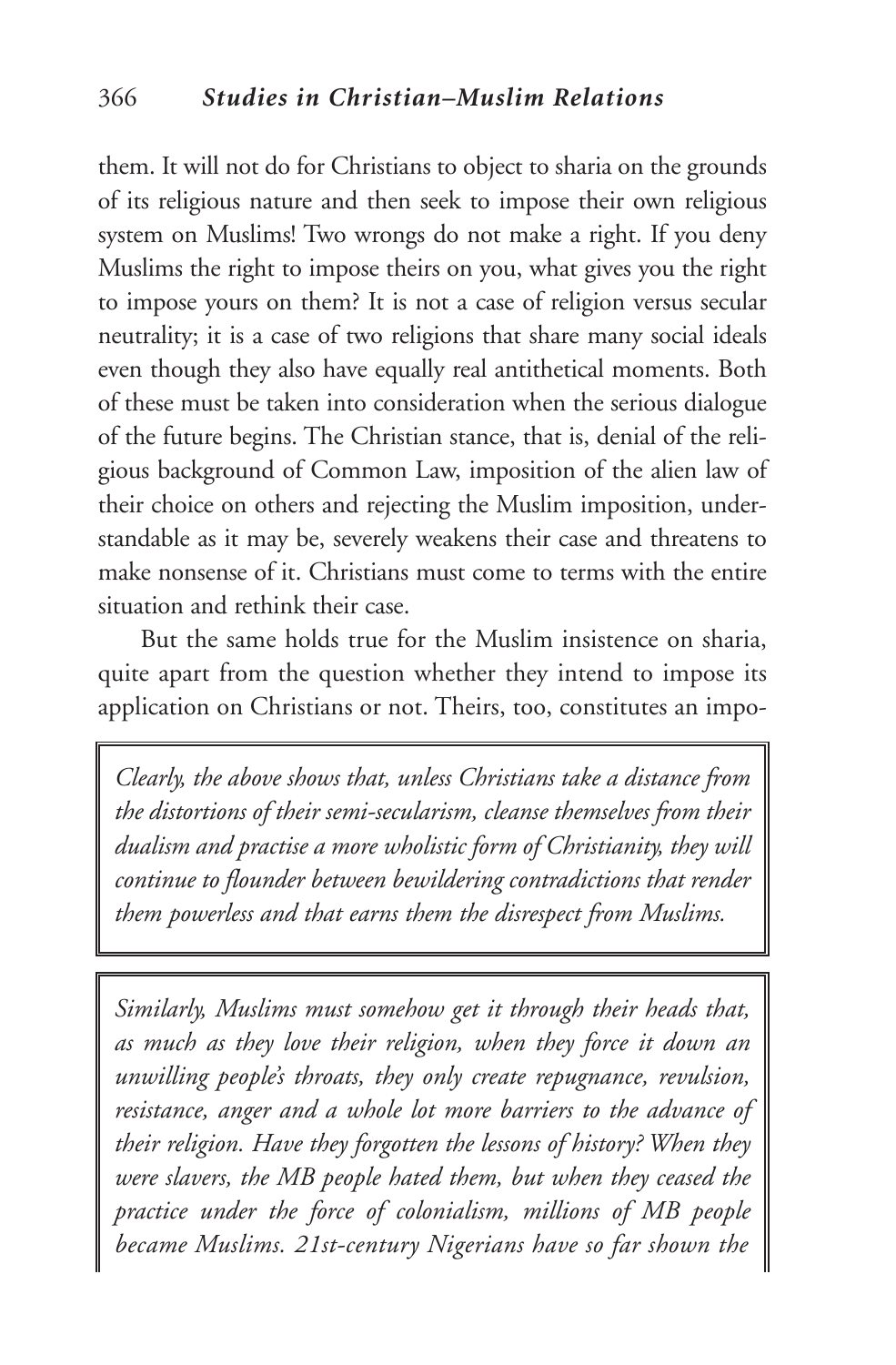*opposite tendency. Muslims have only succeeded in raising barriers of hostility towards their* da'wah *plans. Christians are on very high alert and have raised the threshold. The Zamfara-inspired sharia campaign is self-defeating from the* da'wah *perspective. The precolonial hostility to Muslims has been revived by a people much more alert and sophisticated than their ancestors.*

sition of an alien worldview, regardless of its truth value. Even if it has become indigenous to them, it is alien to Christians. *So are we now left to choose between double imposition and double repugnancy? Imposition vs imposition. Repugnancy vs repugnancy!*

Apart from all the issues in this section, there is the surprising admission on the part of some Muslim experts that, really, the provisions of the Common Law and of sharia are fairly close.<sup>57</sup> So, now the question forces itself upon us: Why then all the fuss? In a nation with two huge but very different populations, you should be happy when the law is *close* to your standards. You can never expect it to meet yours perfectly. Some compromise cannot be avoided in our pluralistic situation, something that is hardly foreign to the history of Islam, but that the more militant tend to reject. <sup>58</sup> That being the case, people have good reason for suspecting that something else is at stake.

*That "something" is sometimes identified by Christians as the Muslim "plan"* <sup>59</sup> *that would render sharia simply a phase in the Nigerian da'wah project. I really suspect that to be the actual case. And if it is, then a case can be made for Christians to seriously hold back the flood by opposing every Muslim effort. Unfortunately, such an approach will undermine the democratic values of pluralism, tolerance and multi-religion. Of course, in the long run so will the Muslim da'wah plan. Are we really condemned to both groups constantly obstructing each other?*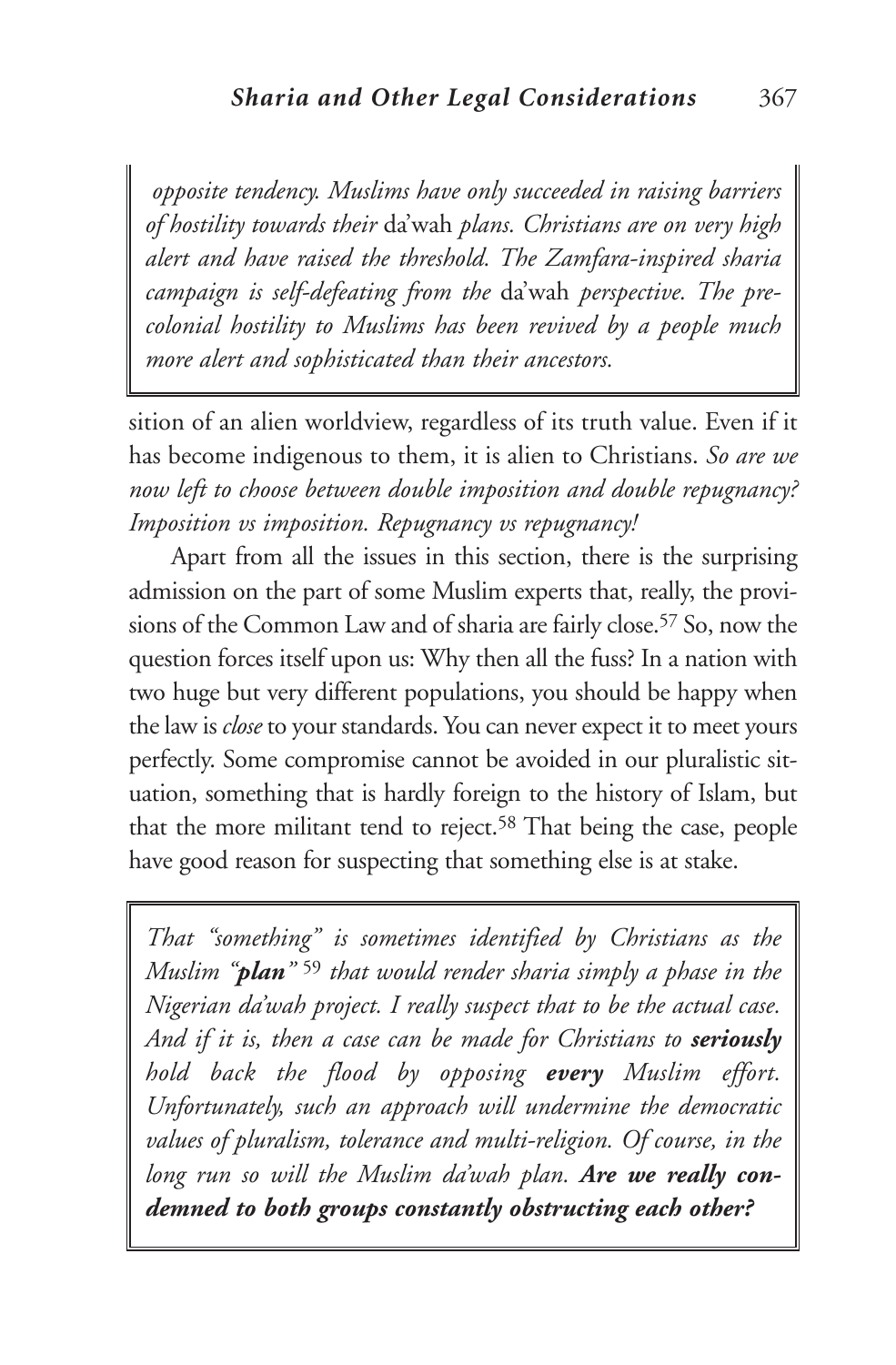## *Study Guide 16 – Law and Imposition* **(Appendix** *105)*

# ▲ *Culture Change vs Static Interpretation of Sharia* \_\_\_\_\_\_\_\_\_\_\_\_\_\_\_\_\_\_\_\_\_\_\_\_\_\_\_\_\_\_\_\_\_\_\_\_\_\_\_\_\_\_\_

If law has to reflect the values, beliefs and culture of the citizenry, then the idea of an unchanging eternal set of codified laws would seem to be out of the question, an issue that Zamfara-style sharia advocates seem not to have considered. What happens when cultures change? Can you hold to a sharia interpreted literally in the same way through the ages? It would appear that here you have a serious inconsistency on the part of advocates of the literal sharia, who do mostly insist that law must reflect culture. But when sharia Governor Sani c.s. insist on this principle, they appear to be thinking statically, only in terms of this present moment, in order to score a point; they are not thinking of the constantly changing flow of history that is anything but static.

Kuyperians have long acknowledged that there can be no unchangeable codified law that is applicable in all human situations. Hebden Taylor wrote, "The acceptance of unchangeable legal rules is nothing less than an under-estimation of historicity, or the value of man as a culture forming creature." His reasoning is similar to that of the dynamic liberal Muslim interpretation of sharia that takes the historical human contribution to a divine process seriously and recognizes that the basic norms inherent in sharia need to be applied anew in every age.<sup>60</sup> Taylor continued, "The world is subject to continuous change; new social structures emerge…; new views break through. These new social structures demand new legal systems. Changes in the historical situation… demand the application of new legal principles."

Here is where the Kuyperian parts ways with secular thinking. When we do adopt new laws to conform to new situ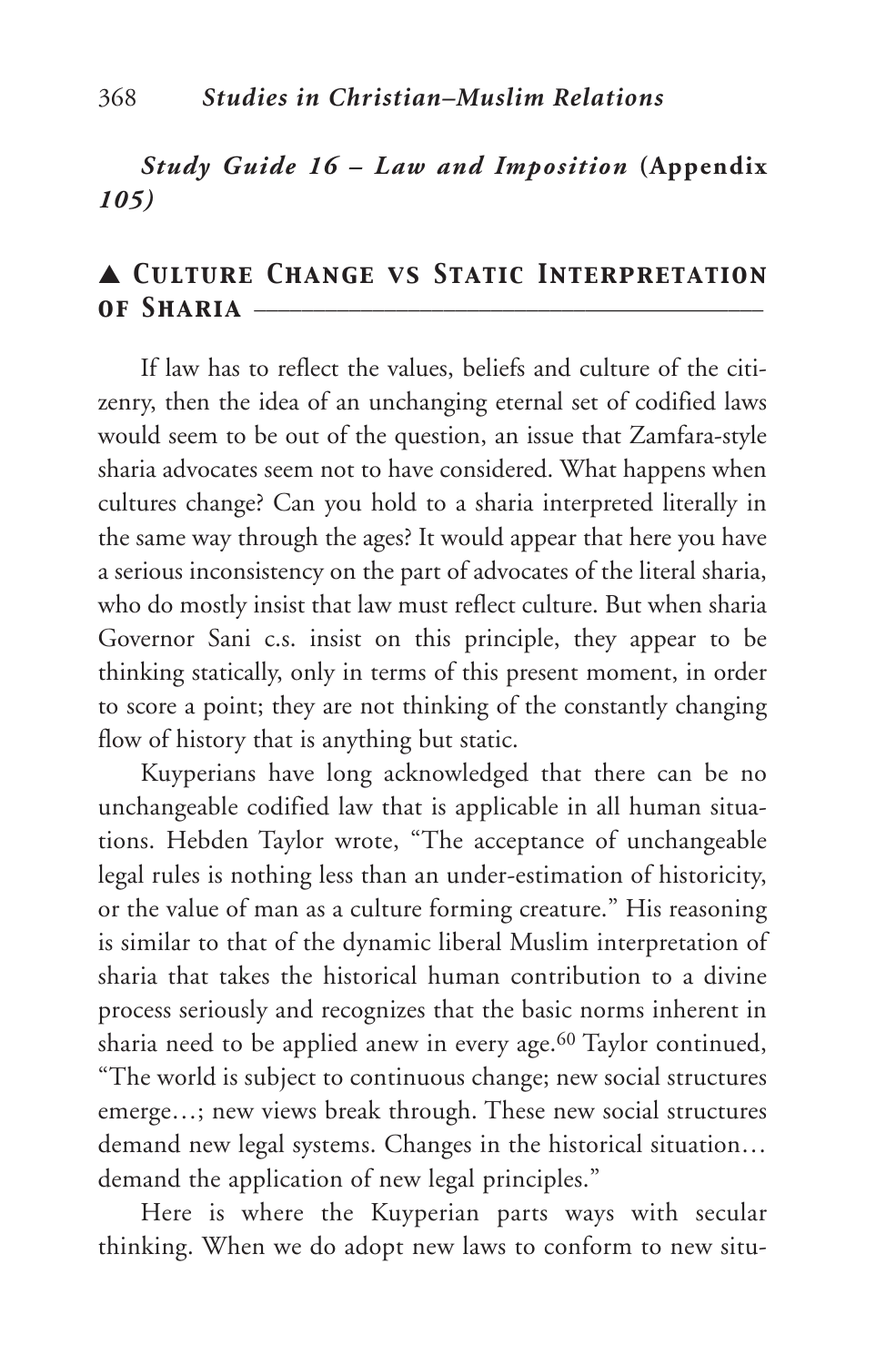ations, "we do not logically deduce these from the historical givens…" as the secularist tends to do, but we discover them from divine norms. Muslims might say from the sharia. Kuyperians do not simply cook up new structures that have no basis in creation and history as Liberals and secularists tend to do and disregard time-proven traditions.61 Divine norms and the creation order do not change, but they do require "different formulations" at different times.

*Every period and every place calls for specific legal institutions, which may differ from the legal rules that may apply at other places and…times. Only in this way can we do justice to the element of historicity, to the principle of development, which is one of the tasks of man, created in responsibility, to have dominion over the earth and to subdue it. Convincing proof of this is given by the fact that, if this requirement is not fulfilled, positive [codified] law can fall into disuse, can even become an injustice, when it is no longer the correct embodiment of a legal norm.*<sup>62</sup>

Rushdoony insists that Christians need first of all to recover a wholistic sense of religion, aspects of which I have outlined in Volume 5, Part 2. All of life must be seen as religious, including law. We need an approach to law that is based on *God's* sovereignty over all of human life, not on *human* supremacy. Everything in creation, humans, plants, animals, inanimate beings—"everything created is subject to the laws of God." Drawing upon Herman Dooyeweerd, Rushdoony stated that one should not "conceive of the notion of [God's] law in a purely juridical or moral sense. God's laws are not confined to the Ten Commandments. They must be seen primarily as universal ordinances… encompassing creation in all its aspects…. Their ontological character is guaranteed by the fact that they are not founded in the subjective consciousness, but are created by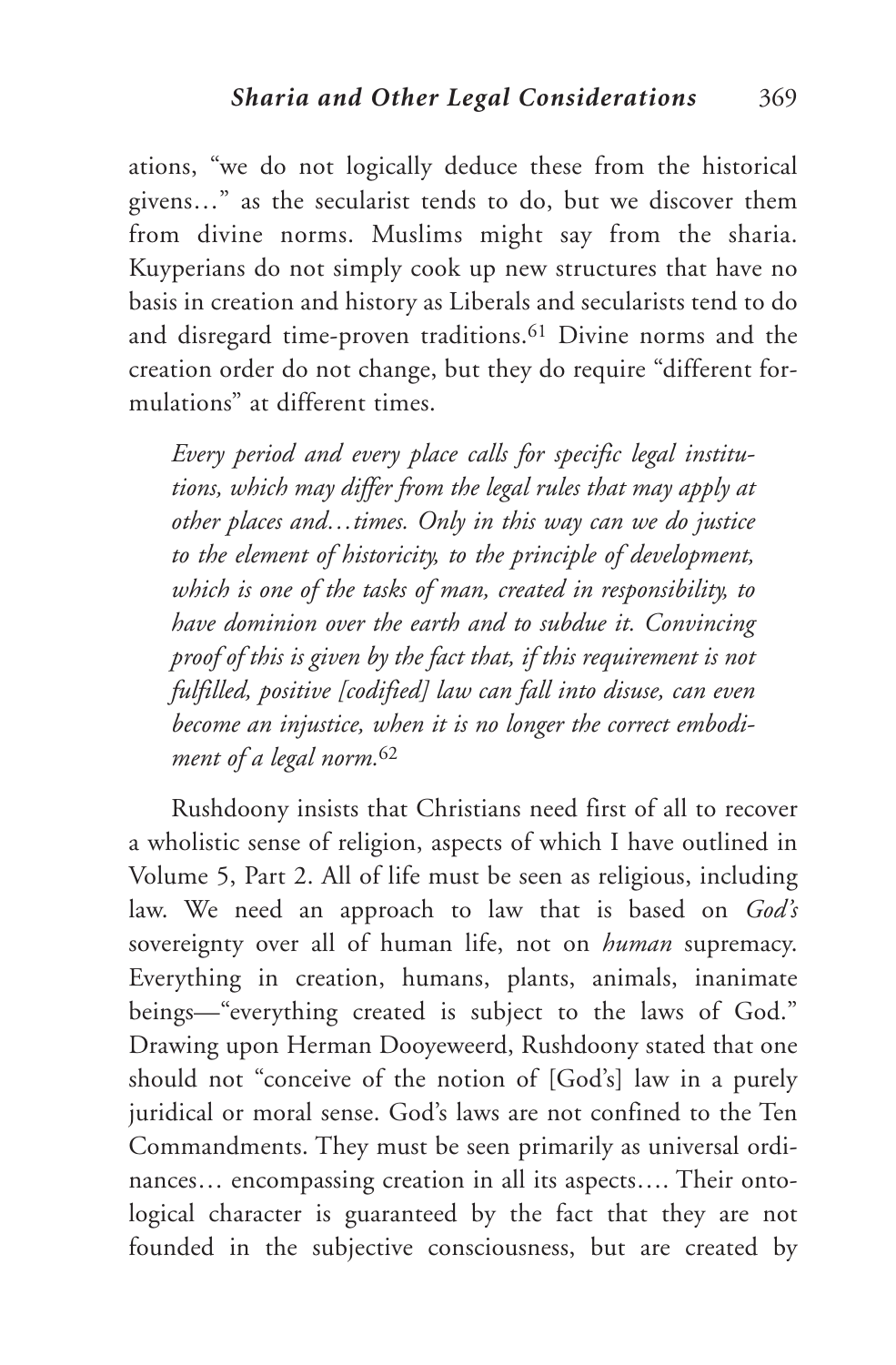God."63 That is to say, that the basic norms are not the product of mere human whims, but of God Himself. They have their own objective existence, as Herman Bavinck, a contemporary of Kuyper, argued at length almost a century ago.<sup>64</sup>

There are at least two things to be learnt from the above Kuyperian discussion. The first is the fluidity of concrete positive laws. Yes, their base is nothing short of God's own creation ordinances. Those do not change, but their application does change with changing times and circumstances. There are no fixed unchanging positive laws. Fixed positive laws eventually become oppressive as the situations they support change. Slowly a situation develops where the people no longer feel comfortable with their legal system and a disjunction between law and culture develops, the very situation I have warned against. From the point of view of Islam, we are back in the neighbourhood of the liberal interpreters of a dynamic sharia who argue the same way.

The second lesson here is that

*Christians need to recover or develop a deeper and more comprehensive perspective on the law of God in order to better represent Him in their dialogue with Muslims. They depend too much on secular theories. They must destroy the straw man that Muslims have created with respect to Christianity's allegedly anemic view of God's law and of religion in general.*

Christians must be able to stand tall when Muslims argue that the entire human race along with all of creation is under sharia. They can only do so by rejecting their semi-secularism that has bequeathed them such an anemic version of God's law. As it is, Christians on the whole cannot stand up to Muslims in any intellectual discussion on this subject, for they simply have not been equipped to deal with such subjects.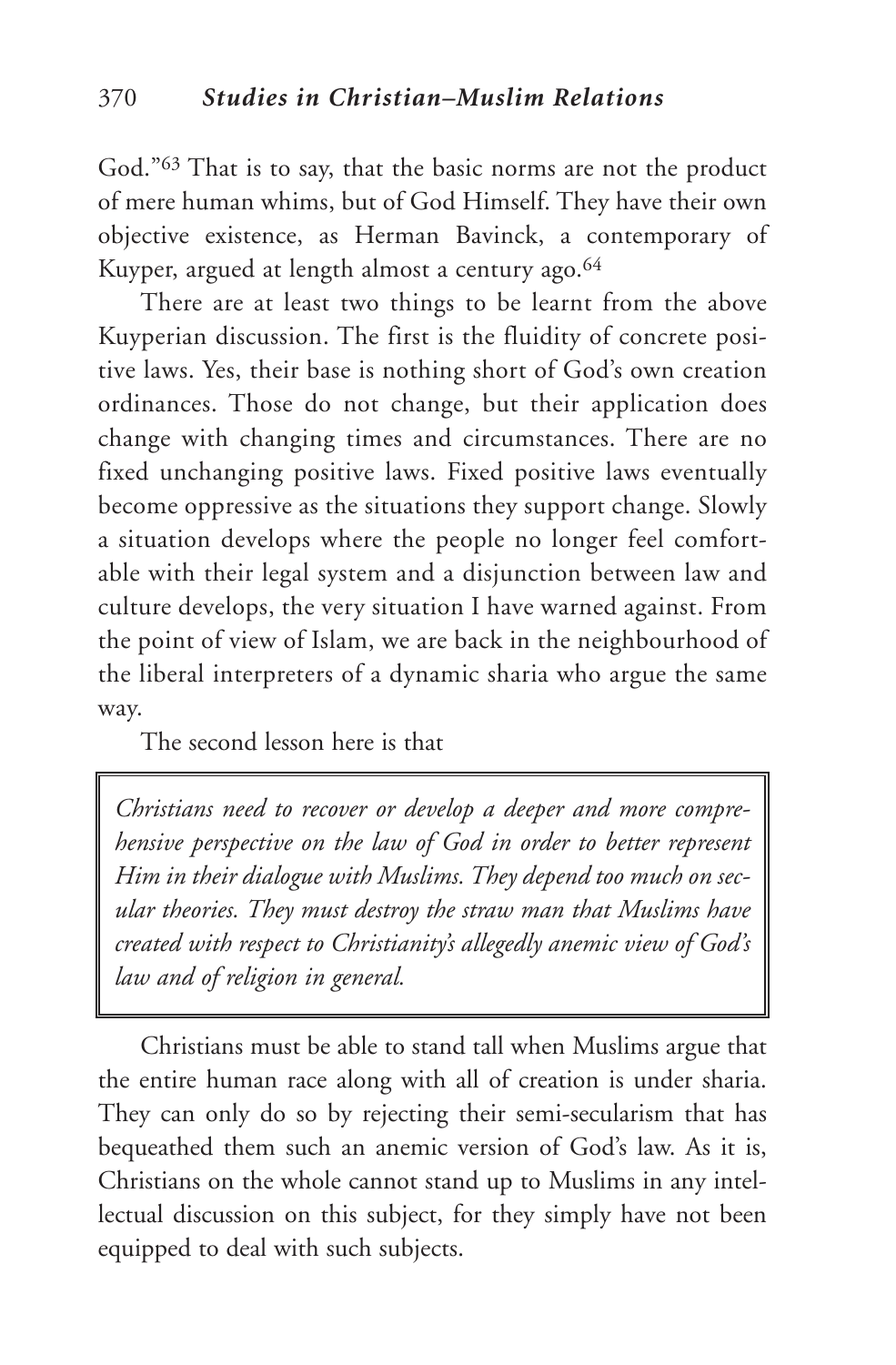*When in the process of devising laws, we must learn to think and argue from the platform of creation ordinances from which to develop flexible positive law that fits the culture where it is applied. In a Christian-Muslim context there is no need to hide the religious background of our political activities. Openly discussing them leads to greater mutual understanding and potentially can lead to more effective and intelligent compromises that will have longer staying power.*

Again, I am not berating my Nigerian brothers and sisters. Rather, I am bemoaning the superficial version of Christianity they have inherited.65

In this section I have in essence argued for the *liberal dynamic* interpretation of sharia. In previous volumes I have demonstrated the negative consequences of the *literal static* approach. Many Nigerian Muslims are aware of these consequences and describe "the applied sharia as exceedingly strict, unbending, legalistic." They disapprove of such a rigid application.<sup>66</sup>

Paul Marshall, a major Kuyperian writer and also a global specialist in current sharia developments who frequently advises American government officials on Muslim issues, conducted extensive sharia research in Northern Nigeria. It is unfortunate that he concentrates exclusively in his reports on the practical effects of the literal sharia applied in this country. His Nigeria reports are worth reading as solemn warnings against the literal interpretation. That, in fact, is the reason I discuss his report at all. But be aware that he has restricted his comments to that literal version; he writes nothing about the liberal dynamic one. This can easily be forgotten so that the reader interprets his report as a tirade against any type of sharia. American officialdom is an important part of his target audience, who, working under heavy time pressure, can very easily make that mistake and develop their policies on that basis. His report can easily lead to the impression that the oil interests of the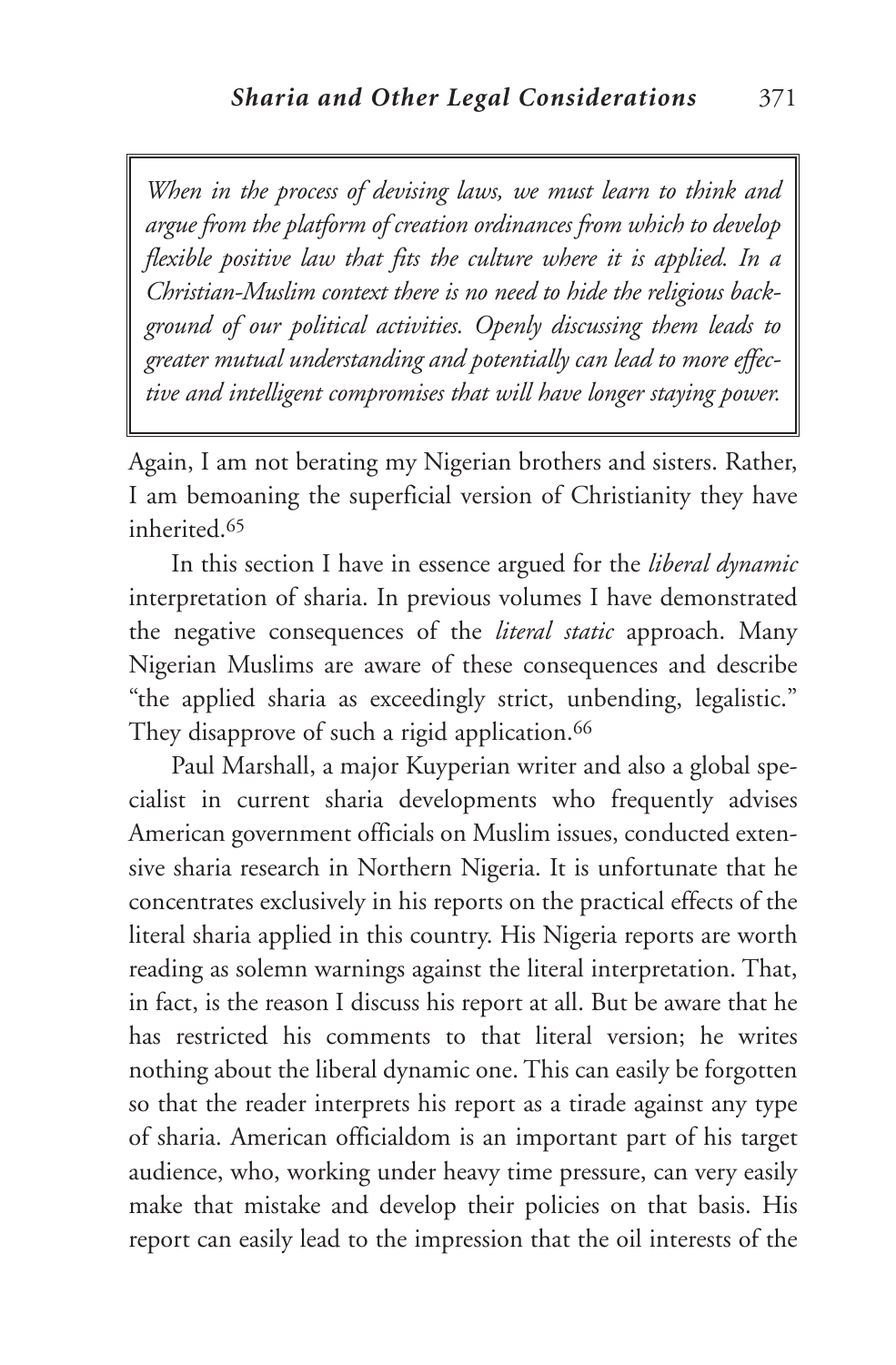US are best served in squashing the sharia campaign.<sup>67</sup> He could better advise the US to give strong positive support to moderate leaders and liberal sharia interpreters, as did his boss, Nina Shea. She advised US officials to "offer…substantial support and assistance" to moderates who resist "extreme sharia rule" as well as "vigorously defend persecuted religious minorities…who bear the brunt of…charges growing out of extreme religious intolerance."68

*Even today, Nigerians, both individuals and representatives of churches, mosques and other organizations with influence on the US government should seriously encourage the US and other Western powers to pursue such an approach vigorously. These governments should not forget that, while literal sharia movements receive generous financial support from Muslim oil countries, moderate Muslims in Nigeria and Christians have no such well to draw from. Christians may have their missionary friends and supporting constituencies in the West, but their financial support is miniscule compared to that of Muslim oil countries. Besides, these mission funds are directed elsewhere, not to this sharia struggle.*<sup>69</sup>

*Study Guide 17 – Law: Permanence and Change* **(Appendix 105)**

## ▲ *Legal Pluralism* \_\_\_\_\_\_\_\_\_\_\_\_\_\_\_\_\_\_\_\_\_\_\_\_\_\_\_\_\_\_\_

Legal pluralism may be defined simply as the acknowledgement of "the existence of differing legal systems in the world" or, in the context of this series, within Nigeria. Actually, according to some Wikipedia articles, the Nigerian situation is quite typical of former colonies, particularly of those with a sizable Muslim population. Muslims have traditionally been open to a restricted kind of legal pluralism, allowing minorities to operate their own laws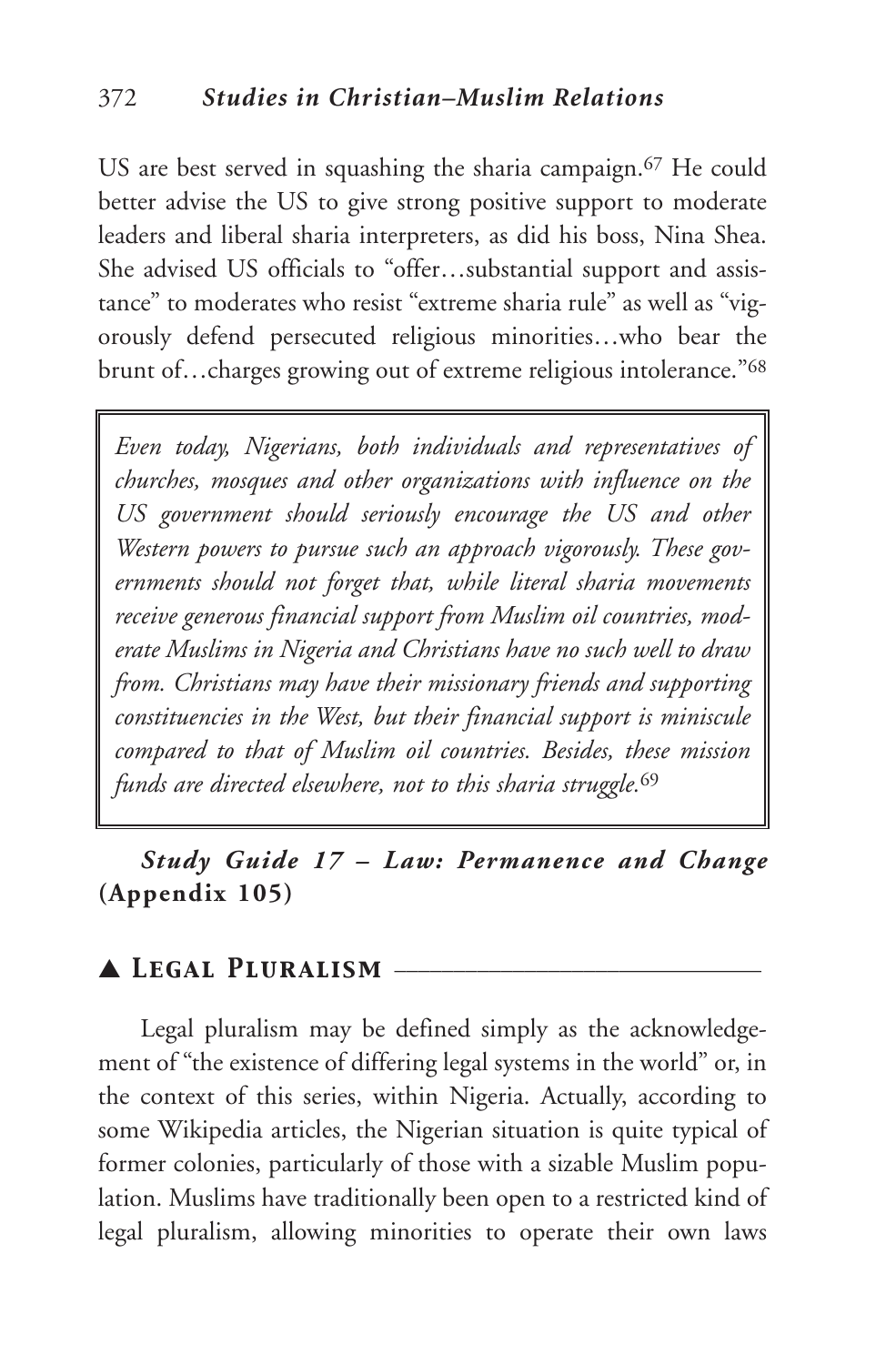within a limited scope. They actually boast of their historical legal pluralism and love to contrast it to previous centuries when they were more tolerant than the nations of Christendom.

Ibrahim Sulaiman offers us an Islamic recipe for a pluralistic legal system for Nigeria. Two negative points and one positive. Negatively, upheavals and violence are the natural results of preventing religious groups from maintaining their laws, as is the case when the full sharia is denied them. In addition, Nigeria needs to commit herself "to abolish all aspects of imposed laws which are inconsistent with our fundamental values, norms and the demands of our faith. In fact, the entire colonial legal enterprise must be abolished and be replaced with our authentic and legitimate laws." It apparently has not occurred to him that sharia is also imposed, albeit a century or two earlier. Positively, in Muslim-majority areas the sharia must be allowed full scope and it must have precedence over every other legal system in the country. Those other systems must be accorded recognition in accordance with their number of adherents. That sounds magnanimous, but this is all predicated on basis of an assumed but unproven and doubtful majority of Muslims. Sulaiman cannot envision permanent minority status for Muslims. Elsewhere he advises that Muslims will not rest till they have achieved majority status. So, a restricted legal pluralism with Muslims calling the shots and limited legal freedom to minorities. Sulaiman also suggests junking the current secular system and starting anew by open negotiation with Christians. Wherever you scratch Sulaiman a bit, you will find him always thinking in terms of Muslim majority, a tendency that should cause no surprise. When you read enough Muslim discussions about sharia, you will discover the truth of Sookhdeo's statement, "It [sharia] was created in a context in which Muslims held political power, and thus lacks [detailed] guidance for Muslims living as a minority under non-Muslims."70 The one general guideline is to accept the secular government under which they live but work towards a Muslim victory.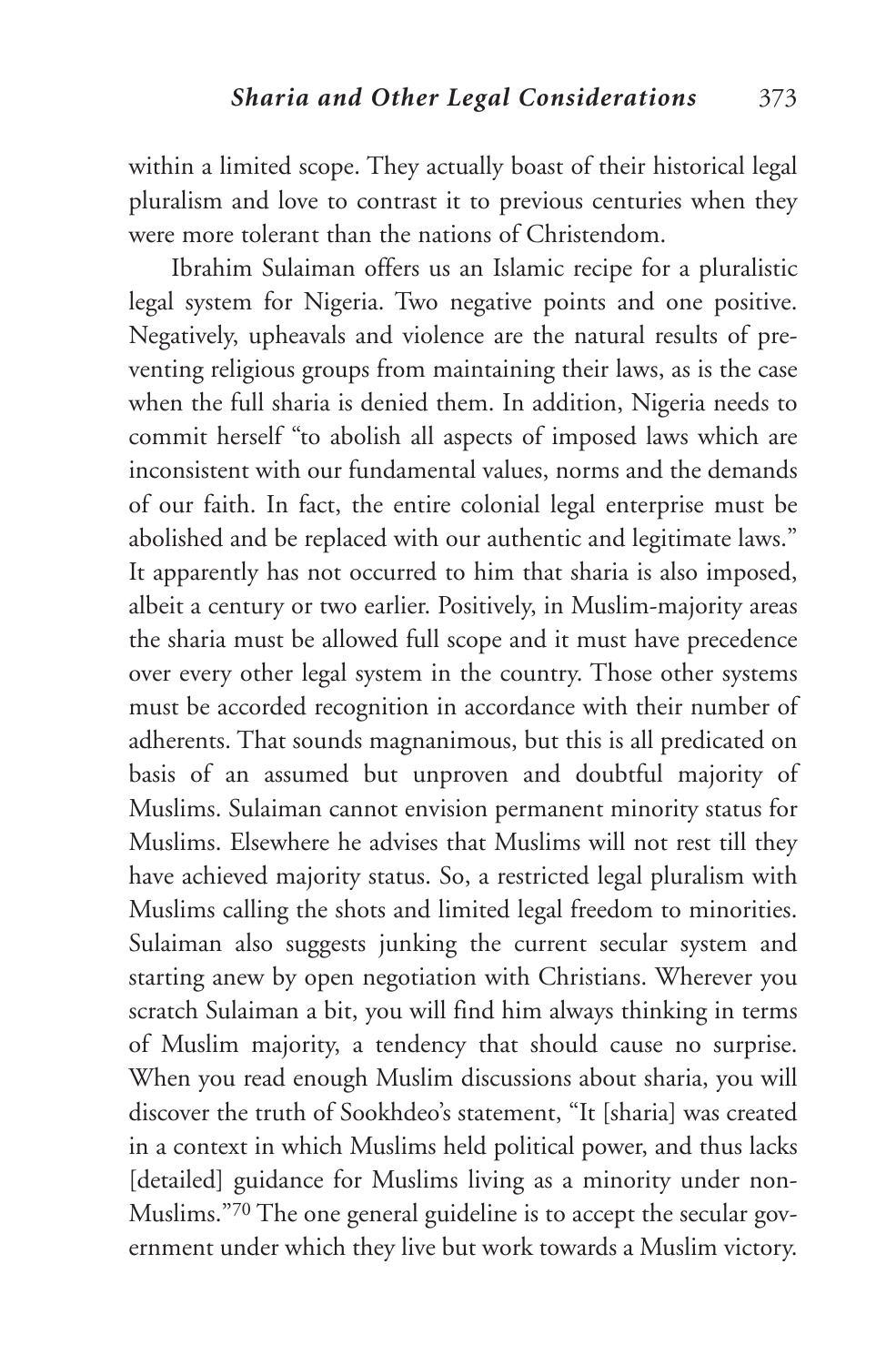*It is not anytime soon that Sulaiman c. s. will convince Nigerian Christians to accept what amounts to a kind of dhimmi status. Today's definition of pluralism has gone far beyond this restricted type based on majority. Especially with reference to the federal situation, I have rejected this numbers game earlier in Chapter 8 and refer you there. The mentality underlying the numbers game will only obstruct honest negotiations for the future. Attempts to hide it will fail; the mentality will definitely rear its ugly head and poison the atmosphere.*

Many Nigerian Christians reject legal pluralism in favour of a single secular system. From the first CA on, Christians argued that pluralism will create disunity in the country.71

Wilson Sabiya wrote, "We must introduce a uniform personal law for the purpose of national consolidation."72 Danjuma Byang rejected legal pluralism for a couple of reasons. One is the Nigerian Christian experience with the BZ sharia. He wants nothing to do with it. Another is the experience of Sudan where it has been attempted but has not worked there, even though Muslims are in the majority. That being the case, it definitely will not work in Nigeria, since Muslims are in the minority according to him. Furthermore, there is no basis for it "where there is harmony and mutual respect for one another's value systems."

But here is the rub. Such harmony and mutual respect do not exist in Nigeria. All the previous volumes of this series scream it out. We have already overheard Ibrahim Sulaiman explaining that Nigeria's "social tensions and upheavals" are the result of Nigeria's lack of harmony and respect. The latter can develop only when the laws of *all* religions are recognized. Furthermore, Byang has insisted, as have Muslims, that a legal system must be indigenous to the culture where it operates. An alien legal system does not work. He wanted Nigerian "moral and value systems"—note the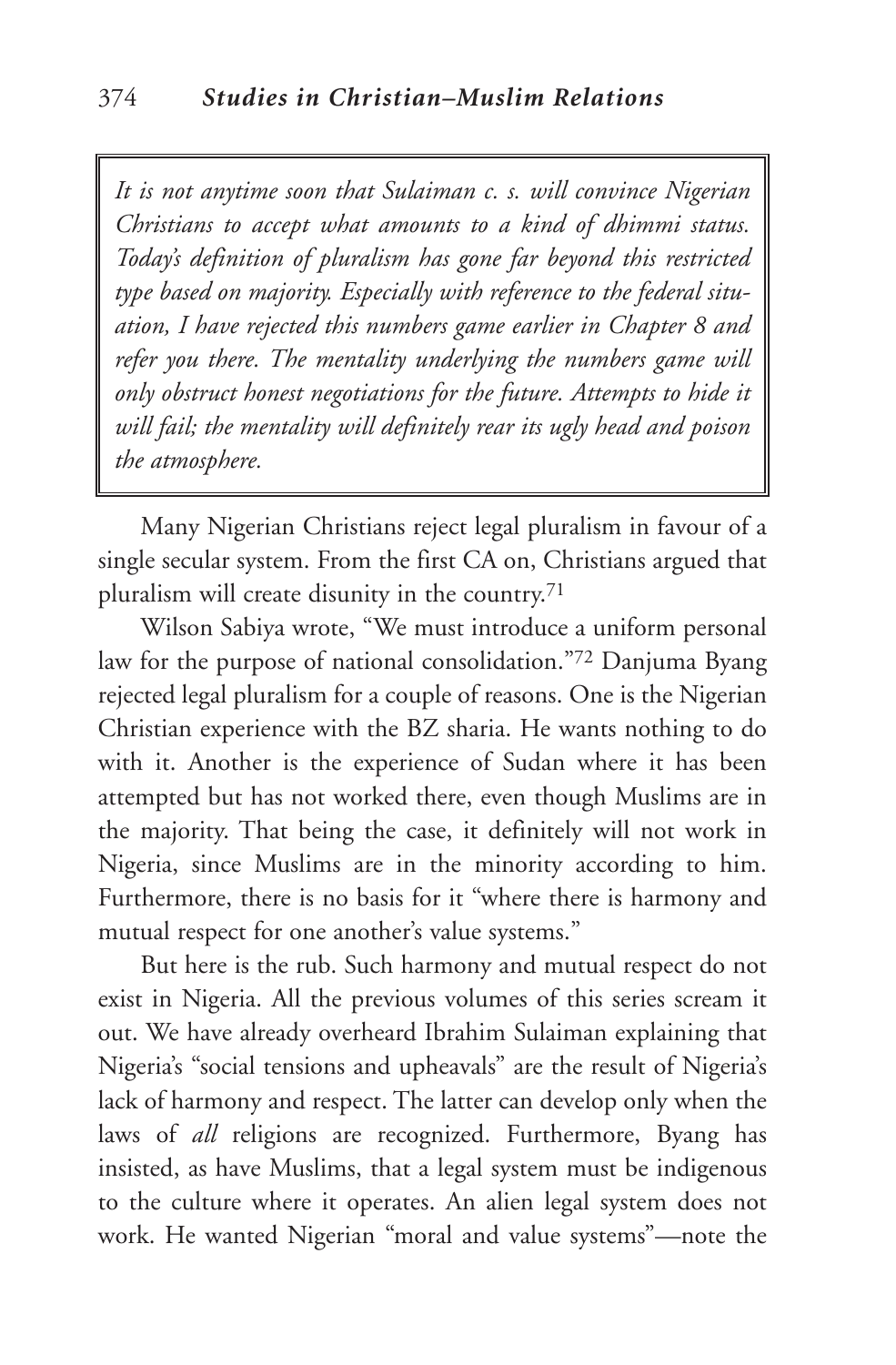plural!—"incorporated into the legal system to ensure that the laws are indigenous to us all." His use of the plural here indicates that Byang is well aware of the plurality of Nigeria's "moral and value systems."73 How then can he ignore its implications so blatantly? This plurality means that sharia will not work for Christians and Common Law will not work for Muslims, since both are alien to Christians and Muslims respectively*.* All of Byang's logic should have driven him towards legal pluralism, but dualism, bad experience and subsequent anger have prevented him from following his own logic. Again, we run into the contradictions that naturally come with the Christian dualistic framework.

*In Nigeria's situation of radical multi-religion, legal pluralism is mandatory. Byang's own position demands it. The alternative is for all groups but one to be governed by an alien legal system. Nigerian Muslims rightly complain that this has been their lot with Common Law. Nigerian Christians reject sharia to avoid the same for themselves. So why can we not understand each other's mutual resistance? Are these not parallel situations? The goose and the gander!*

But there are some other considerations. In a democracy, the majority chooses the legal system, an event that usually takes place at the dawn of a nation's history and from there it continues to evolve, but always according to majority dictates. In a modern democracy, human rights demand that minorities have their rights spelled out and protected; they cannot simply be overridden. Nevertheless, the majority makes the decisions and the minorities are expected to honour those decisions or, at least, to obey them, even if grumbling and under protest. Muslims, whether they are majority or minority, have had an alien system called Common Law imposed on them by colonialism. Though it was originally also alien to Traditionalists and Christians, the latter have learned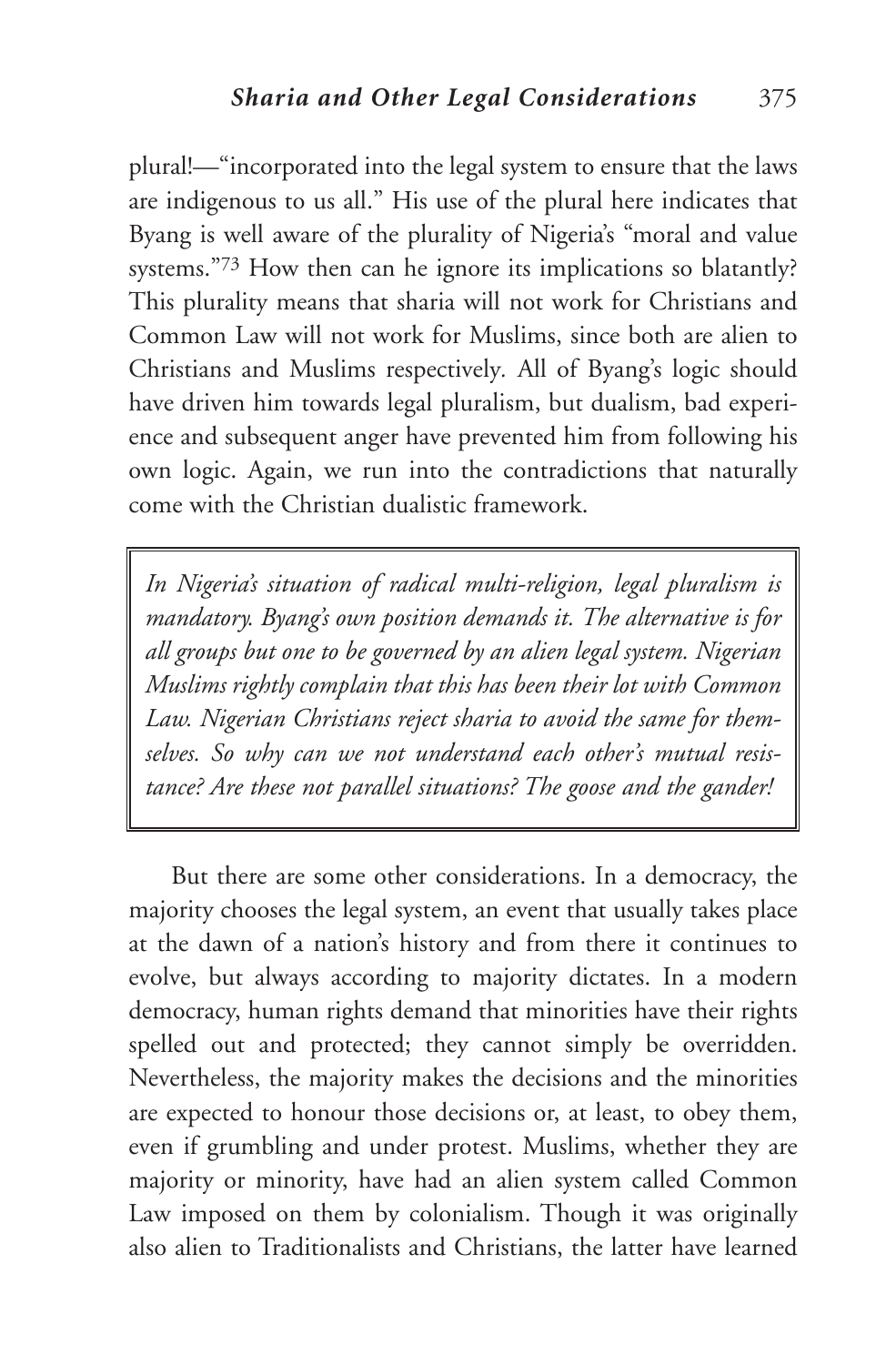to live with it and now insist on its continuation, even over Muslims. Christians have not sympathized with the lot of Muslims who are uneasy under the alien system, even though Christians agree that an alien imposed legal system will not work. That being the case, what gives Christians the right and even the audacity to demand opting out of the law of the majority in sharia states? Remember the goose and the gander once again.

*If the majority rule is the democratic norm, why is this norm abrogated by Christians in sharia states? I know, the reason is the myth of the neutrality of the secular system, but by now I trust that you, my readers, have rejected this myth and realize that both systems have developed under the guidance of religion. If in Muslimmajority states, you do not accept the imposition of Muslim law on yourself and your people, why do you expect Muslims to accept yours in Christian-majority states or, for that matter, nationally? What is the meaning of democracy?*

Muslims generally advocate pluralism to make room for sharia and argue that Islam has always practiced it. The reference is, of course, to the traditional *dhimmi* arrangement under which Christians are allowed to follow certain aspects of their own religious law in a situation prescribed basically by Muslim authorities. Both Islam and secularism allow adherents of other belief systems freedom of religion as defined not by adherents but by Muslim or secularist authorities in power. Christians usually end up being allowed to express their religion only within the walls of private lives and church, but definitely not in the halls of government or in the open marketplace. Though that arrangement may have included a degree of tolerance that was greater than that which Christians allowed Muslims in the past, by modern standards it can no longer pass for pluralism.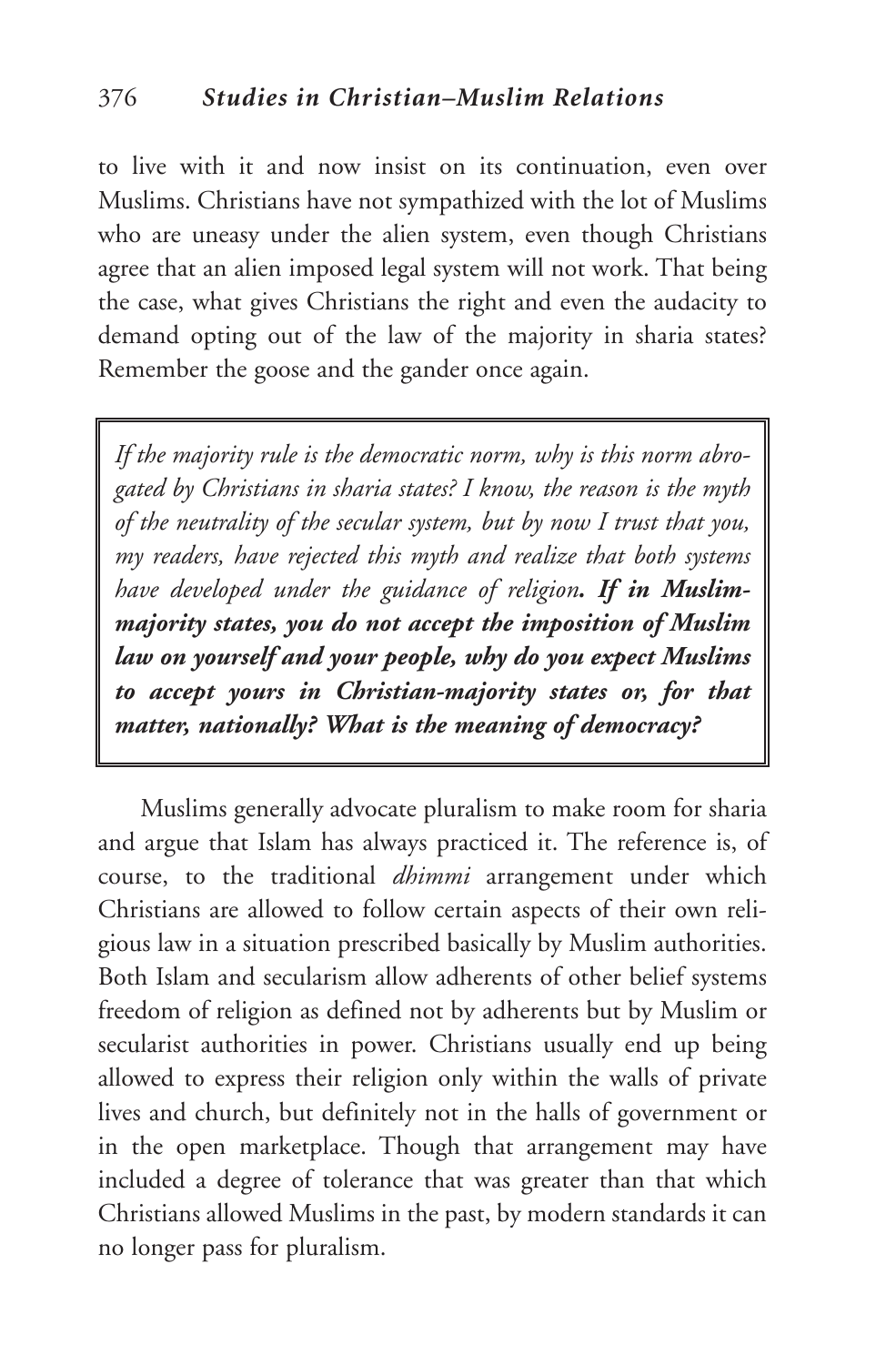Besides, apart from the Common Law, what do Christians have to offer in terms of legal pluralism? The Muslim attitude is somewhat confusing in this respect. On the one hand, they argue that Common Law has a Christian background. On the other, when it is to their advantage, they will assert that, apart from Canon Law, Christians have no alternative legal system of their own and thus have nothing to offer. Common Law, some argue, is based on ancient Roman Law and has no foundation in Christianity. In fact, "Christianity does not have a legal system of its own."74 Given the Nigerian Christian confusion at this front, the Muslim confusion is no surprise.

*The sooner Christians and Muslims together clear up the fog surrounding religion and Common Law by acknowledging historical influences and relationships, the sooner they should be able to negotiate their way towards a legal system that gives free scope to religious input without secular prejudice, provided negotiators proceed with goodwill.*

One of the questions these negotiators will have to sort out is just what it is sharia advocates are after. Are they simply after a legal system that includes certain Muslim requirements? For example, Zamfara State Government placed certain sharia provisions into the Common Law system. That is how many Christian laws crept into the Common Law over the centuries, but without reference to their original source. There was no declaration or other strong point made about it being a Christian or Biblical law. Would that process satisfy sharia advocates? For some it might, but, I am sure, not for the majority, for they have in mind more than just a few laws. Their goal is nothing less than the Islamization of the country.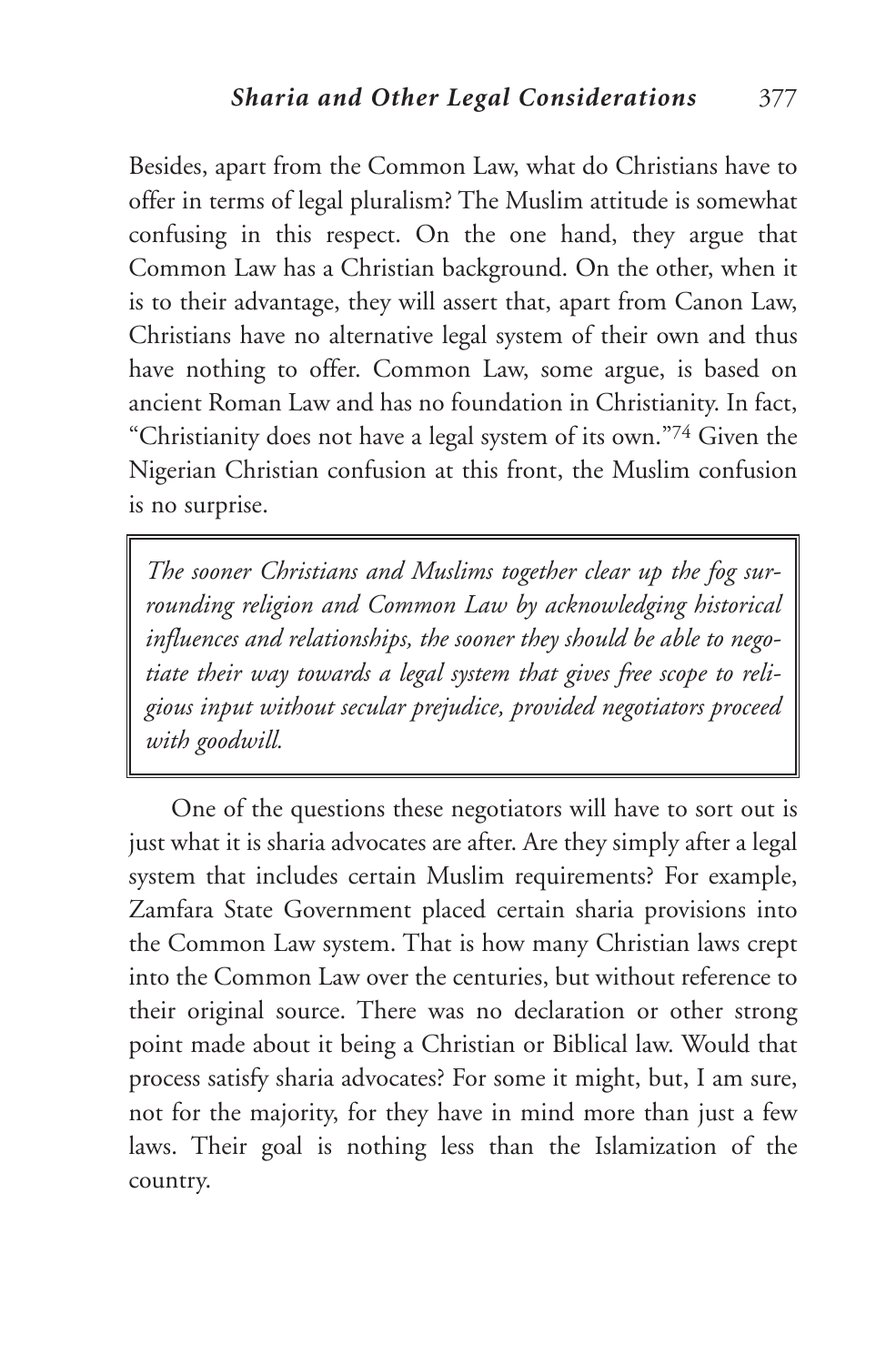*If the sharia campaign is at bottom part of the effort to dip the Qur'an in the Atlantic, to place an overtly Muslim stamp on the system, then we have a problem on our hands that requires the input of those wise people and other experts I have mentioned earlier. I would advise Muslims not to go that route but to be satisfied with what reasonable negotiations can be expected to yield in multi-religious and pluralistic Nigeria. In the long run, this will earn them more respect—and more converts! It is the wiser course for da'wah and a more effective jihad without enemies. It does not get better than that!*

Muslims, remember! You need to *showcase* your religion, not force it. Take it from an experienced missionary and missiologist.

#### $\blacktriangle$  *CANON LAW -*

Canon Law is part of the legal pluralism issue. A perusal of the subject in Volume 7 will fortunately indicate that the proposal to adopt Canon Law in response to sharia did not get much traction among Christians, but it nevertheless evoked considerable discussion among them.75 Though I respect the motivation that led to the proposal, namely to respond to sharia in a religiously wholistic manner, it was still based on the very dualism canon law advocates were at pains to reject. It comes from the almost instinctive secularly motivated identification of Christianity with the church institute and its methods. They have "*churchified"* Christianity. I have previously shown at length that Christianity is much wider than the church and is meant to embrace all of life. There is the church *institute*, remember, as well as the church *organism*.76 Like many other Christians, Canon Law proponents can hardly conceive of a Christianity of so-called "lay people" that would have significant things to say to the world of politics and economics, even *structural*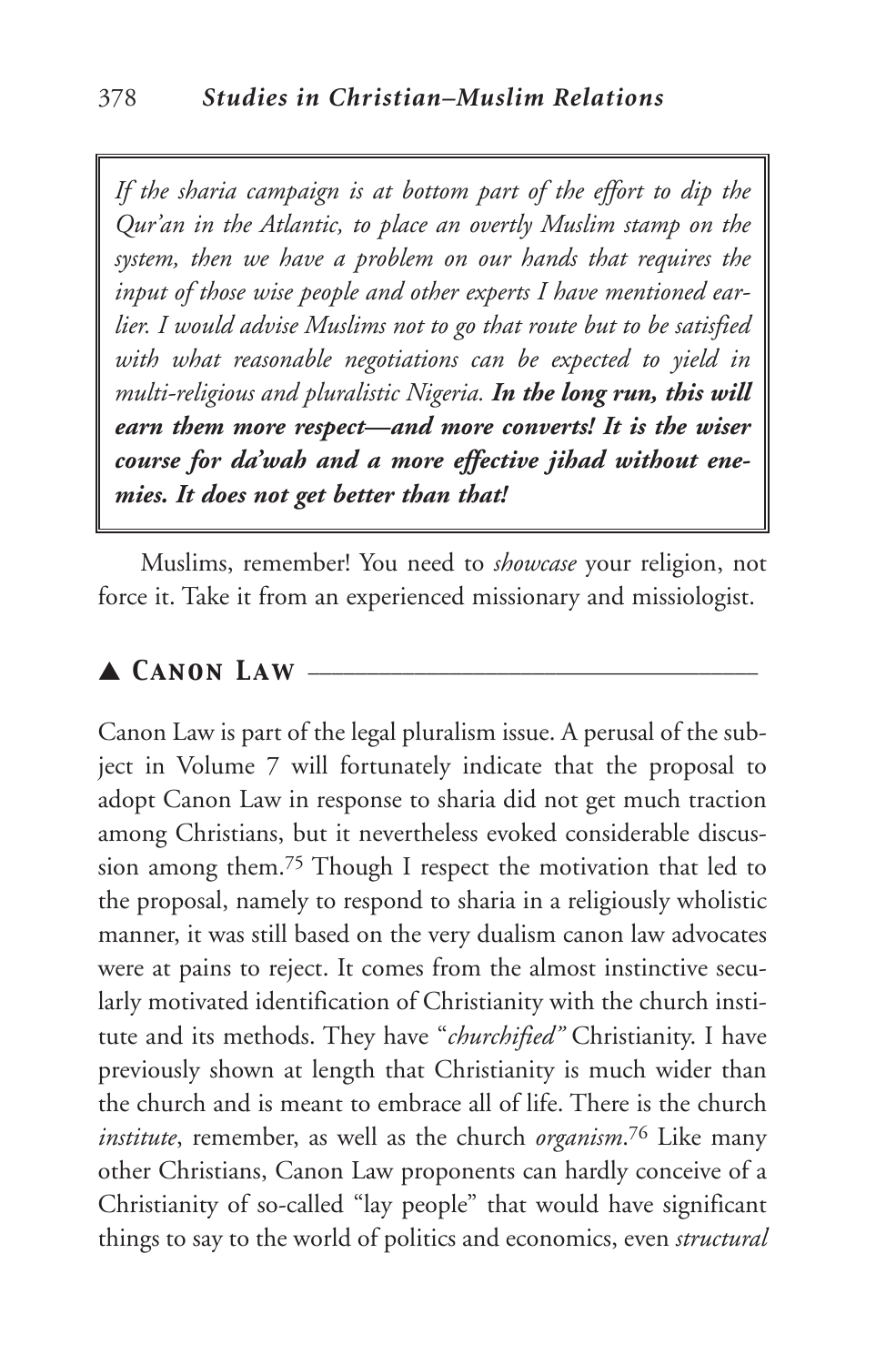things, without the involvement of the church institute with its clerical hierarchy. The Kuyperian tradition especially has produced an entire library on topics of this nature not only, but also a myriad of societal structures where, after much legal struggle to be sure, it was allowed scope of operation, especially in The Netherlands, Canada and, to some degree, in the US. It usually has to buck semi-secular religious and fully secularized political and other establishments to achieve its aims. In view of previous discussions, there is no need for further detailed treatment. I do encourage Nigerian Christians to examine the Kuyperian alternative, especially its expression in Canada, where at the moment it is probably the most vigorous and intense and where it is making significant contributions to the life of the nation.<sup>77</sup>

*So, Canon Law is not the way to go. Good Canon Law can make for good churches, but it is not suited for solving social problems.*

# ▲ *Adequacy of Penal Code* \_\_\_\_\_\_\_\_\_\_\_\_\_\_\_\_\_\_\_\_\_

Suggestions that there is no need for the sharia revival since the Penal Code already contains most sharia provisions, have evoked much impatient annoyance among militants ever since the first CA of the 1970s, but especially during the AZ days. It was not really a matter of whether all the issues were adequately covered in the law. Sharia protagonists want the full sharia incorporated and are not interested in the question of the adequacy of the secular Penal Code. They want divine, unchangeable law, not human law subject to change. They want to do away with the insult and affront of secular human law trumping sharia. Auwalu Yadudu let it be known that it could not be tolerated that sharia exists "at the mercy and under the shadow of Common Law," that it is not "an autonomous and self-regulating system," but is defined in terms of Common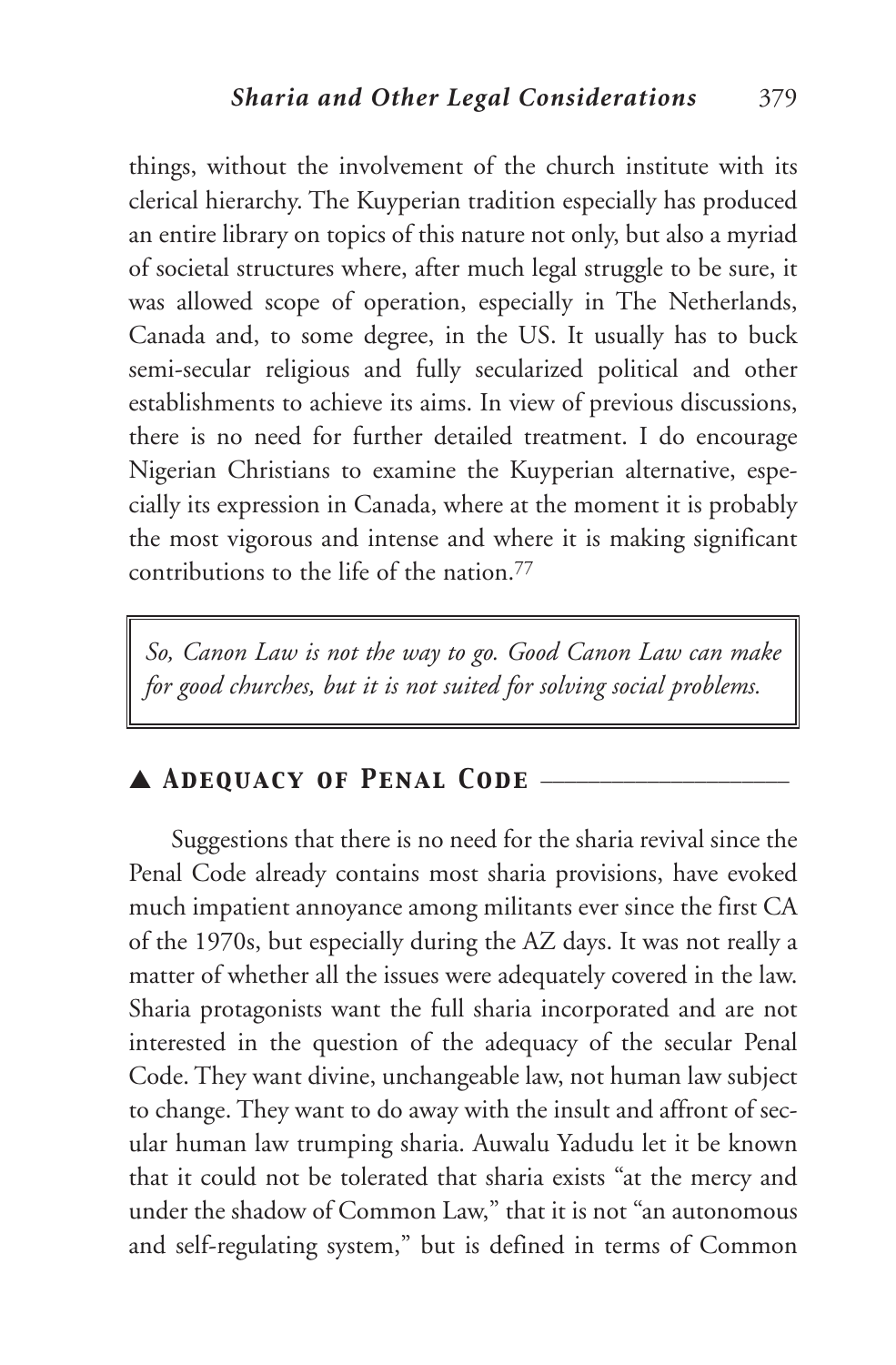Law. *At bottom it is not a legal issue but a religious rejection of human law, particularly of secular Common Law.* This was made worse by the fact that this human law was imposed on them by the hated colonialists, who had rejected the sharia as "repugnant." Now the secular, colonial Penal Code was rejected as repugnant. Repugnancy has come full circle.

Some sharia governors actually took some sharia provisions and codified them as Common Law to make them legal, but that could be done only with some issues, not with those declared illegal by Common Law.78 As far as the militants were concerned, it did not really touch their real concern.

Christians occasionally remind Muslims that their revered Sardauna accepted the reduced sharia. So why should Muslims reject it? However, according to Tanko Yusuf, who worked closely with him, he was not the tolerant Sir Ahmadu that Christians uphold as an example to Muslims; he fooled people into thinking so.79 When Christians uphold him before Muslims as the paragon of Muslim virtue and tolerance whose example they should follow in his support of the Penal Code, they are twisting the facts. It is no secret that the Sardauna accepted it unwillingly under threat, not to say blackmail.80 He made a major *compromise.* It was the best he could get at the time. The important part of this story is not that he accepted the Penal Code but that this revered hero made a *serious concession* at a very crucial point. In contrast to the Sardauna, sharia proponents often sound as if they can be satisfied

*In fact, throughout history Muslims have often made concessions and lived with them with a degree of satisfaction*81*—and who can expect more than that in this world? This history should encourage Christians and restrain Muslims when they negotiate a new modus vivendi. Compromise is not as foreign to Muslims as some of them suggest.*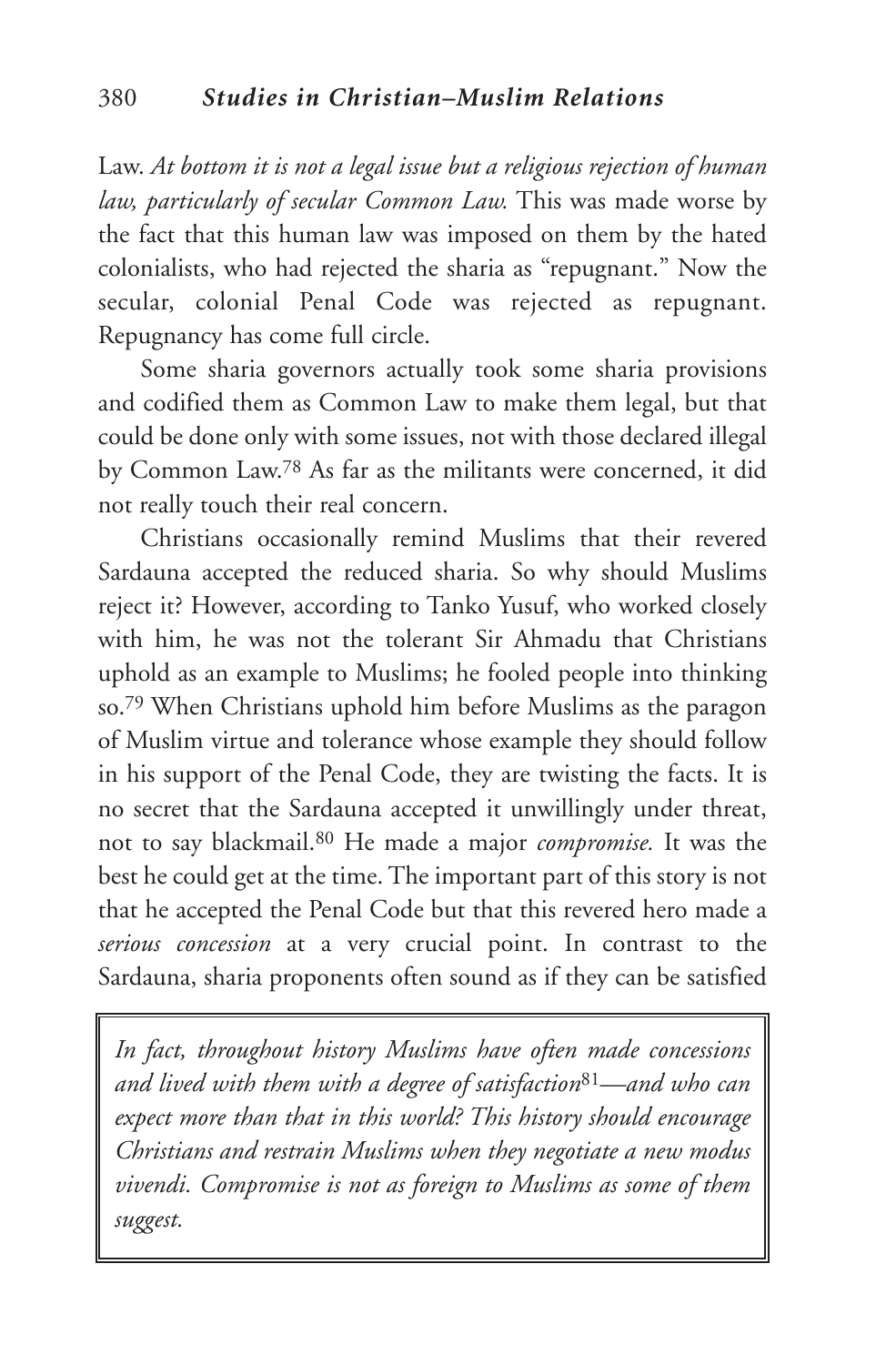only with 100 percent of their demands without compromise or concession.

# ▲ *Government Funding Religious Courts and Laws* \_\_\_\_\_\_\_\_\_\_\_\_\_\_\_\_\_\_\_\_\_\_\_\_\_\_\_\_\_\_\_\_\_\_\_\_\_\_\_\_\_\_\_

The issue of government funding of religious courts was a contentious one, especially since only Muslims are thought to have religious courts. The practice meant, in effect, that Muslims were receiving more of the national cake than did Christians. That was, of course, the reason Christians eventually insisted on their own government-funded pilgrimages. It was their way of ensuring a greater share of the national cake. But it remains strongly in Muslim favour, since many more Muslims go on the pilgrimage. Again, Danjuma Byang did not think it unconstitutional "if government finances religious institutions," as long as it supports all equally. But after all was said and done, Byang thought it economically, socially and politically unwise to have government-funded religious courts for every religion in the country. He really did not want Nigeria to move towards religious courts, not even in order to create equality of recognition, access and expenditures. Christians would prefer a situation where government disengages itself from funding Islamic or any other religious courts.82 You are also reminded of the view of E. O. Alemika of Unijos, again typical of mainline Christian thinking, namely to separate religious courts from the government judiciary. Each religion should devise means by which to guide its members to live by its religious laws. And then his challenge to Muslims: *Islam is weak if it needs the government to regulate the religious lives of its members*.83

I recall John Onaiyekan's helpful comments from Volume 7. The question is not whether Christians or Muslims are to be guided by their religious laws. Of course they should. "The question rather is whether these religious norms must be imple-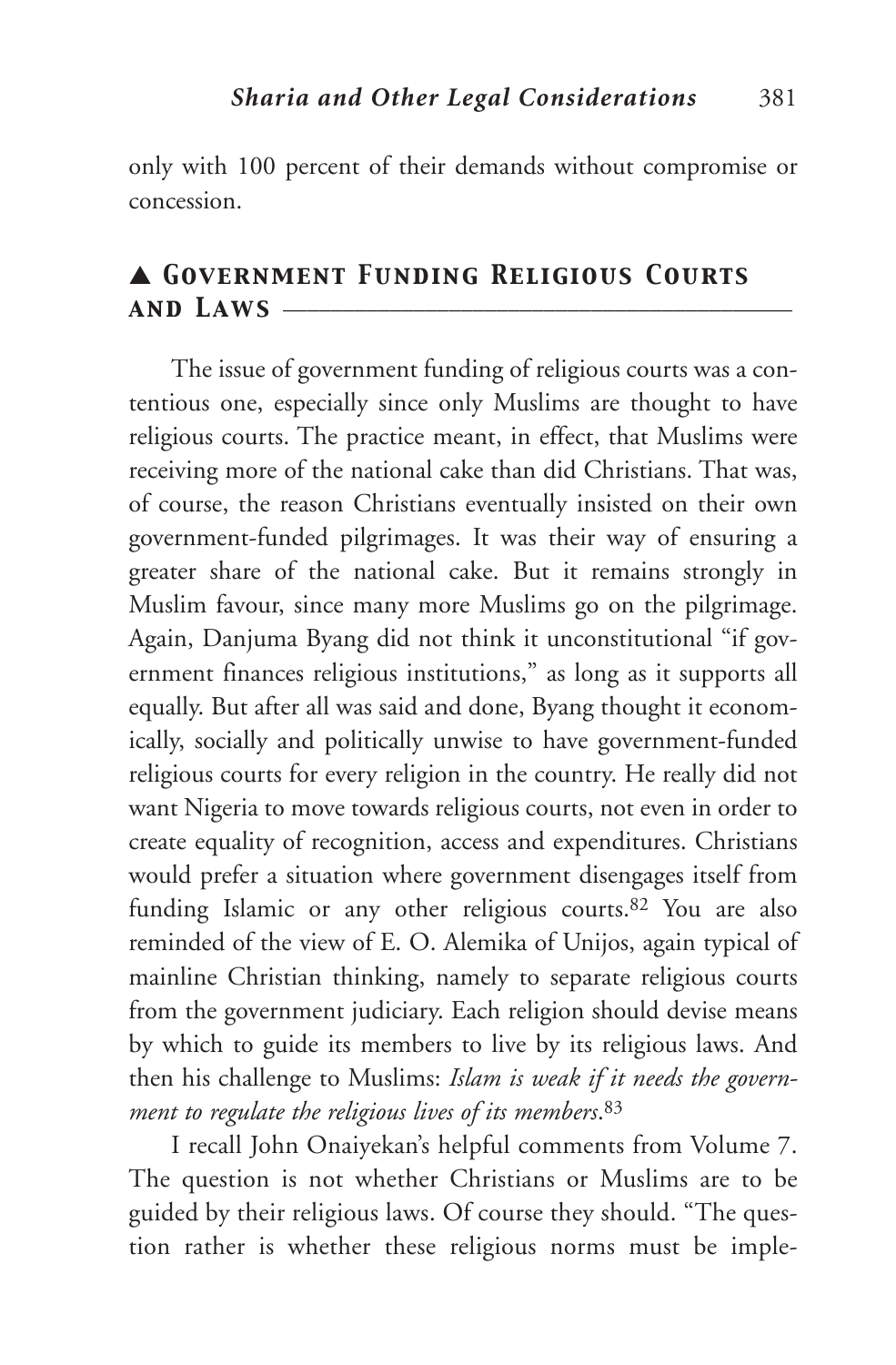mented and enforced by legal instruments of government, precisely as religious law." At this point Onaiyekan steers the discussion towards the topic of secularism, since that underlies the sharia issue.84

*These comments lead to the question why these sharia provisions, either at federal or state level, in so far as the citizenry can agree on them, cannot be codified to fit into the current legal system as a few sharia governments did with some sharia provisions. Why can this not be done wholesale? What is the problem with that? Do they then cease to be the sharia of God? Are they then suddenly transformed into a human word? That is exactly what was done with Common Law: Christian concepts were codified and incorporated into the normal legal system of the West. If Muslims still recognize these as Christian laws, why can they not recognize sharia laws codified into Common Law as Muslim law, as interpretations of God's law?*

Muslims and Christians must seriously discuss these issues, but that will be impossible if either has a hidden agenda of imposing their system on the other or if their minds are still burning with anger.

Let us question a little more. Why can sharia provisions not be incorporated into our Common Law? The sharia forbids murder. That is said to be the word of Allah. Now the Common Law also forbids murder. Does this now suddenly cease to be the word of Allah and become only the word of man that a Muslim may ignore? *At what point does it cease to be the one and become the other?* Muslims deny that the prohibition against murder in the Common Law is religious law in one context, while in another context they recognize Common Law as infused with religion, the Christian religion. They also frequently insist that the Old Testament laws are similar to those of sharia. In addition, they like to think that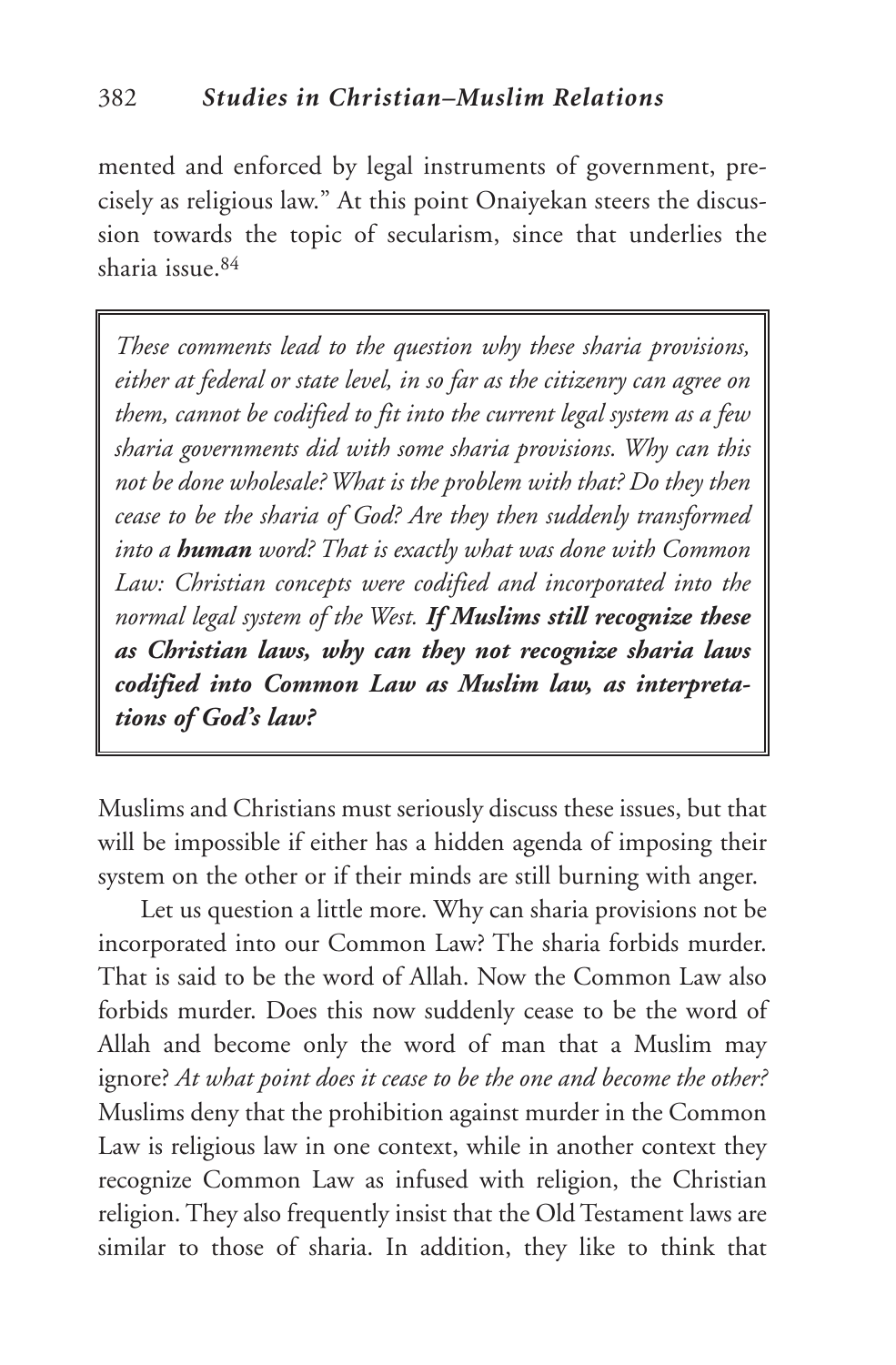Western law in its early developmental stage was influenced by Muslim law. When you add all these connections and relationships and bring them into a relationship with sharia and Common Law, then the sharp distinction many Muslims insist on between the two becomes very difficult to uphold. It seems it is all connected through centuries of interaction between the various forces that have led to the development of both sharia and Common Law. Yes, I speak of the *development* of sharia without denying that it has been revealed in its original form to Prophet Muhammad. God can speak to whom He wishes. Muslim historians have long acknowledged that sharia underwent further development over time. That has not generally been seen as a threat to its divine origin—until fundamentalism reared its head and began to ignore or even reject the human or historical aspect of sharia. The Wahabist version of this fundamentalism is not of recent vintage; it has been with us for some centuries.

One of the underlying issues here is the relationship between divine and human action. Muslims and Christians may well wish to discuss this together and see where it leads them. When a divine word or action is appropriated by humans, does that spell the end of the divine? Does the one cancel or exclude the other? When God reveals His law in one age and culture and pious people study this law over the centuries and prayerfully consider how this law applies under new circumstances, can their conclusions be recognized only as purely human? Or can we recognize the hand of God in this process and continue to honour the updated version as a human approximation of His law? Must we dismiss and even despise such legal development as purely human and therefore not worthy of Islam?

The Christian theological term to describe this relationship between divine and human activity is "*concurrence*." Allow me to adduce the theological reflection of a few prominent Kuyperian dogmaticians of repute on the subject. Their basic approach is that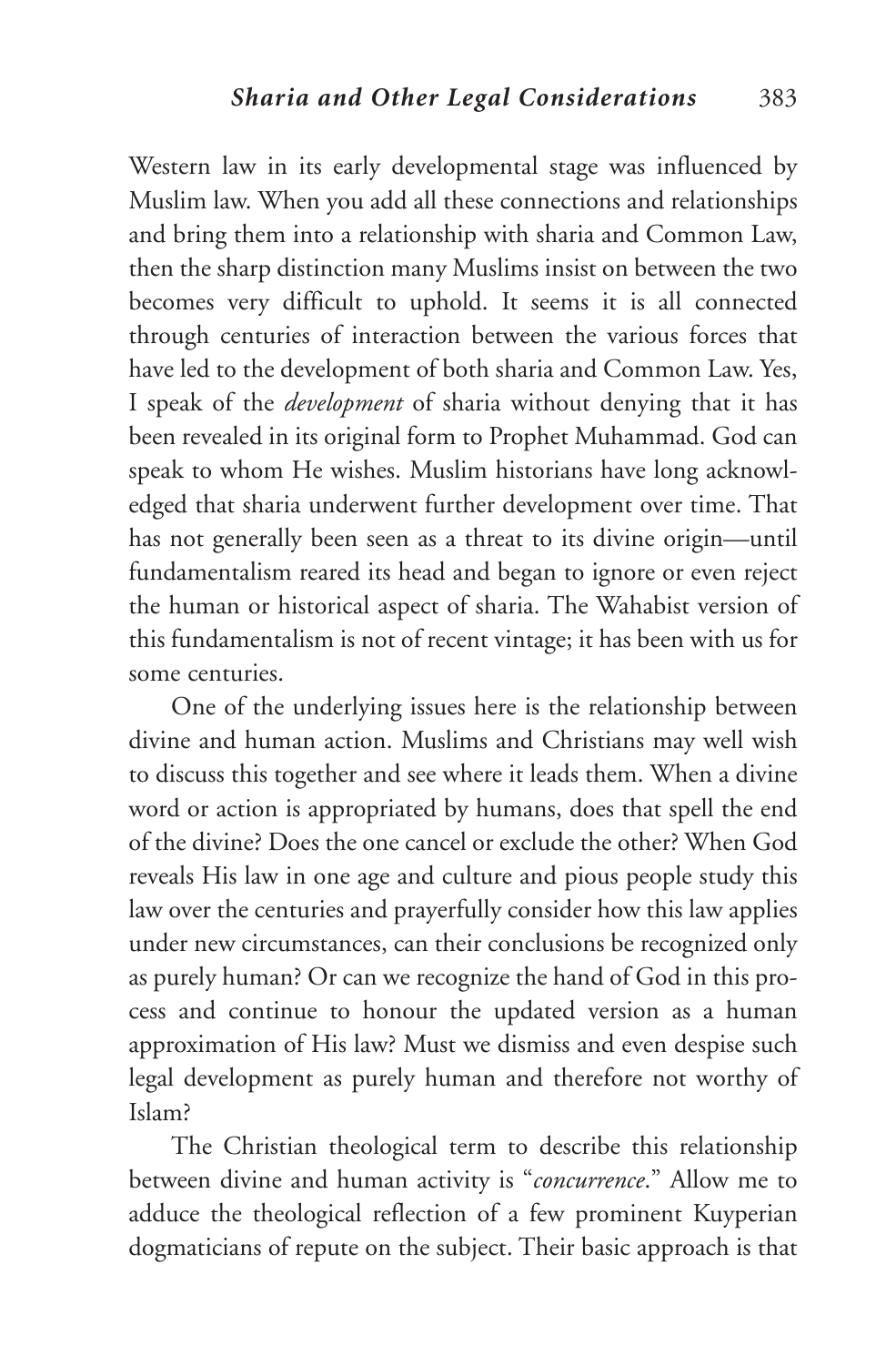God works in and through His creation in general as well as through the human race. God and creation do not work separately, each doing His own part. The oft-translated Louis Berkhof of Calvin Theological Seminary, describes the doctrine thus: "The same deed is in its entirety both a deed of God and a deed of the creature." "There is interpenetration here, but no mutual limitation."85

Interpreting one of his predecessors, Herman Bavinck, a contemporary of Kuyper, Gerard Berkouwer writes, "The entire creature is dependent on God, but receives, through the working of God, the possibility for its own creaturely activity. God…maintains things in such a state and works in them in such a way that they themselves cooperate as second causes." He also quotes from the New Testament: "Work out your own salvation with fear and trembling; for it is God who works in you both to will and to work…" (Philippians 2:12-13). "God's activity does not exclude or annul human enterprise." The Bible "nowhere suggests that God's work is limited by human activity or that God's activity negates human enterprise." "God's work does not blot out human activity, but defines and contains it." The theological term "concurrence" "means nothing more than a rejection of all *identification* of or *dualism* between divine and human activity." "Divine activity is simultaneous, coincident with human activity." Again he refers to Bavinck, who "emphasizes that there is no division of labour between God and man." "The product is in the same sense wholly a product of the first [cause— God] and wholly a product of the second cause" [man]. Christians and, I believe, Muslims confess "God's providence over the entire flight of history. Providence does not remove the seriousness of history [i.e.mankind]; it charges history [mankind] with responsibility."86

Then there is Gordon Spykman, the German-American theologian who modeled his *Reformational Theology* after the philos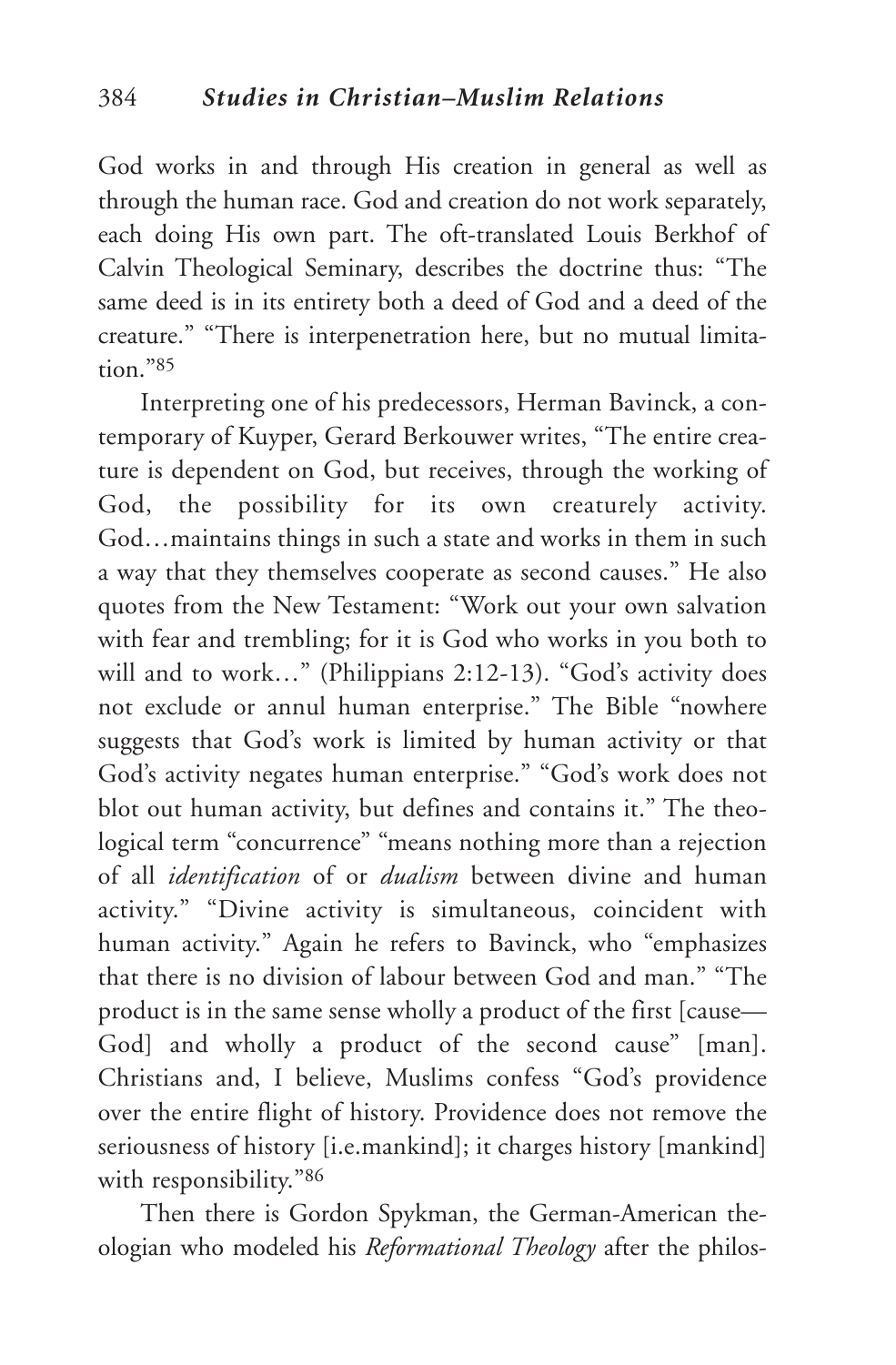ophy of Herman Dooyeweerd, both of them being spiritual heirs of Kuyper. He describes concurrence as a "way of elucidating the Creator-creature relationship. It excludes all notions of competition, fifty-fifty co-operation, half-and-half complementation, or mere supplementation. God by His Word works in, with and through the currents of history to prompt the elicited yet uncompelled response of human communities."87

The doctrine of concurrency has much foundation in the Bible as the above theologians have shown. And all of it is undergirded by the promise of John 14:26 and 16:13 in the New Testament that after the ascension of Jesus, God will descend in yet another form called Holy Spirit, who "will teach you all things" and "will guide you into all truth." This doctrine allowed Christians to courageously acknowledge the work of God through them as they have through the centuries struggled to apply His laws to new situations. Their foundation is in the Bible, the Word of God; their application is based on that foundation but it has been codified anew in each age to fit new situations. When the Holy Spirit, through a combination of the Word of God and historical forces that include economics and politics, has moved Christians away from slavery, then the earlier laws of slavery in the Bible need either to be abrogated or adapted. The new codification is then gratefully acknowledged as Christian law in the new circumstance.<sup>88</sup> Hence, through the centuries, Western law has been thought of as Christian law, even though its form in later ages does not always follow the letter of OT laws. That is the partial answer to the question of many Muslims why Christians do not follow the OT laws. They follow its spirit, not its letter.

It is the *partial* answer, not the whole. To the degree that Humanism, Rationalism and secularism have replaced the Christian spirit in the West, to that extent the law has also gradually absorbed a spirit that does not always conform to Biblical norms, a process that has accelerated over the past decades.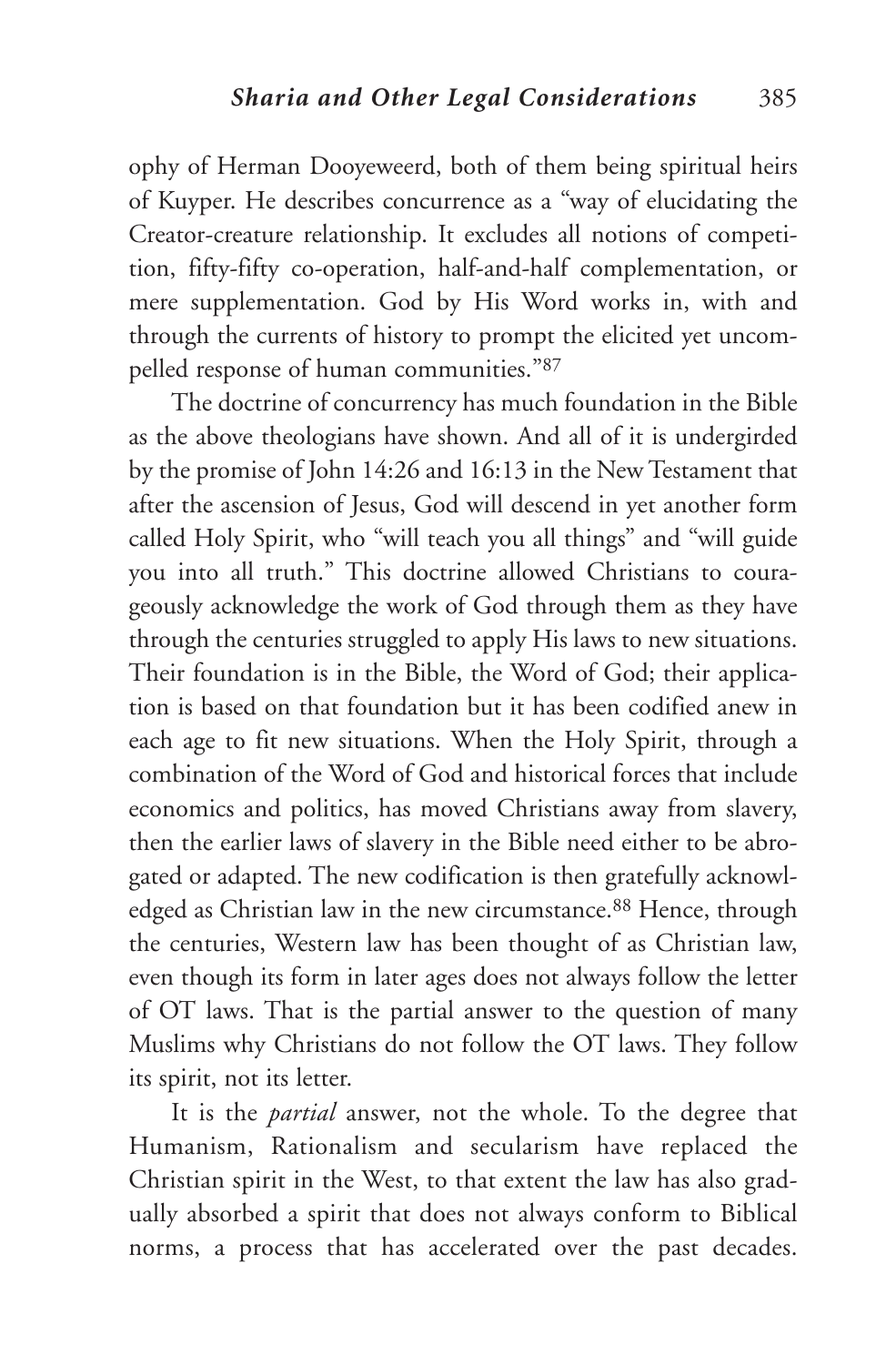Gradually, Western Christian law is mixed with laws from other orientations. That is the other part of the answer. This story also shows clearly that Nigerian Christians cannot simply dub Common Law as secular. It is largely Christian with an increasingly secular component. Christians have to become more aware of the doctrine of concurrence and the relationship between Biblical law and codified Western law. They need a wider vision of divine activity in human history. And Muslims should ask themselves how *they* view the relationship between divine and human activities. If the two are to dialogue about divine and human laws, they need to come to terms at the concurrency front, or, at least, to understand each other there and find a way to cope with the difference.

John Onaiyekan argues that, with a few exceptions, our laws already adequately cover all the ills Muslims complain about. If they are not obeyed or applied now, what guarantee is there that they will be obeyed and applied under a government-recognized sharia?89 These comments lead me to the consideration that if it is a matter of obeying God's law rather than man's, God's law is already in place whether in the Constitution or not. What will change if somehow they appear in the Constitution twice—once as they are now and the second under the rubric of sharia? Evidence based on numerous reports recorded in Volumes 6 and 7 has it that corruption, violence and all the other vices that were supposed to vanish under sharia are still being practised on a wide scale. It is not the further incorporation of sharia into the legal system that will do the trick. *It is not the legal system that must change but the hearts of people as both Muslims and Christians have indicated in the previous two volumes***.** In Christian terms, the ultimate change needed is to be born again, but experience is showing that even Humanists and other secular people can have enough respect for the law to obey it, even when they disagree with it.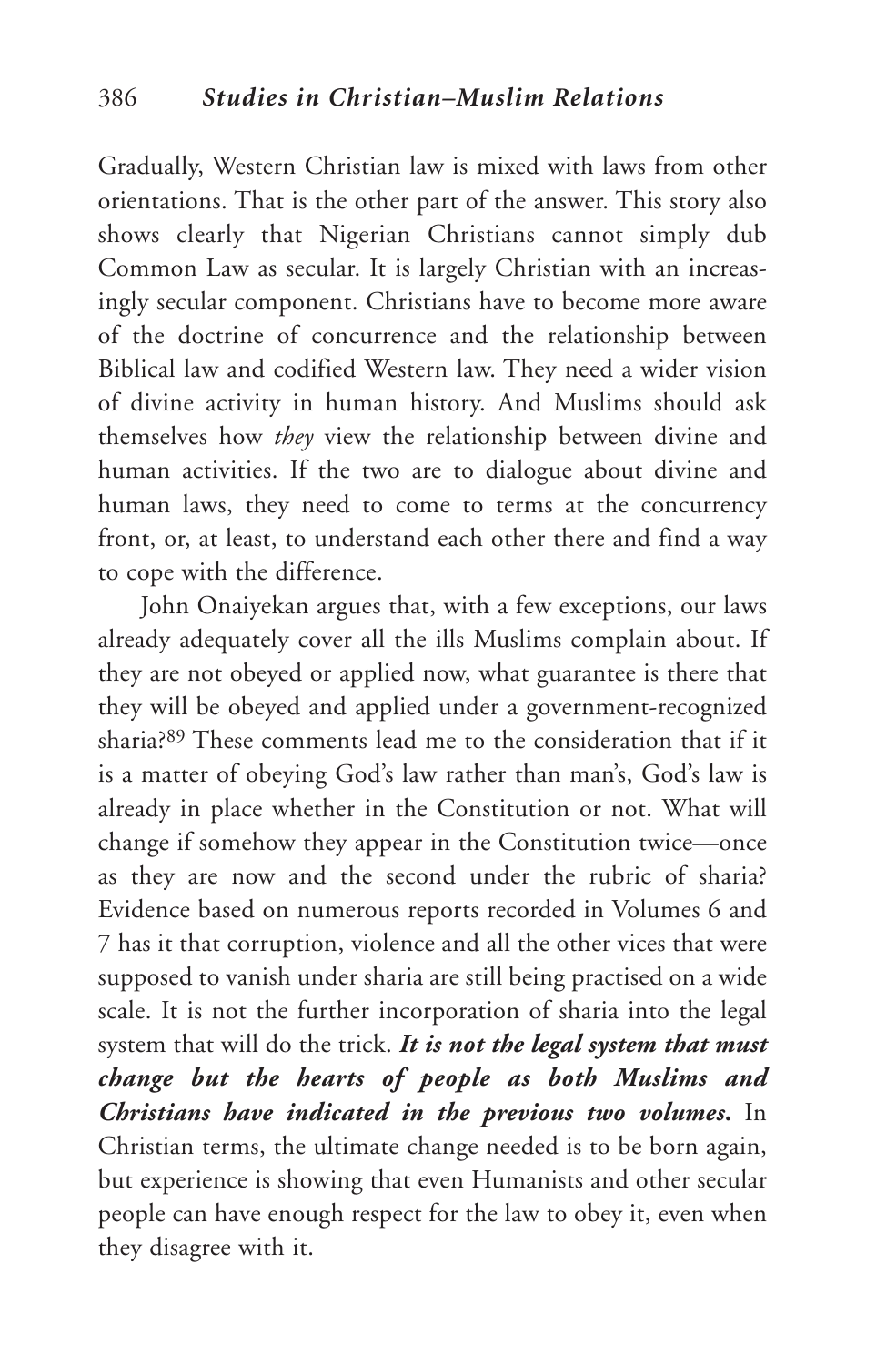Mainstream Muslims, of course, have let it be known: sharia *uber alles.* There is no backing away from it. Both parties have pushed themselves into a corner with their strong demands. With these extreme opposites, how can we come to an agreement that is mutually satisfying and in which neither will lose face? For one thing, most Christian argumentation is based on dualism and on ignorance of the background and nature of their own law. So, apart from shedding their anger and suspicions, Christians have to adopt a different way of thinking that is less dualistic and that recognizes the religious background of Common Law. They need to discuss these issues within themselves *before* they embark on dialogue with Muslims. They need to agree among themselves on some new perspectives that are wholistic, fair and realistic.

Muslims, on the other hand, have to shed a load as well. Anger. Sense of superiority and right. They need to take into consideration that in most Muslim countries, if they have sharia on the books at all, it is a restricted sharia. In addition, many Muslim governments abuse the sharia by using it as a political tool. It is very obvious that over the centuries the kind of sharia demanded by Governor Sani has not fared well in history. It has gone accompanied by much repression in most countries.

*Nigerian Christian objection to sharia is based more on their years of experience with it, as made clear in previous volumes, than on principial criteria. Yusufu Turaki has said it plain: We don't care about your grand ideas as long as we experience the negatives of sharia. Muslims have to acknowledge all of that, if they expect to live amicably with Christians.*

*But Christians do have to hear the accusation of Muslims that Common Law constitutes the imposition of the Christian religion upon them, though perhaps in a diluted way and not quite so in your face as sharia. That is historically true and must be admitted.*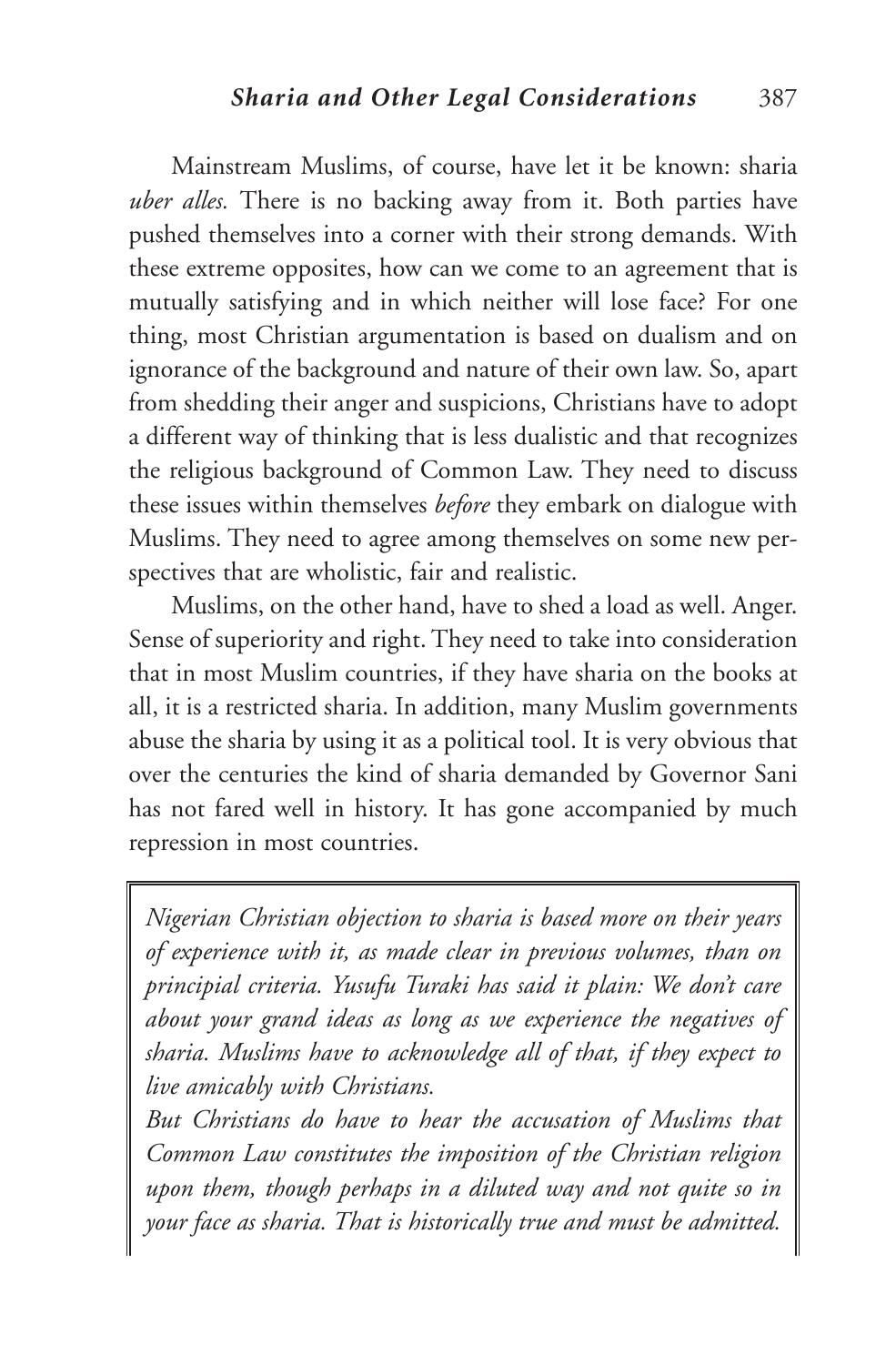*Muslims have as much right to reject the imposition of the laws of another religion as do Christians. Christians must shed their secular blinders that have prevented them from recognizing that history. So, both need to confess to each other the sin of imposing their religion on each other. Both need to let bygones be bygones and start afresh, taking each other's problems and fears into serious consideration. Both have to think together in a wholistic way. You can no longer deal with each other in terms of wholistic Islam versus semisecularist Christians, for these two tend to talk past each other.*

# ▲ *Apostasy and Blasphemy Laws* \_\_\_\_\_\_\_\_\_\_\_\_\_

In the previous volumes we have heard about strong Christian objections to sharia because of the apostasy provision which is, according to traditional Islam, the death penalty, at least for adult male converts from Islam. Various folders on the *Companion CD* contain files about the result of conversion<sup>90</sup> and you are invited to search through them. The picture you receive is not pretty. I also encourage you to get hold of Mohammad Asrar Madani's *Verdict of Islamic Law on Blasphemy* & *Apostasy*, a book published in Canada and still available, in which the author insists several times that all the traditional apostasy laws are still to be implemented everywhere. Salman Rushdie is a "blasphemous dog of humanity" who has lost his right to life. The *fatwa* against him remains in effect. The sharia death sentence for blasphemy and apostasy stands. *Punkt!* Madani lists four authorized forms of punishment for blasphemers and apostates: (1) To be killed without mercy; (2) To be crucified; (3) Hands and feet to be amputated; (4) To be imprisoned for life or exiled to a distant place. Madani recalls ancient tales in which these offenders were executed on the spot by private individuals, the very procedure Governor Sani recommended. "…Other Muslims who hear such blasphemy and apostasy are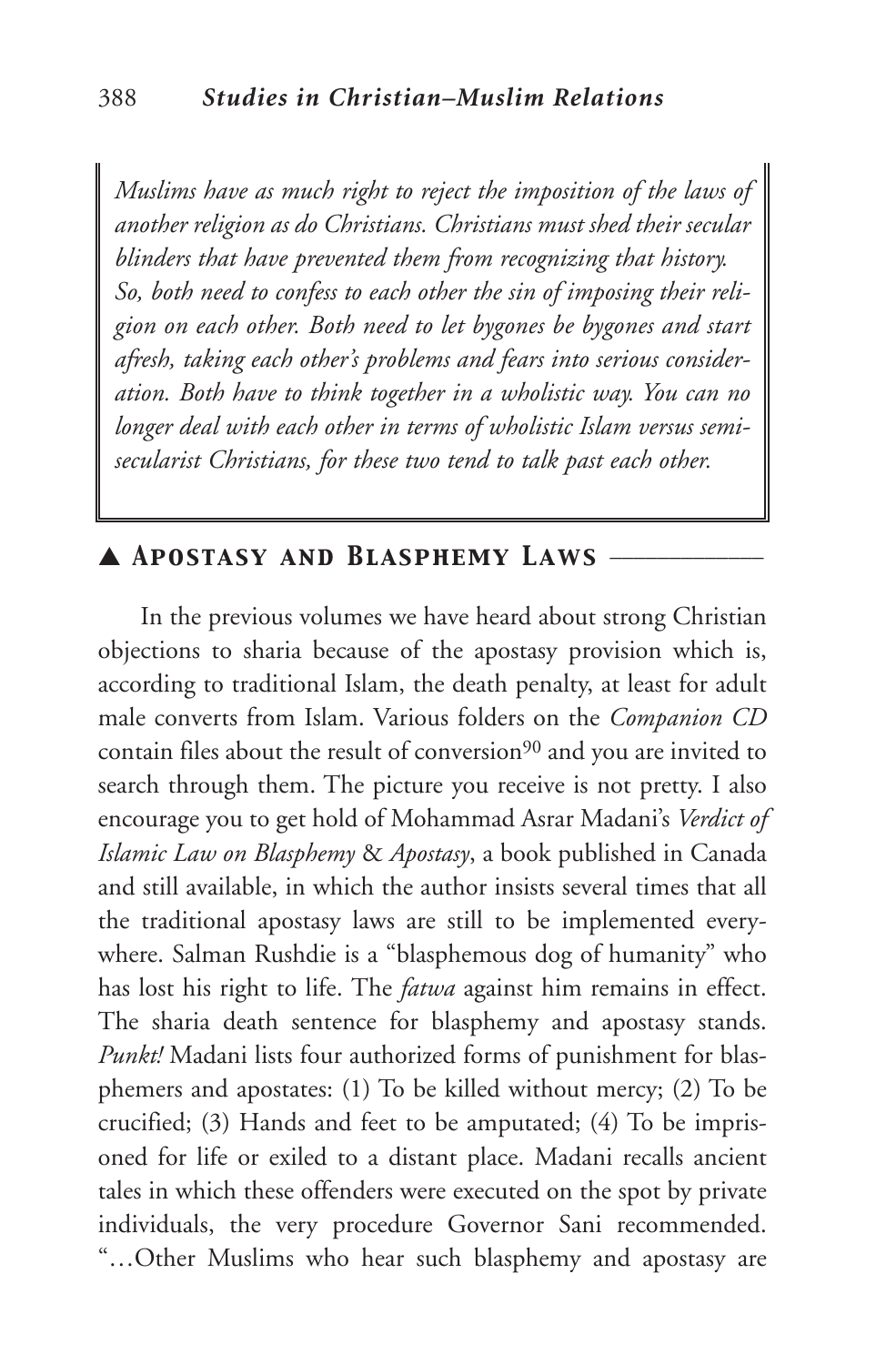duty-bound to kill the guilty person as soon as they are able to do so." A father is shown supporting the killing of his blasphemous son. Madani insists that these punishments have never been revoked and thus remain in effect <sup>91</sup> In this fundamentalist interpretation of Islam, "there are clear rules and regulations to check every kind of unseemly conduct and mischievous behaviour. The Islamic sharia shows no leniency to those whose evil and malicious conduct tarnishes the dignity and honour of the entire Muslim *ummah.*" Please notice with me that to his literal rigid interpretation the rules are "clear" and leave no room for "leniency." Nothing complicated. No mitigating circumstances to be considered. A theft? Amputation! Adultery? Death regardless of circumstances. Furthermore, the important offences are against "dignity and honour of the entire Muslim *ummah*"! Not against anyone's safety, security or rights. We are in the environment of the fundamentalism that often is the basis of militancy. In so far as there is that connection, I advocate throughout this book that it be criminalized in Nigeria and, of course, appropriately punished. *After all, militancy is a poison, a virus, against which sharia is to protect the people*. Madani's defence of his stance by comparing it with abrogated Old Testament laws and outdated Western laws from more cruel days, only makes his position look all the more pitiable.<sup>92</sup>

Over against that, I have earlier taken notice of various Nigerian Muslim writers who strongly oppose such a literal and mechanical approach to sharia, with Sanusi as their most prominent spokesman.93 There are non-Nigerian writers, both Christian and Muslim, who express themselves in similar vein. A short article on that subject, published by Barnabas Fund, reads as follows:

# *Reforming the Apostasy Law: A Way Forward*

*Today, a small but growing number of liberal, reformist Muslims no longer accept that converts from Islam should be executed or punished. They are calling for a new interpreta-*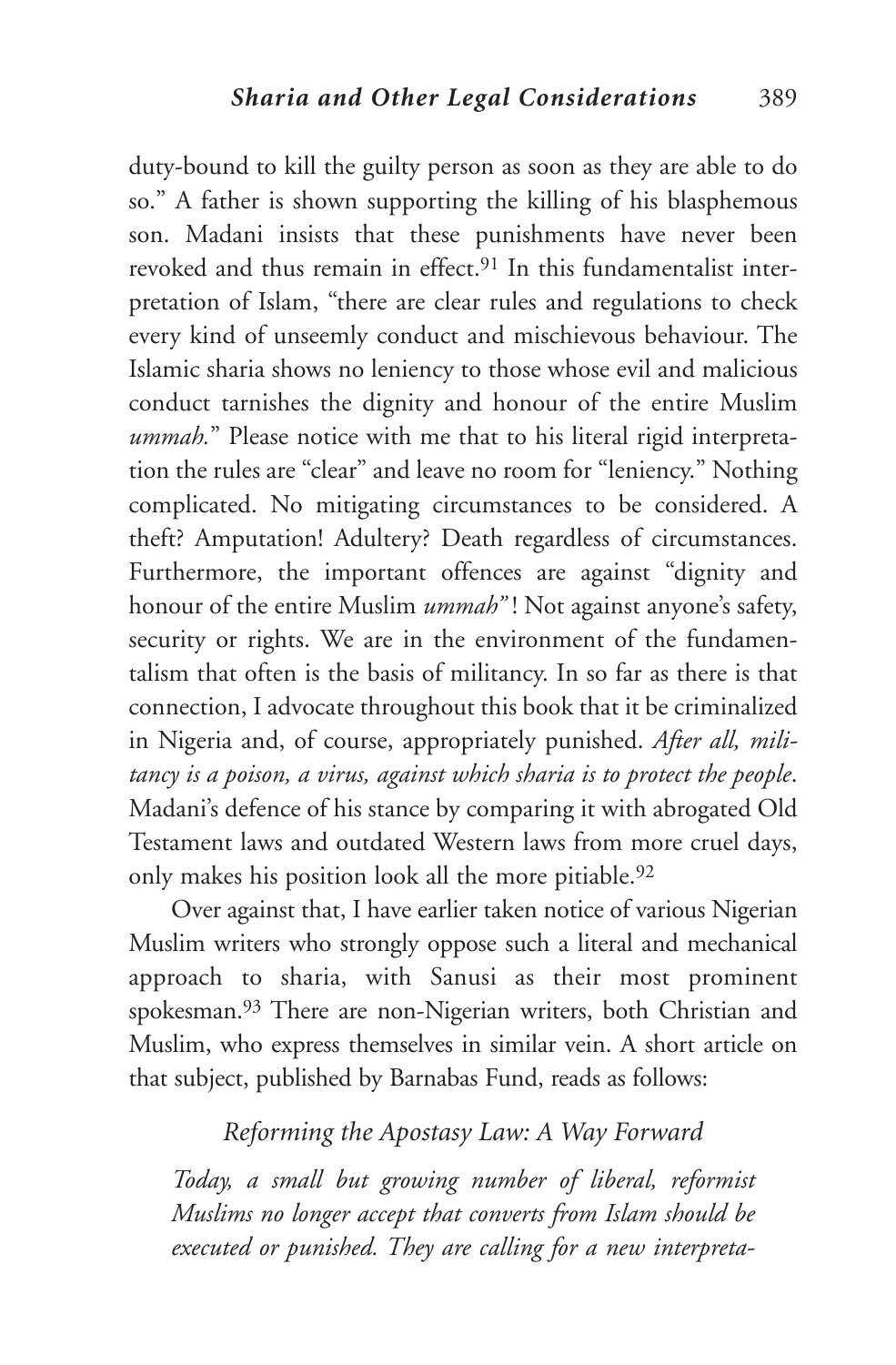#### 390 *Studies in Christian–Muslim Relations*

*tion of the Qur'an and hadith to better fit the modern world. An important concept in Islamic history is ijtihad (literally "exertion"). The word is used to describe a process of debate in which Islamic scholars were engaged in the classical Islamic period to resolve all unclear teachings and traditions in an attempt to reach a final orthodox position on each issue. By the end of the ninth century Islamic sharia was considered to be fixed. Most Muslims believe that the "gate of ijtihad" was closed at that point, i.e. that there is now no further room for debate on these issues.*

*However, a small number of reformist Muslims are today calling for a new ijtihad. In July 1999 the Malaysian group Sisters in Islam protested against attempts by Parti Islam se-Malaysia, an Islamic political party, to get a bill through the Malaysian parliament to impose the death penalty for apostasy. In an open letter they spoke of the need to "open the doors of ijtihad" to allow for the removal of apostasy as a crime from the sharia.*

*More recently a Christian/Muslim dialogue meeting, hosted by the World Council of Churches, issued a statement in October 2002 affirming "the freedom of the individual to adhere to the religion of his or her choice."*

*In August 2002 the Islamic Research Academy of al-Azhar University in Cairo (the world centre for Sunni Islamic theology) announced its view that Muslims who convert to another faith should be given a lifetime's opportunity to return to Islam, i.e. the death penalty should never be imposed.*

*Whilst such announcements are welcome news for converts, there is still a long way to go. The findings of the Islamic Research Academy are considered to be only opinions and do not carry the weight of fatwas (Islamic legal judgements). Furthermore, the decision is highly controversial and many other al-Azhar scholars have objected to it.*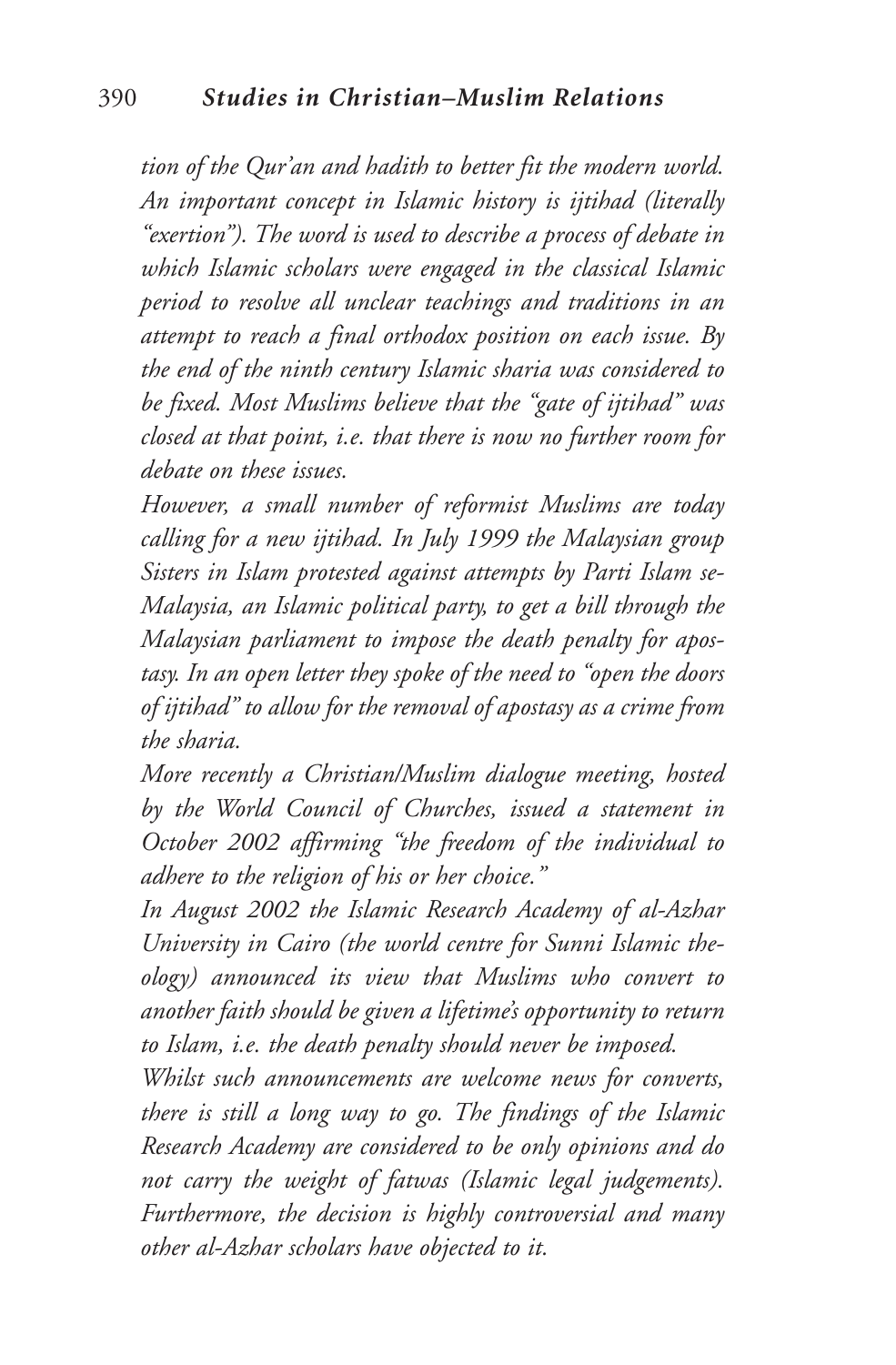*Nevertheless, it seems that today, at the beginning of the twenty-first century, the time is right for a new debate on the Islamic teaching of apostasy. It is time for the death penalty and other traditional punishments for apostasy to be challenged, and the human right of every Muslim to "change" their religion, if they so wish, to be respected*.94

Paul Marshal is probably second only to Patrick Sookhdeo of Barnabas Fund in his vigorous exposure of persecution of Christians. He ended a speech he delivered to the first annual "Religious Freedom Day on the Hill" in Washington, D. C., as follows: "These laws and vigilante violence are not some marginal quirk afflicting only cartoonists and converts. They are a fundamental barrier to open discussion and dissent, and so to free societies, within the Muslim world. Hence, removing legal bans on blasphemy and apostasy is an indispensable first step in creating the necessary space for debate that could lead to other reforms."95

Seyyed Hossein Nasr wrote that Muslim Fundamentalism and related phenomena "represent a complete break with traditional Islamic teachings—not a conscious development from them or of them. Of all the possible 'Islams' one could choose from, these are the least representative of its traditional teachings and classical heritage, for they have no scriptural, historical, or intellectual foundations. As such, they cannot provide sustainable solutions for Muslim people still rooted in their faith traditions."96 Nasr's is only a Foreword summary of what other authors in this bundle amply demonstrate.

*The world would breathe a lot easier if the doors of ijtihad were reopened and the more dynamic approach to both Qur'an and hadith adopted that I, in tune with liberal but orthodox Islam, have advocated throughout these chapters.*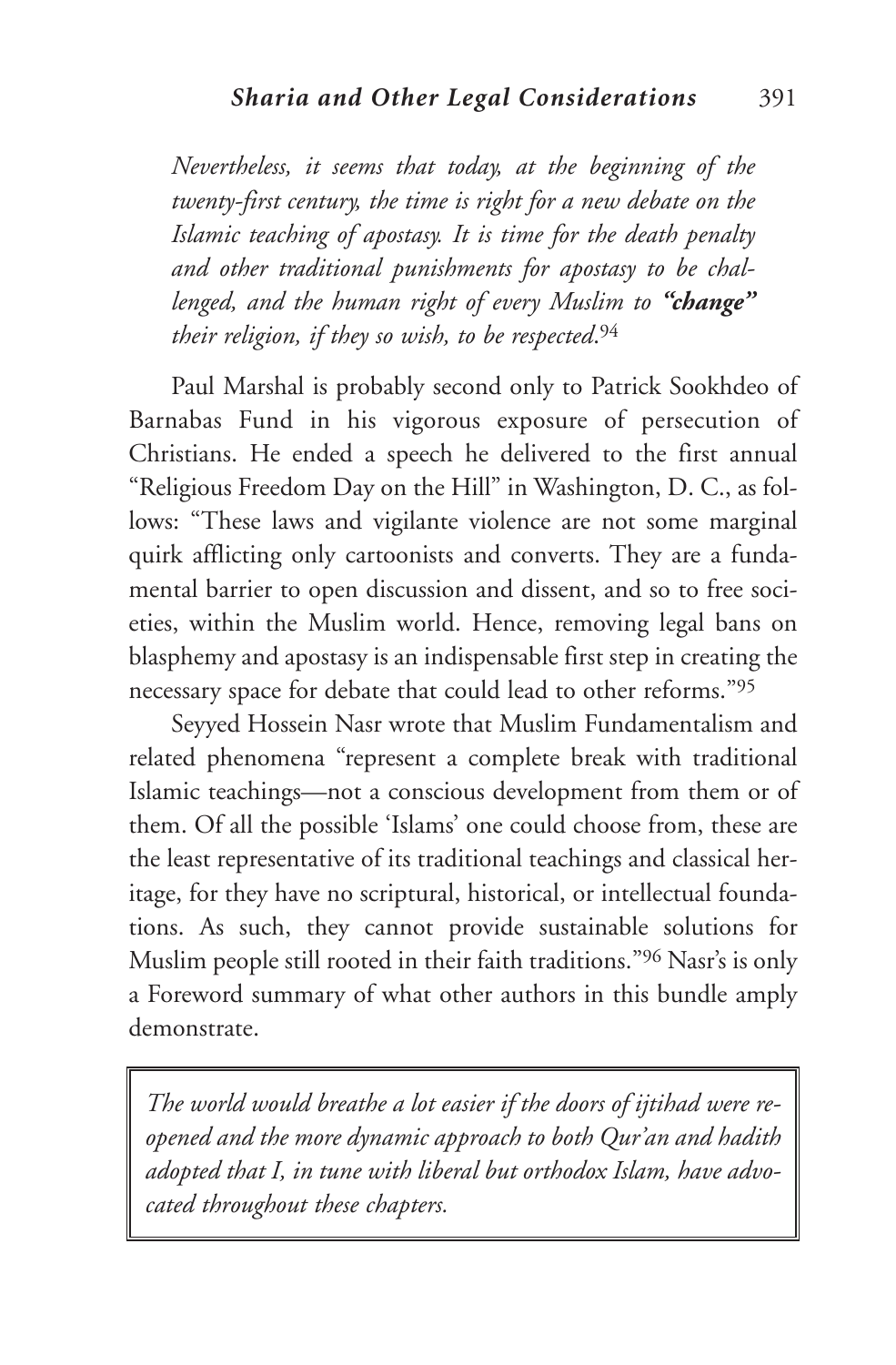Though it is perilous for an outsider to suggest changes in another religion,

*Could an ijtihad-based sharia, fused with a de-secularized and more Nigeria-oriented common-sense inspired version of Common Law, help Nigeria solve her religious violence? It might provide her with the tools to criminalize the culture and organization of militancy not only, but also help us get rid of controversial issues like apostasy and blasphemy.*

The writers and agencies referred to in the preceding paragraphs are only the tip of the iceberg; there are many more Muslims supporting such a move. Islam appears to have room for such dynamic re-formation or re-statement. Nigerian Christians and Muslims should capitalize on it.

In fact, quite a number of Nigerian Muslims themselves are already recommending it. Muhammad Asad is a strong advocate for it as are Ali Ahmad of BUK and Abdulsalam Ajetunmobi in the UK.97 This approach gives the sharia a different direction and should make it more palatable to both orthodox Muslims and Christians, provided some other conditions be met as well. An important condition would be criminalization of militancy along with all of its organizations and the freezing of their accounts. That would, of course, require a less cumbersome legal system than has paralysed the West in *its* struggles with these phenomena.

Governor Sani's solution of privatization of execution, a thinly disguised euphemism for murder, is not an acceptable alternative solution and must be rejected outright.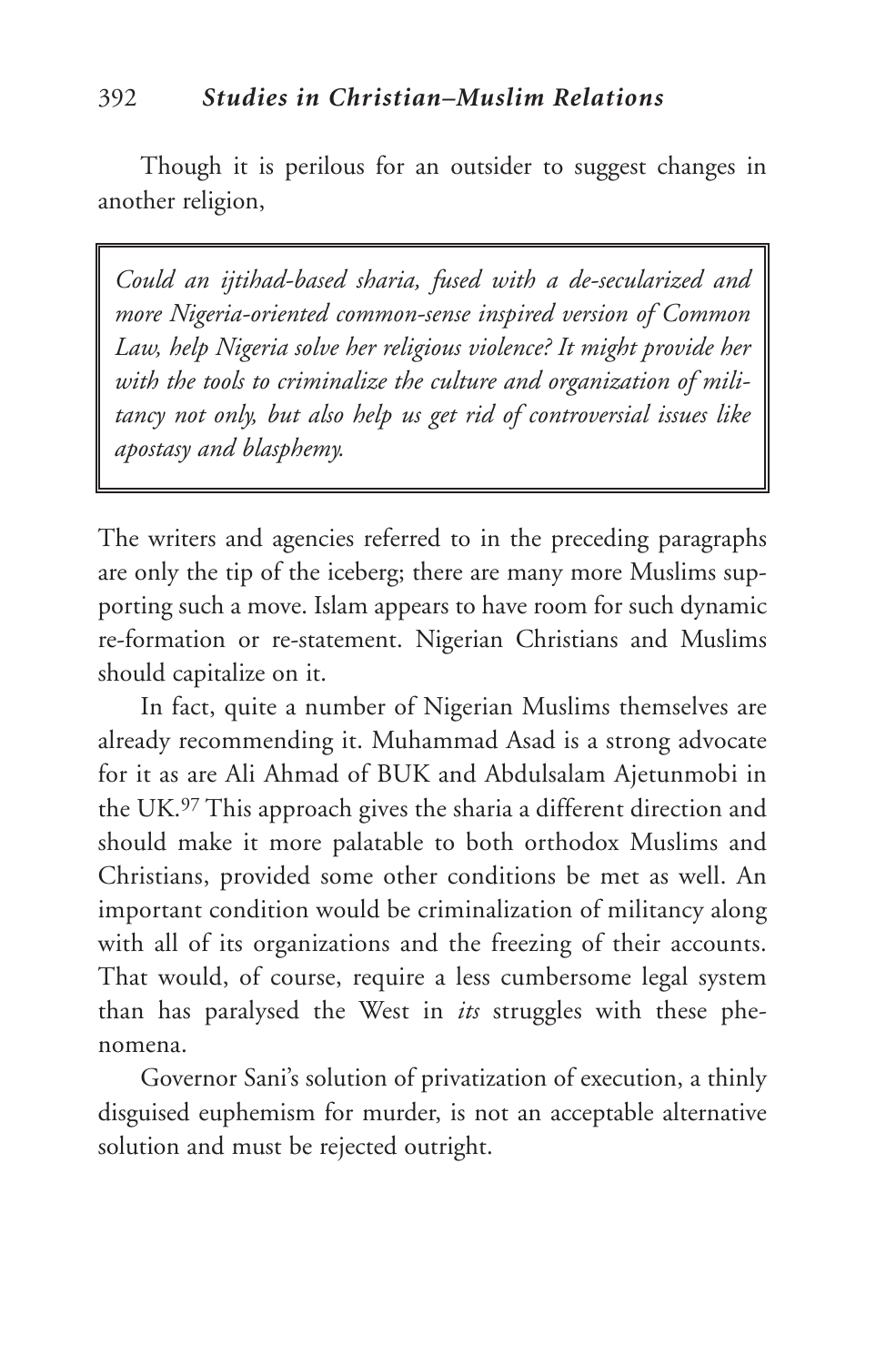#### ▲ *Inset: In Dialogue with Philip Ostien* \_\_\_\_\_

I claim without hesitation to have done more research and writing on the Nigerian Christian-Muslim scene from a Christian perspective, than anyone else. I also claim to have done more research and writing about Christian-Muslim relations from the Kuyperian perspective than anyone in the entire world. Those are big claims! But Philip Ostien98 has done more in-depth field research into the sharia complex from his Unijos perch from the perspective of a secular legal academician than anyone I know, and done so very thoroughly and commendably. Though of secular orientation, his ideas and interpretations do not always fit the secular box. He is his own man, an independent thinker. We all owe him a debt of profound gratitude for his in-depth high-level efforts, even though we may not always agree in all details.

Of course, he was the major point man for the 2004 sharia conference at Unijos. In addition, apart from the materials referred to in the above endnote and a very helpful general history of sharia, he wrote a history of sharia development in Nigeria under the title "An Opportunity Missed by Nigerian Christians."99 Be sure to check out that endnote, for it will give you good reason to respect his opinions—without taking them all for gospel truth!

In his introduction to the last mentioned paper, he argues that Christians are responsible for having unleashed the turmoil of the past few decades. Allow me the following extensive quotation: Christians

*own responsibility in the matter. The Settlement of 1960, under which the Muslims made large concessions but also won certain perquisites in return, was working to the general satisfaction. In the constitution-making process of 1976-1978, however, in the fight over the proposed Federal Sharia Court of Appeal, Christian intransigence wrecked the Settlement of 1960 and produced instead the Debacle (for Islamic law) of*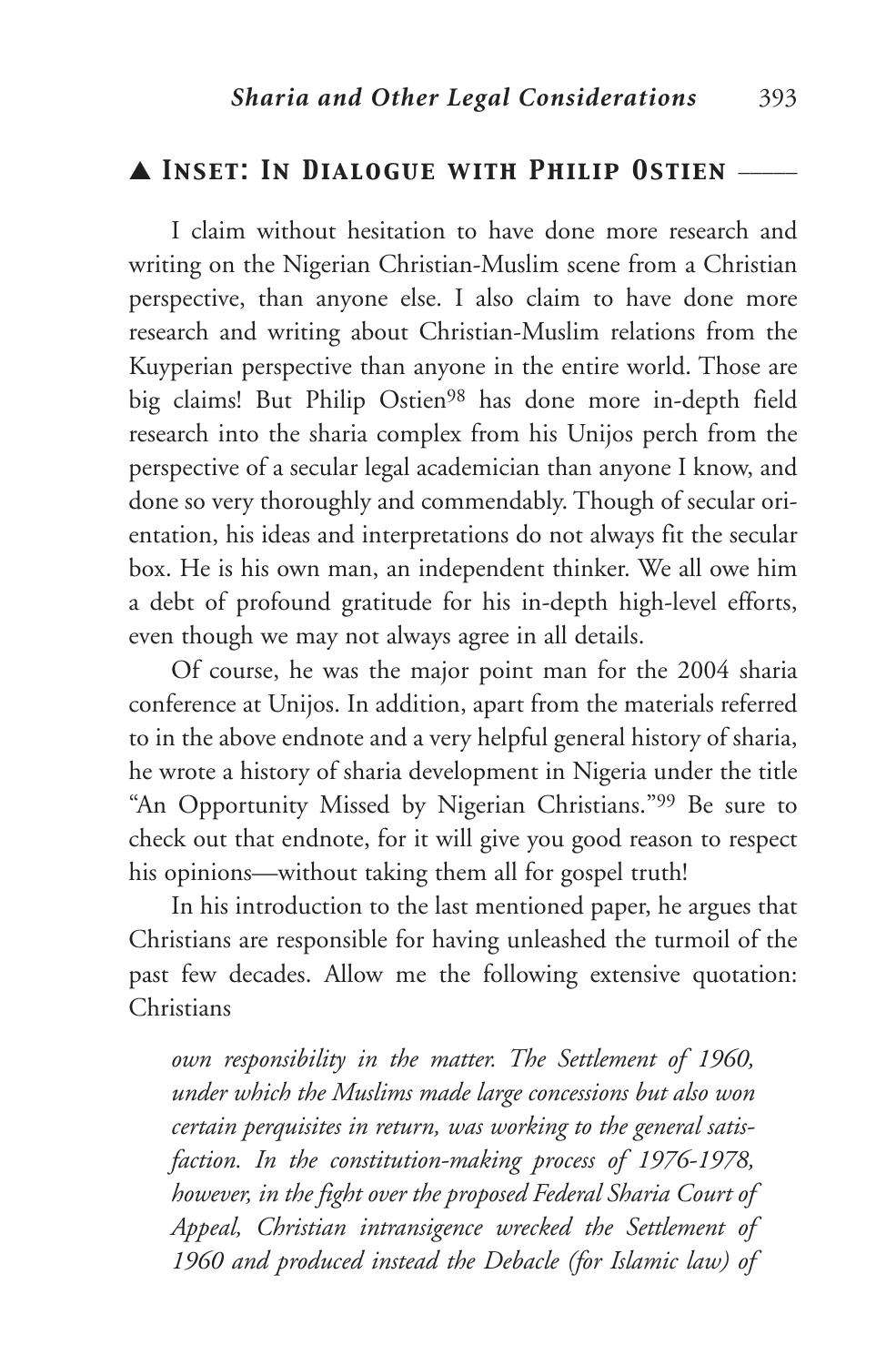*1979. But this Christian victory was pyrrhic, and the battle itself was ill-advised. By fighting and winning it the Christians missed an opportunity to settle with the Muslims the place of Islamic law in Nigeria on reasonable, honourable and stable terms, instead sowing the seeds…of twenty years of Muslim discontent that helped bring on the Revival of Islamic law of 1999. Indeed, I will argue, but for the Debacle of 1979, of which the Christians were the authors, the Revival of 1999 would not have happened and we would not be witnessing the implementation of sharia in northern Nigeria today.*

I reproduce Ostien's statement because it contains an important kernel of truth. Christian leaders raised a lot of hype among their followers throughout these decades, sometimes unwisely and unnecessarily so. More than once they had the opportunity to respond to Muslim moves with quiet negotiation behind the scenes, but they chose to "rev up the ante" by negative responses and harsh public statements. They sometimes forced Muslims to the wall so that they also responded harshly. That is the part that Ostien describes—but it is not the entire truth and therefore his conclusion is doubtful. If Christians had been more cooperative, would the sharia revival have happened? I am not about to engage in a "what if…" debate. He ignores the reasons for Christian belligerence. This was not just a bitter debate; it is/was a war for survival. These reasons have all been discussed extensively in this series, so that I will mention them only briefly here:

- The 1999 Zamfara move was part of the global Muslim revival. It did not stand on its own. Without Christian resistance it probably would have been attempted earlier.
- The memory of pre-colonial Muslim slave raids is still fresh.
- The Muslim resistance to undoing British-imposed internal colonialism has convinced Christians that the Muslim talk of peace, justice, equality, etc. is a sham.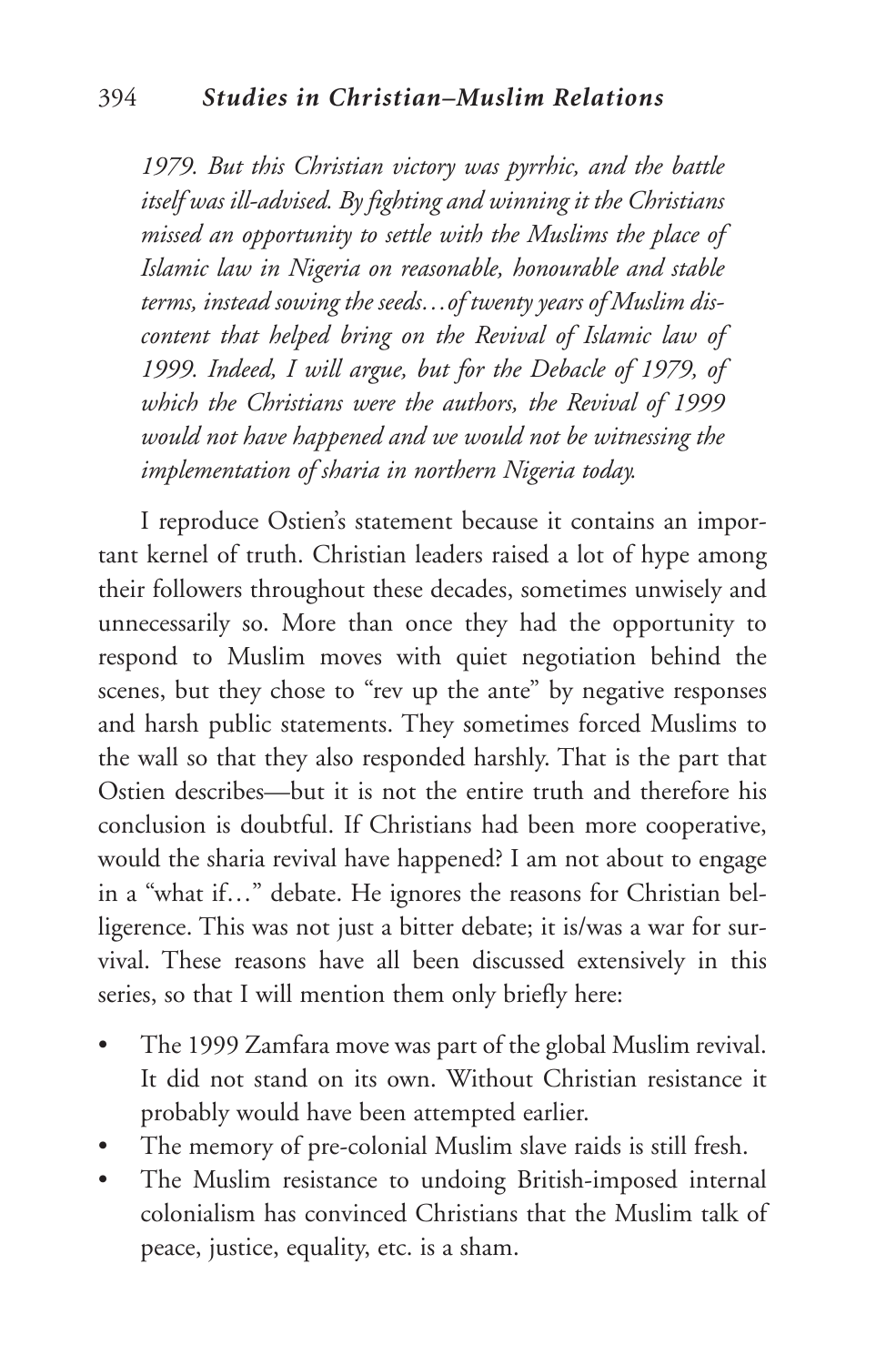- Christians were on their guard against sharia in the 1970s due to so many cases of corrupt impositions of sharia on them.
- Christians remain on their guard due to so much Muslim harassment of Christians, including abductions of girls and women, false arrests and imprisonment, persecution of converts, destruction of church buildings, etc.
- Christians are justifiably convinced of a Muslim plan to Islamize the country and turn them into *dhimmis.*

I disagree only with the last words of the last point. Muslims in Nigeria would not turn Christians into *dhimmis* any more than they did the Hindus under their rule in India. There are just too many Christians in Nigeria for Muslims to pull this off. They are not incapable of compromise, at least, *tactical* compromise.

But why, if I disagree with Ostien's thesis, do I draw your attention to his charge that Christians initiated the sharia war? Two reasons. One, he is in effect holding Christian leaders accountable for their fanning the fires of hate and violence. Though his emphasis is one-sided, for Muslims did as much of that if not more, we Christians *must* be aware of the irresponsible role some of our leaders have played occasionally. We must hold some of our leaders responsible for their posturing over the years and call them to account. The second reason is that Ostien's paper has been published internationally and therefore needs an international response. This discussion is that response.

Ostien also wrote a paper "Ten Good Things about the Implementation of Sharia…," in which he listed ten positive things about the revived sharia. First, he lists some items of concern, one of which is the typical secular—"modern grain" as he calls it objection to taking religion out of the private into the public realm.100 I have inveighed enough against this perspective throughout this series to require anything more than a simple rejection. Of course, that "modern grain" is rapidly being ground into the dust by postmodernism, while both Kuyperians and Muslims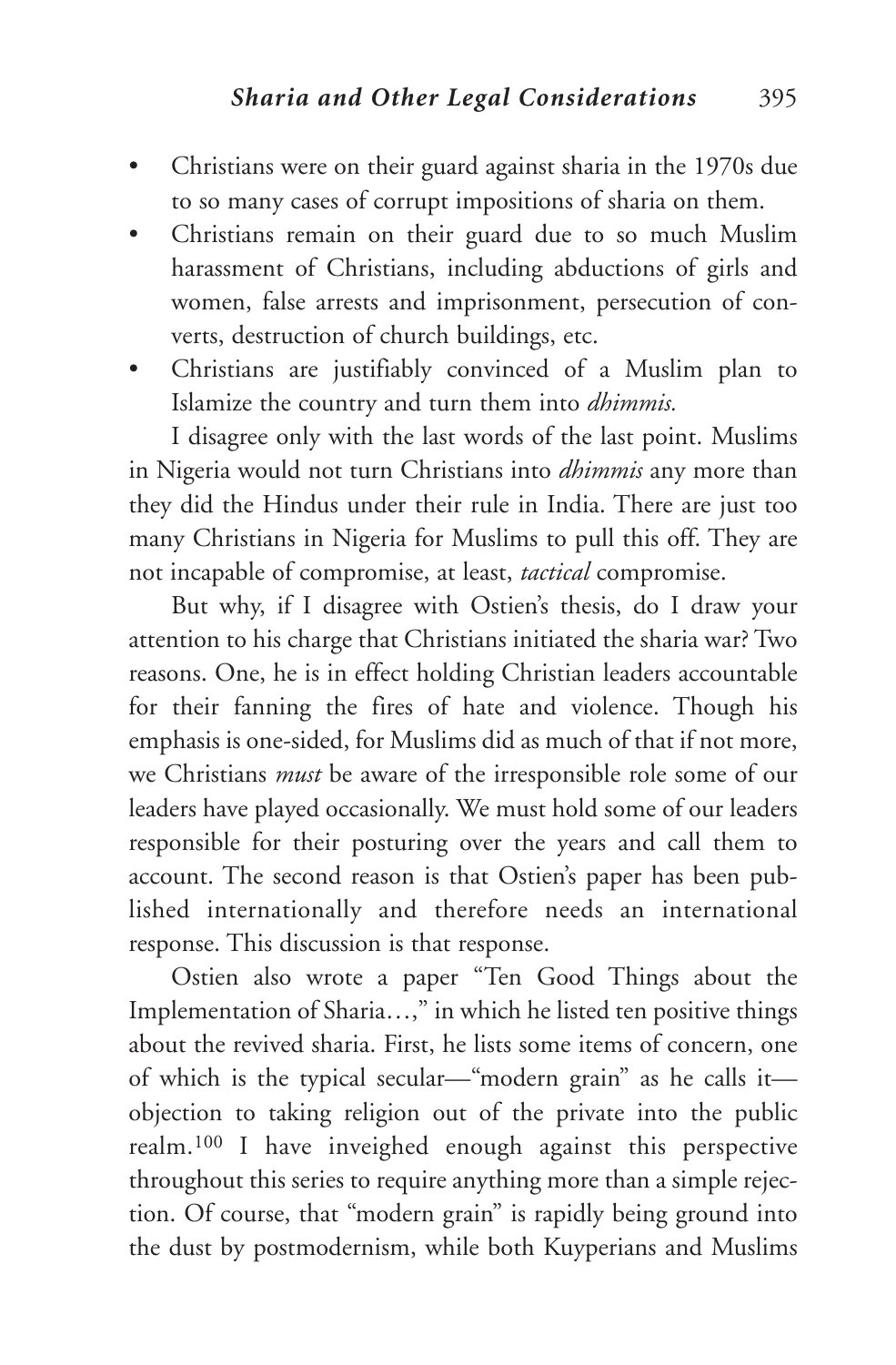have long ago unmasked the delusion it represents. Secondly, Ostien finds that Christians have "some historical justification" for being "fearful of misapplication of Islamic law to them." Amen. So they have!

But then he lists and discusses "Ten Good Things" about sharia. I list them here and refer you to Appendix 70 for the details. While I italicize his words, I add comments of my own in ordinary script. The point here is that this is an analysis by a secular legal philosopher who has done deep and wide-ranging research into the revived sharia and finds that the development represents positive steps significant enough to warrant recognition and respect. He writes that there are "reasons for thinking that what the twelve northern states are doing on the whole represents progress for them and for Nigeria, despite the constitutional dissonance it creates, which still remain to be resolved." Here then the "ten good things:"

- *• It teaches a lesson in applied federalism that Nigerians need to learn. Federations are made for people of fundamentally differing views. …a good example of the different states as "laboratories of democracy," each seeking the local political accommodations that suit it best. Nigeria needs to see more of this, not less.* Indeed.
- *• The implementing states have conceded the supremacy of the federal Constitution and laws.*

Ostien provides examples of Governor Sani and others making such concessions and takes them seriously. His is a questionable trust. Sani has also said the opposite. And surely the weight of Islam, including the Nigerian version, goes counter to this concession. Based on my previous volumes, I regard it as a mere temporary political ploy that will be disregarded as soon as the coast is clear.

*• The implementing states have powerful motives for acting carefully, judiciously, and strictly according to the law. And we must*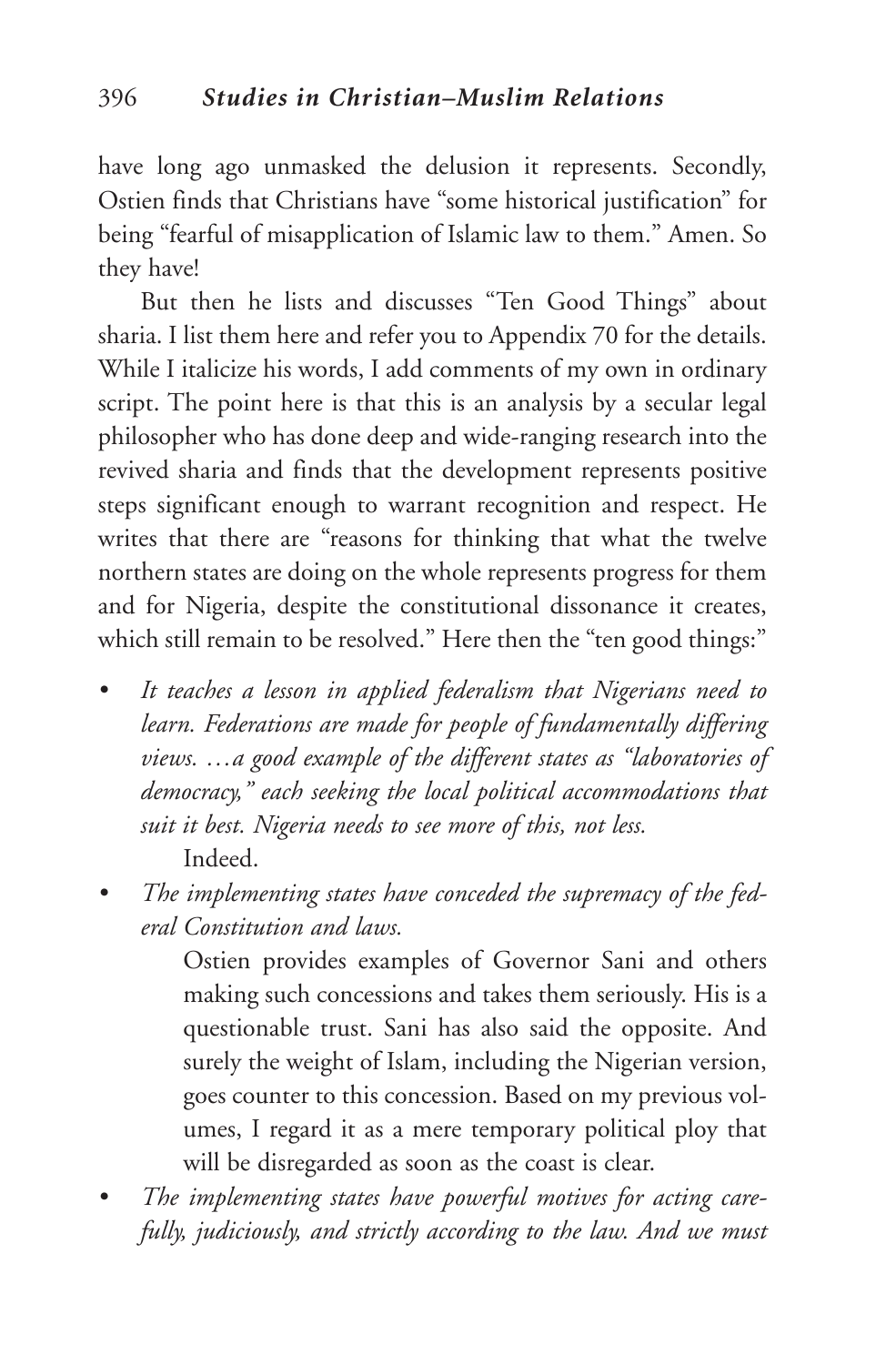*allow that many of the Muslims in power in these states are sincerely religious, upstanding, moral, and patriotic persons, who want to see their governments working properly according to the law—for a change—as a testimony, among other things, to the benefits of implementing sharia there. Accordingly, we can expect them, for example, to avoid misapplication to non-Muslims of laws meant only for Muslims….*

Volumes 6 and 7 are monuments to misapplication and to alleged insincerity of sharia governors. Nevertheless, I agree with both Ostien and Sanusi in their defence of the sincerity of many sharia proponents.

- *• The steps taken are a victory for democracy as well as for federalism. They have not been imposed by dictators acting unilaterally from above….They have been enacted by democratically elected executive and legislative officials responding to the unquestionable desires of the vast majority of their constituents at a relatively local level. This again is unique in the modern political development of Islam.* Right on!
- *• The Muslim majorities of the implementing states are reclaiming their heritage, and reclaiming their right to develop it themselves. This is an understandable and healthy reaction by a colonized people whose autonomous development within their own ancient and eminently respectable tradition was arrested, or shall we say hijacked, when the British took them over in 1900.*

This is also a major theme in my series.

- *• The steps taken already represent very significant developments in Islamic law.*
- *• The steps taken will help defuse any tendency to violent Islamic fundamentalism. This will not entirely eliminate the radical fringe, but it will reduce and contain it.*

This remains to be seen. Few Christians have that expectation.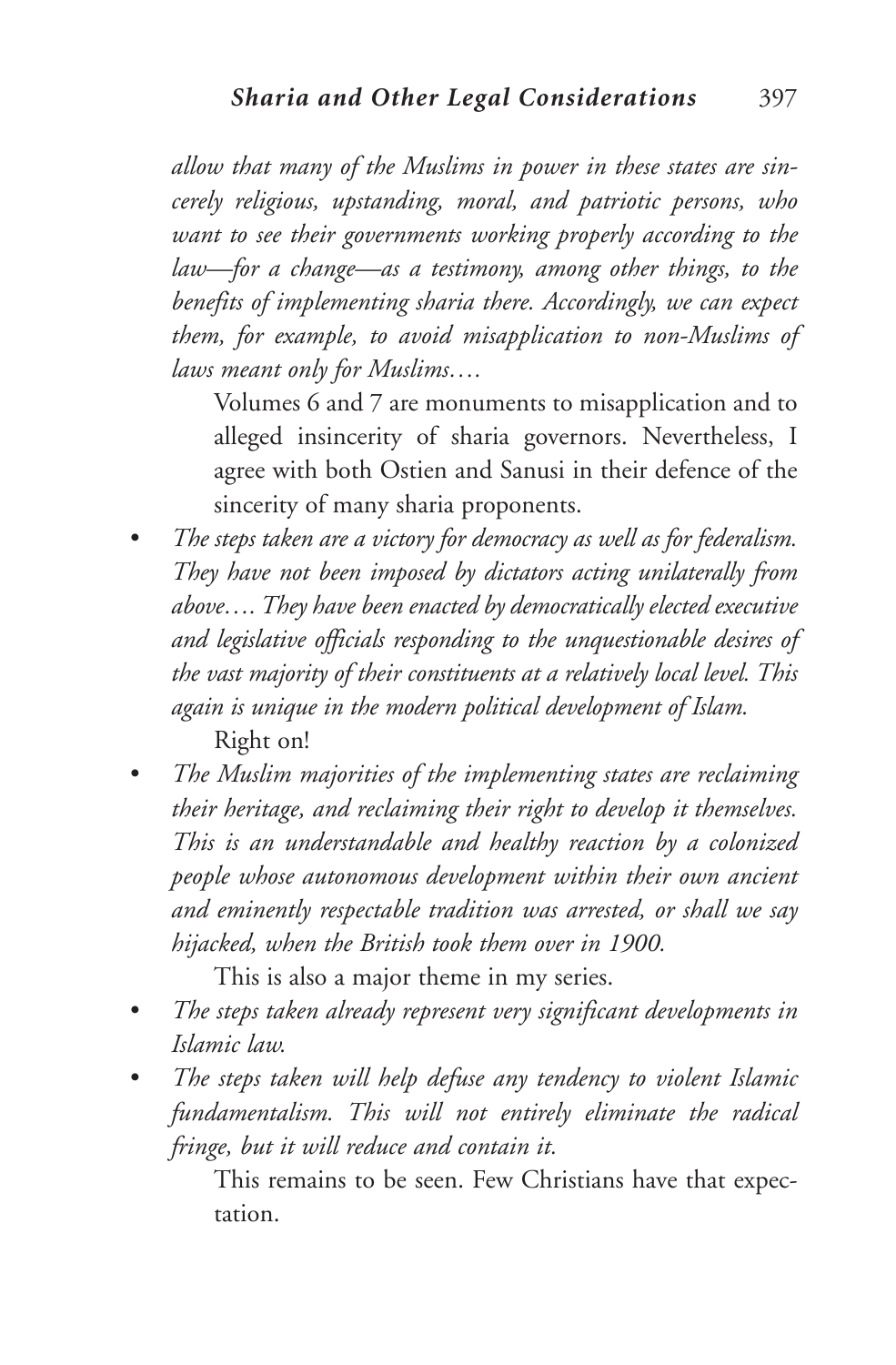#### 398 *Studies in Christian–Muslim Relations*

*• The steps taken will help eliminate political illusions and encourage realism.*

> Experience so far shows that inflated expectations from sharia are unrealistic and that standard political and legal provisions are still needed. It should soon be recognized that sharia is not a magical panacea. It remains to be seen whether Muslims have the patience to see it through. For Nigerian Christians the point has already been proven: Sharia is an illusion.

*• The steps taken may actually result in better government*. *When people are operating a system they themselves have put in place, and believe in, and see themselves as being responsible for, they tend to do a better job of it.*

> I have the same expectation, but so far volumes 6 and 7 do not support it. Is more time needed?

*• The steps taken may result in more fairness towards non-Muslims in the implementing states. …having reclaimed their own heritage and recognized their power to control and develop it themselves, the Muslim majorities of these states may now be in a position to be more generous to others not of their own faith than they have been up till now…. That the governments of the twelve states are becoming more "Islamic" need not imply that they will become less open or less fair to their non-Muslim constituents; the result could be just the opposite*.

> History has indeed shown that Muslims have at times been more tolerant and open than Christians, but those levels are inadequate by today's standards and situations. We cannot reject the possibility that Islam can muster the tolerance and openness needed for today's Nigeria with its many millions of both religions, but the signs of this happening do not yet exist. While we now witness the opposite, we must pray and work—*ora et labora—*for and towards such a development, seriously and with positive hope.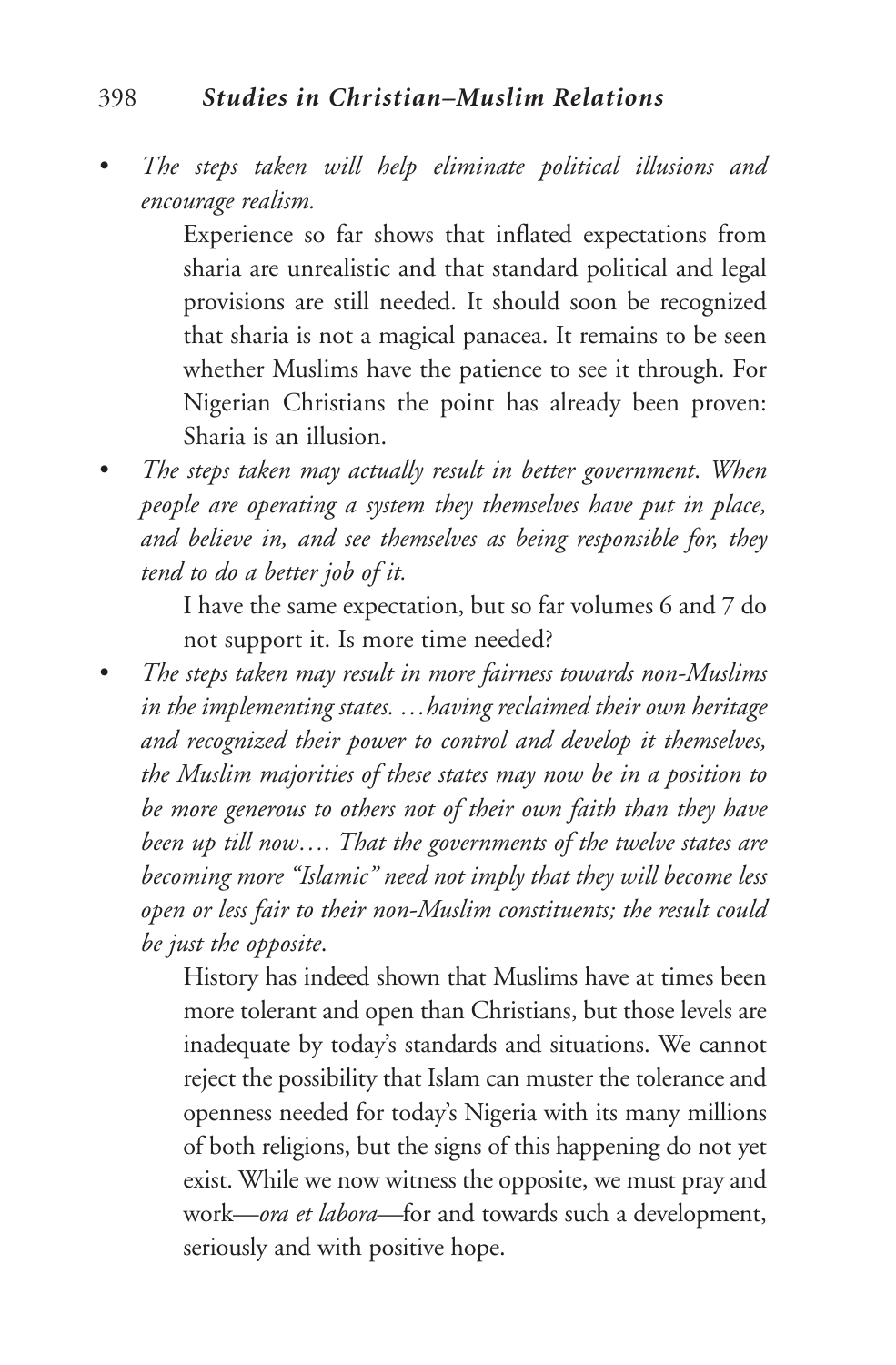*Of course, it could be argued that if Christians were less belligerent and more cooperative, Islam could have developed the space for tolerance and openness. What if Christians in sharia states were to become cooperative and help Muslims work out a mutually acceptable scheme? This would require a radical turn-around for both sides! Should it not be tried? It should make for a more peaceful transition to sharia but would be possible only if there are no hidden agendas.*

Allow me to return to his first "good thing" for a moment. Here he strongly emphasizes and encourages legal pluralism. He takes his home country, the USA, as an example:

*…they think nothing of different states enacting widely different laws. Louisiana operates a "civil law" system borrowed from the French, the other states are "common law" jurisdictions. Some state legislatures are unicameral, as in Nigeria, some are bicameral. In some states judges are elected, in some they are appointed by the governors. Here you can drink beer, or smoke Indian hemp, there you cannot; here the theft of \$100 will attract a fine or a short jail term, there it could attract a sentence of 10 years imprisonment; here they still inflict the death penalty, there they do not. With the reintroduction of principles drawn from Islamic law in some northern states we are beginning to see more of this sort of thing in Nigeria. Indeed, the measures being taken differ significantly from state to state—in legislative approach, in many substantive details, and above all in the scope of "implementation of sharia" attempted….*

Of course, even my adopted Canada has various sets of laws: French in Quebec, British in all the other provinces and territories, apart from the two sets of Aboriginals, namely First Nation, for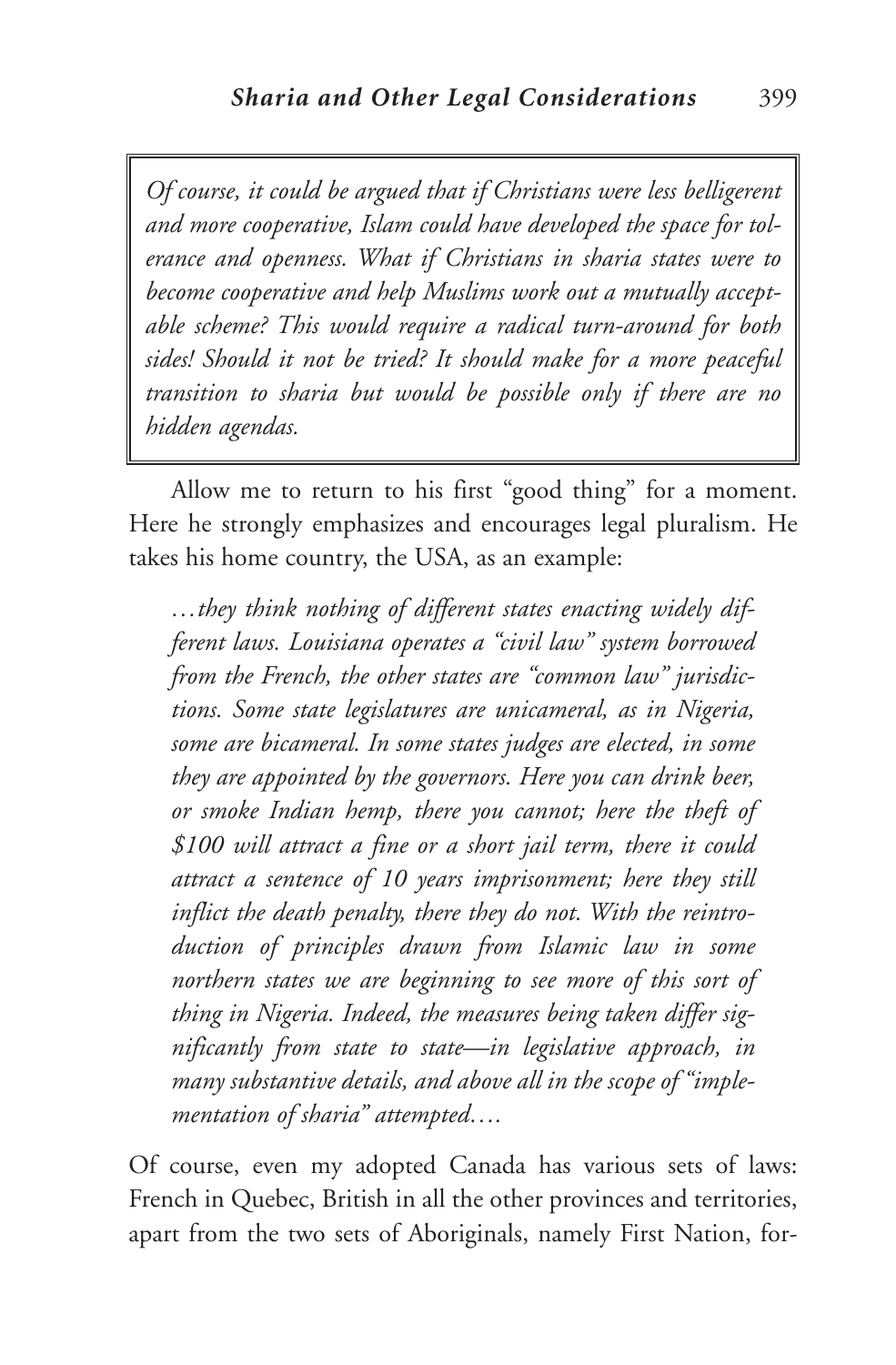merly called "Indians," and the Arctic Inuit, formerly known as "Eskimos." Ostien's point should be considered seriously. Legal pluralism does not need to threaten the unity of a nation; neither is it a recipe for legal chaos. In fact, it may well *prevent* legal chaos where a people are governed by an alien legal system that may suit another region within the same nation. Without it, the nation's federalism is little more than nonsense.

In the middle of this inset I take the liberty of adding the sixth and last item to my ever-expanding formula with the term "*federalism,"* so that it now reads *"equality of status, access and rights; critical solidarity; independence; shura/consensus; complementarity; federalism."* One definition of "federalism" is "the distribution of power…between a central authority and the constituent units."101 Federalism means that the states have a certain degree of latitude to adopt laws fitting to their own population, an arrangement that suits a multi-ethnic, multi-cultural and multi-religious country with sharply delineated variations.

Ostien makes the following comments in the conclusion to his paper "Ten Good Things…" that will not only take Nigerian Muslims by surprise but probably annoy them as well:

*It remains an open question, throughout the world, to what extent it is possible to reconcile a population with a large proportion of devout Muslims to Western ways of government and of thinking about government.*<sup>102</sup> *This paper has assumed that Western ways of government are on the whole good ones, better, at least, than others humankind has yet proved capable of sustaining; and several of the "ten good things" discussed here suggest that Nigeria's Muslims have gone very far towards accepting them.*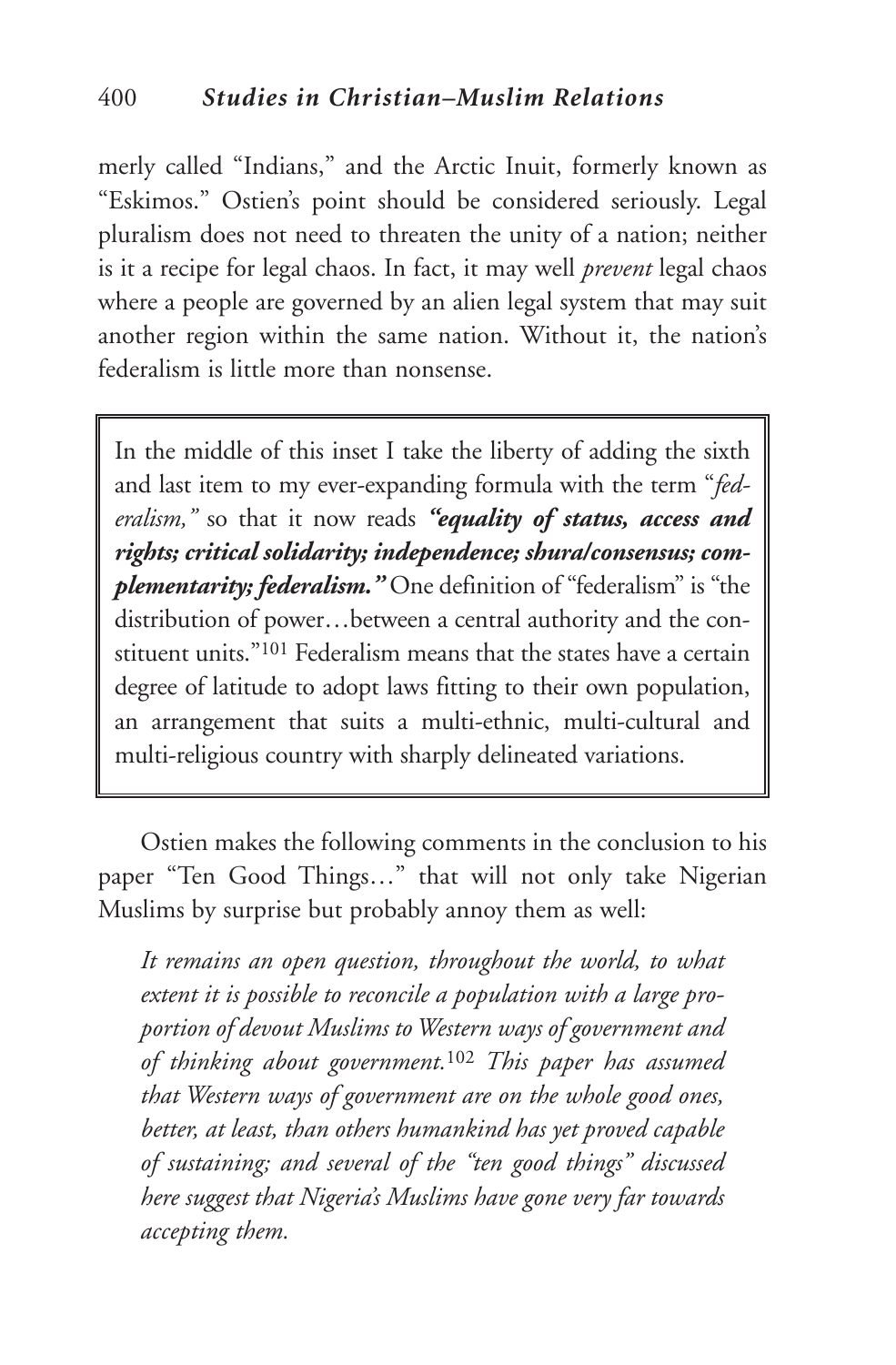The renewed sharia a step towards Muslim acceptance of "Western ways of government?" Only Ostien! Muslims themselves think of it as a *rejection* of Western ways, a very conscious rejection. Well, not *only* Ostien. As we have seen in earlier chapters, more liberal Muslim scholars deny that the literal reading of sharia as practiced by fundamentalist Muslims conforms to historical Muslim orthodoxy. Western non-Muslim scholars have taken this one step further by declaring the current fundamentalist practice of sharia as part of the Westernization process. Sorry, Muslims, but things do get complicated when you study them in depth. Especially moderate Muslims may wish to pursue this line of thinking and see where it will lead them. We could have a case here of rejecting secularism in a secularist way! If this observation were proven correct, then we would have a further expansion and affirmation of my frequently stated dictum that when Christians resort to semi-secular arguments, they invariably end up in inconsistencies. Now it seems that could apply to Muslims as well.

The question whether the new sharia is *sizzling or fizzling* receives conflicting answers. A couple of knowledgeable Nigerians at the "front lines" assure me it has fizzled already or is in the process of fizzling.103 On the other hand, Ostien insists, "I don't think it's correct to say that sharia implementation has fizzled out. To some extent this depends on which state you are talking about, and everywhere the situation is quite complex, too much so to sum up here." Nevertheless, he expands,

*As to whether sharia has fizzled out: well, all the new shariarelated laws are still there, and they are being amended, supplemented, etc. from time to time. The institutions created by the laws are there and are being operated. There are a whole lot of fairly serious-minded people in charge of these institutions doing their best to make them work. Yes: there are serious problems with the sharia programme in some states (not Zamfara); in others it is going forward.*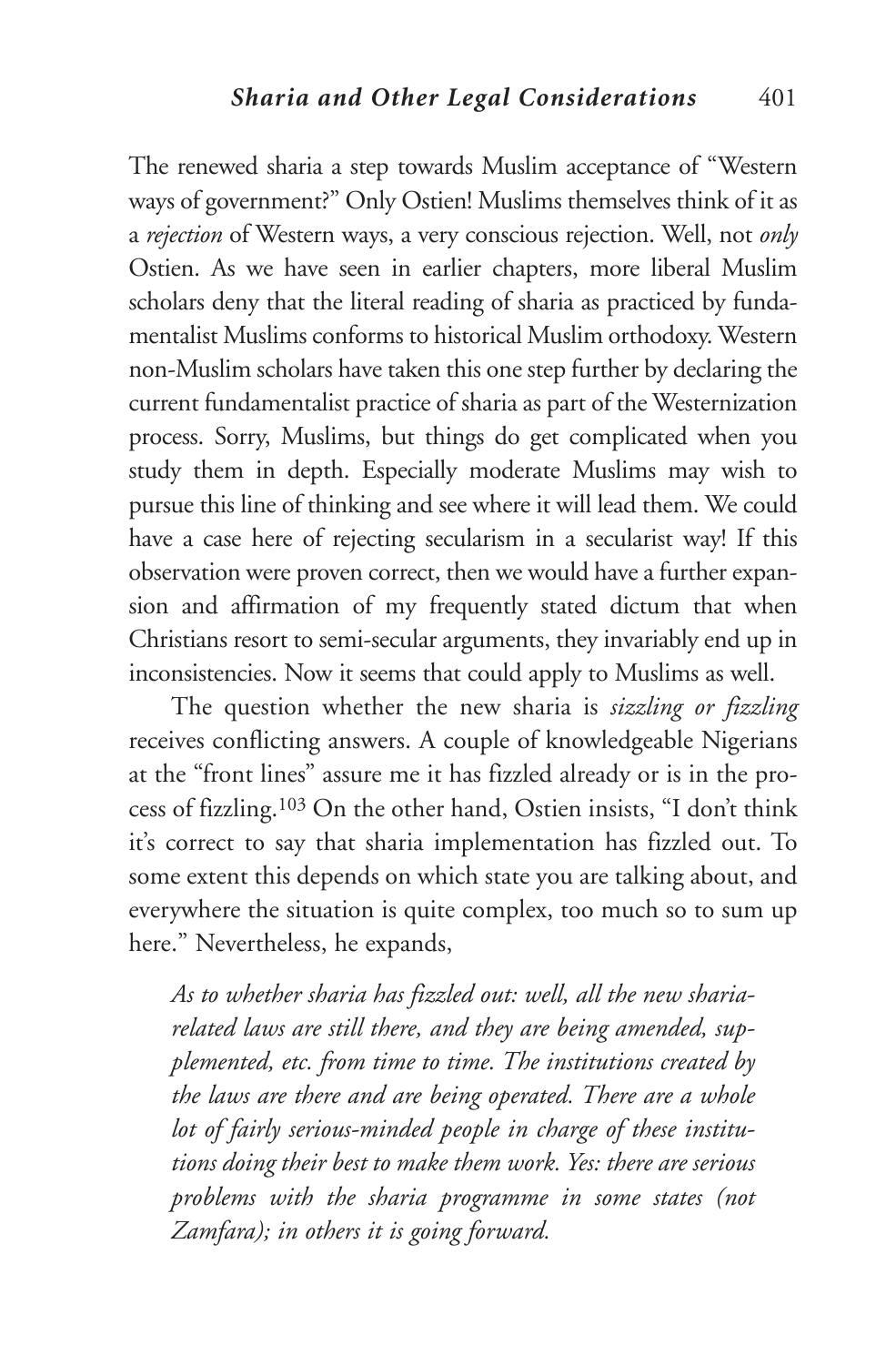#### 402 *Studies in Christian–Muslim Relations*

*As to the harsh punishments that everybody was alarmed about: yes: they are not being executed where such sentences are being pronounced, and it appears that even the pronouncement of such sentences by the sharia courts has much abated because the judges see that the sentences will not be carried out anyway. This, I should think, is a good thing. The governors don't fund the sharia programmes as those operating them would like, but of course the governors have many other things to worry about too, like infrastructure, education, etc. This too is a good thing: the clerics are not in charge, the secular rulers*<sup>104</sup> *are: I myself think "political sharia" is a good thing not a bad one: religion shouldn't have everything its own way.*

The obstacle to all of Ostien's suggestions is the Muslim plan and continuing Christian negative experience with Muslims. Until Muslims openly reject the plan, such positive developments will be hard to achieve.

In the meantime, Nigerian sharia operators are not satisfied with its progress. Late February, 2009, sharia "stakeholders"— "governors, emirs, jurists, academicians and other dignitaries" held a conference in Kano to review sharia status and progress. Various negative terms were used to describe the situation. There are "obstacles obstructing" its execution. It "had slowed down" in some states. They recognized a "disturbing trend of stagnation." But the initiating Governor Sani of Zamfara State, now Senator, assured the conferees that "the legal system can never fizzle out."

Yes, there are serious problems, but there is also much to celebrate. "The Yerima declaration of Sharia in Zamfara State and the subsequent legislation and adoption of the Shari'ah legal system in majority of the northern states have given higher meaning and direction to politics," Kano Governor Shekarau said. Yes, "there are lapses in the implementation process of the Shari'ah. But the lapses…are far below the successes."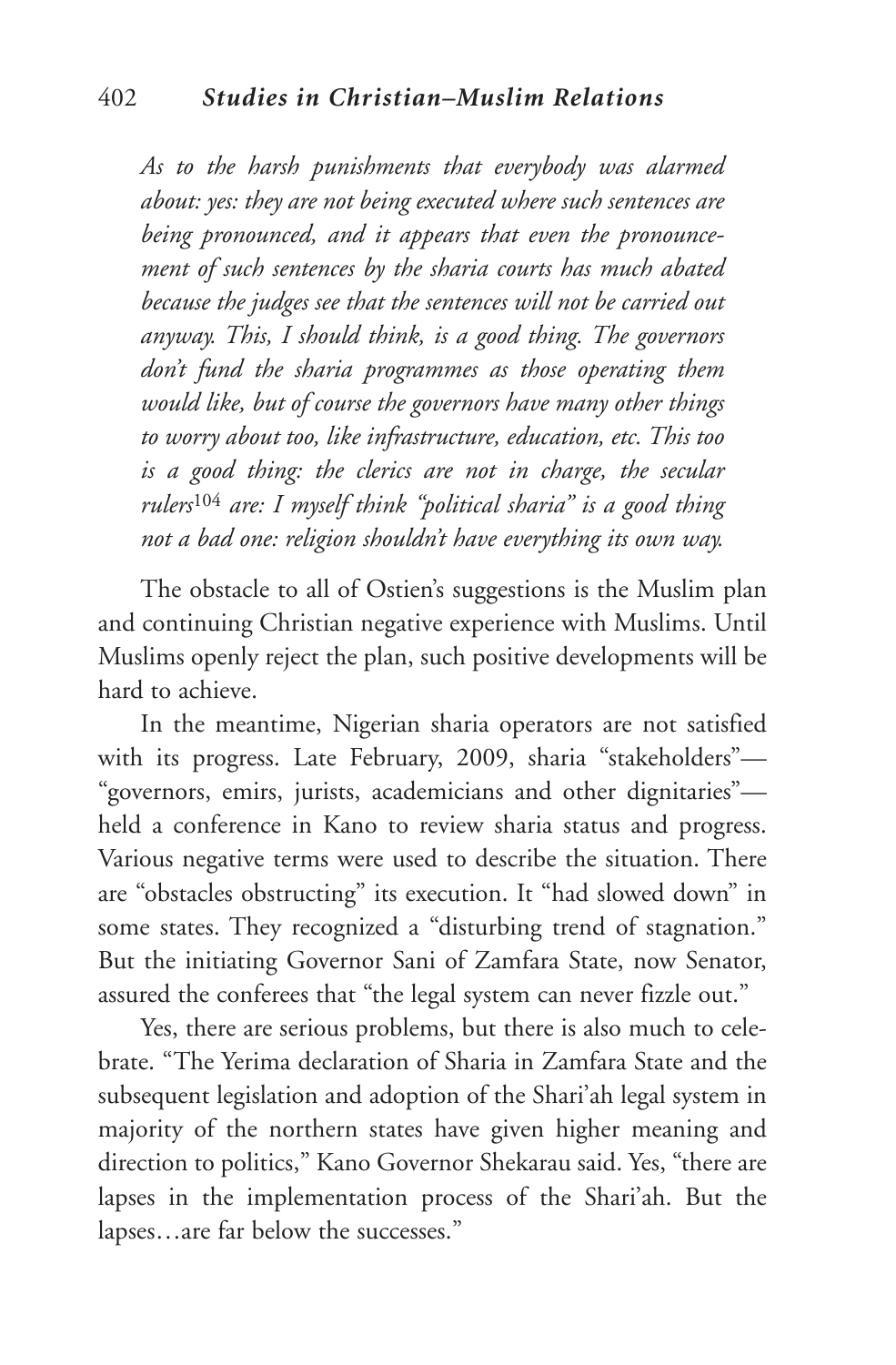In conclusion, "the conference therefore called for a joint effort by the Sharia implementing states to ensure that concerned Muslims reflected, and impediment to Sharia implementation are removed in the proposed constitutional review, among many other recommendations."105 From this I draw the conclusion that, even though sharia is not sizzling, neither is it fizzling. Neither do I hope it will fizzle. I agree with Ostien that it is a good thing in that it allows a great people to reclaim their heritage that was taken away by force and cunning. But if I hope it will make progress, that needs to follow and include all the parameters of my formula. Saidu's full report on the Kano conference shows that the direction is away from fundamentalist literalist reading of sharia to a broader, more liberal and more social version. If we give that new direction time to develop in terms of my complete formula, I believe that there is hope for Nigeria, for both Christians and Muslims.

*Could Christians not take the initiative and see if they cannot prayerfully and cooperatively help overcome the negatives of sharia? Hard hearts can melt. Who can pre-empt the plan of the Spirit of God? It is time Christians become the pace setters and peace makers by beating Muslims to their own rhetoric. Until now, we have mainly been reactionaries to Muslim initiatives.*

One Christian leader confided that even though he often has defended the Christian cause publicly with anger and strong language, he also sits with Muslim leaders in private. In such situations they have shown considerable respect for his perspective on things. It is the public belligerence that prevents them from more openly admitting such respect and displaying it. Ostien does have an important point about the negative effects of Christian belligerence. *Belligerence begets belligerence.*

Ostien's paper ends on a positive note: "Meantime, Nigerians